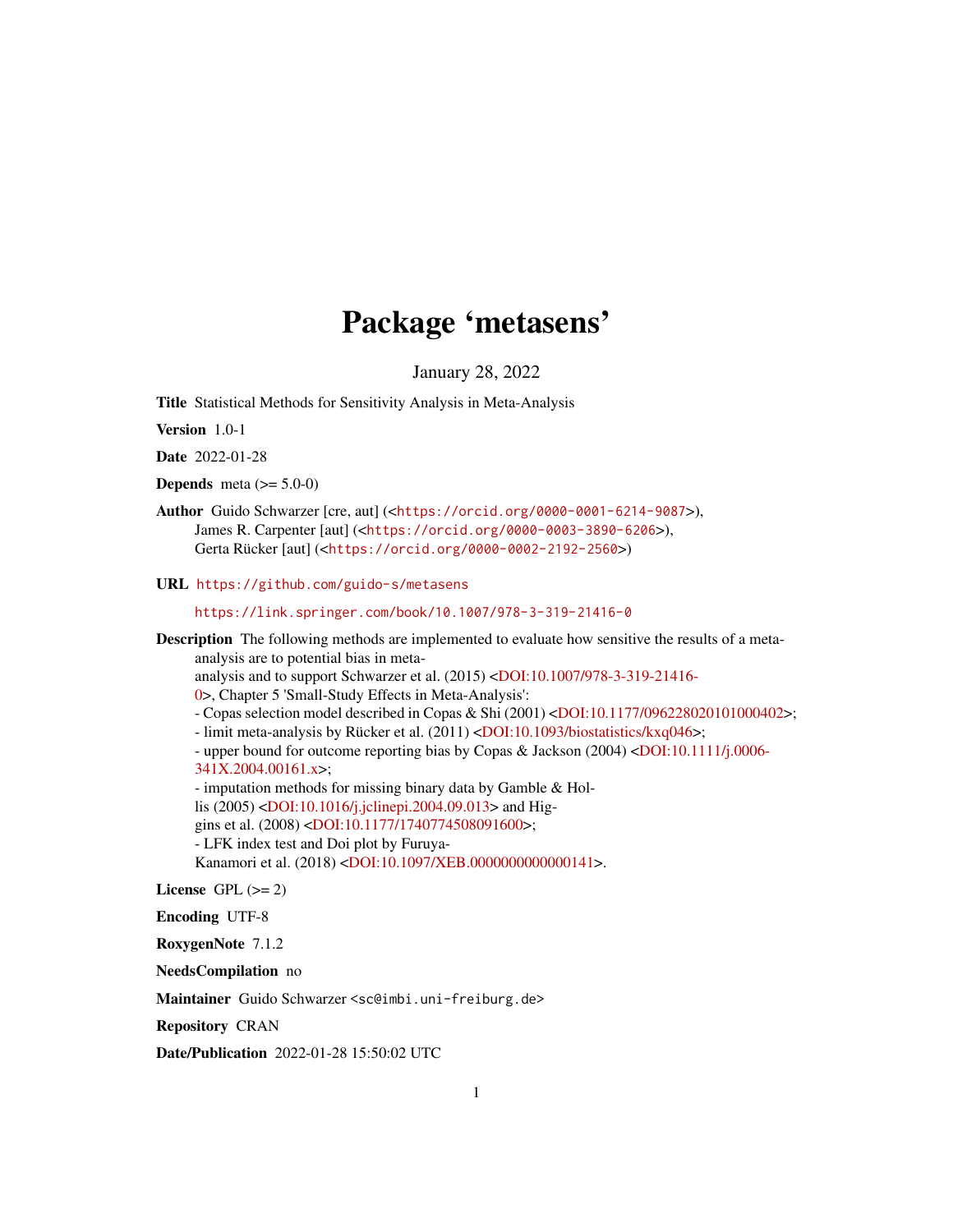# <span id="page-1-0"></span>R topics documented:

|       | copas           |
|-------|-----------------|
|       |                 |
|       |                 |
|       |                 |
|       |                 |
|       | <i>lfkindex</i> |
|       |                 |
|       | metamiss        |
|       |                 |
|       |                 |
|       |                 |
|       |                 |
|       |                 |
|       |                 |
|       |                 |
|       |                 |
|       |                 |
|       |                 |
|       |                 |
| Index | 40              |
|       |                 |

metasens-package *metasens: Brief overview of methods and general hints*

#### Description

R package metasens provides advanced statistical methods to model and adjust bias in metaanalysis and supports Schwarzer et al. (2015), Chapter 5 "Small-Study Effects in Meta-Analysis" <https://link.springer.com/book/10.1007/978-3-319-21416-0>.

# Details

R package metasens is an add-on package for meta providing the following meta-analysis methods:

- Copas selection model (function [copas](#page-2-1)) described in Copas & Shi (2001) and evaluated in Schwarzer et al., 2010);
- limit meta-analysis ([limitmeta](#page-17-1)) by Rücker et al. (2011);
- upper bound for outcome reporting bias ([orbbound](#page-24-1)) described in Copas & Jackson (2004);
- imputation methods for missing binary data ([metamiss](#page-20-1)) described in Gamble & Hollis (2005) and Higgins et al. (2008).

Furthermore, functions and datasets from metasens are utilised in Schwarzer et al. (2015), Chapter 5 "Small-Study Effects in Meta-Analysis", <https://link.springer.com/book/10.1007/978-3-319-21416-0>.

Type help(package = "metasens") for a listing of R functions available in **metasens**.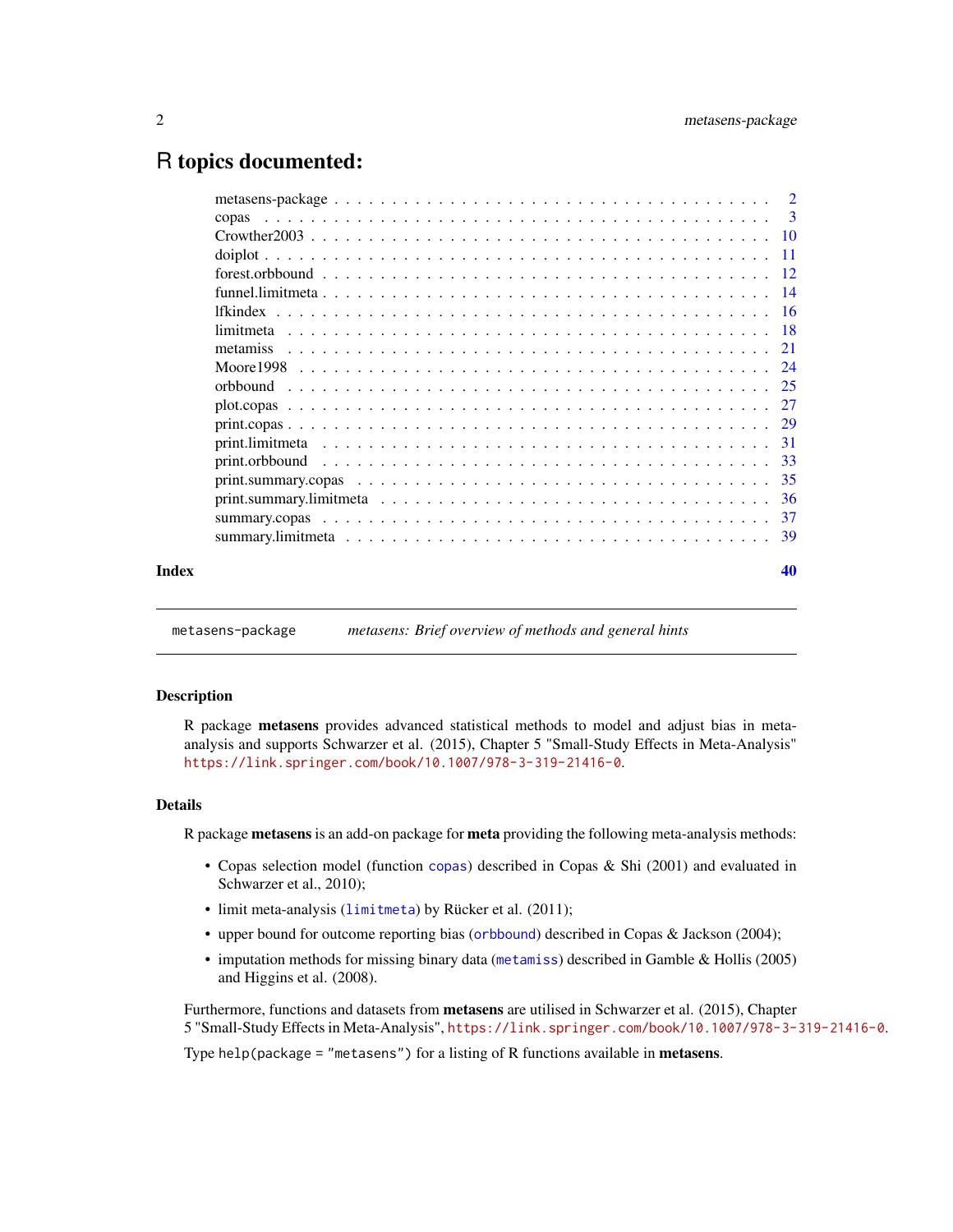#### <span id="page-2-0"></span>copas 3

Type citation("metasens") on how to cite **metasens** in publications.

To report problems and bugs

- type bug.report(package = "metasens") if you do not use RStudio,
- send an email to Guido Schwarzer <sc@imbi.uni-freiburg.de> if you use RStudio.

The development version of metasens is available on GitHub [https://github.com/guido-s/](https://github.com/guido-s/metasens) [metasens](https://github.com/guido-s/metasens).

#### Author(s)

```
Guido Schwarzer <sc@imbi.uni-freiburg.de>
```
#### References

Copas J, Jackson D (2004): A bound for publication bias based on the fraction of unpublished studies. *Biometrics*, 60, 146–53

Copas JB, Shi JQ (2001): A sensitivity analysis for publication bias in systematic reviews. *Statistical Methods in Medical Research*, 10, 251–65

Gamble C, Hollis S (2005): Uncertainty method improved on best–worst case analysis in a binary meta-analysis. *Journal of Clinical Epidemiology*, 58, 579–88

Higgins JPT, White IR, Wood AM (2008): Imputation methods for missing outcome data in metaanalysis of clinical trials. *Clinical Trials*, 5, 225–39

Rücker G, Schwarzer G, Carpenter JR, Binder H, Schumacher M (2011): Treatment-effect estimates adjusted for small-study effects via a limit meta-analysis. *Biostatistics*, 12, 122–42

Schwarzer G, Carpenter J, Rücker G (2010): Empirical evaluation suggests Copas selection model preferable to trim-and-fill method for selection bias in meta-analysis. *Journal of Clinical Epidemiology*, 63, 282–8

Schwarzer G, Carpenter JR, Rücker G (2015): *Meta-Analysis with R (Use-R!)*. Springer International Publishing, Switzerland

<span id="page-2-1"></span>copas *Copas selection model analysis*

#### **Description**

Perform a Copas selection model analysis for selection bias in meta-analysis.

#### Usage

```
copas(
  x,
  level.ma = x$level.ma,
  gamma0.range = NULL,
  gamma1.range = NULL,
```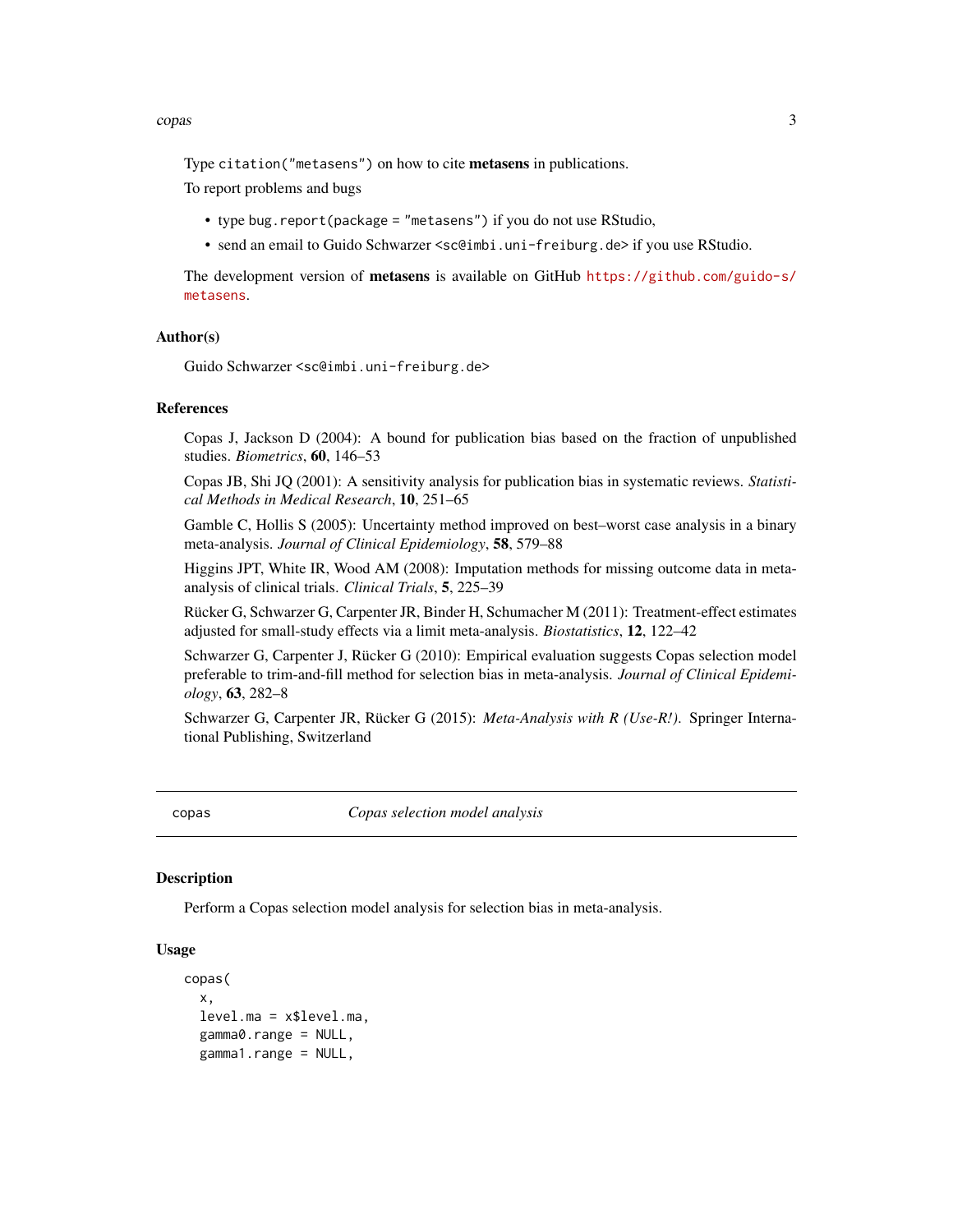```
ngrid = 20,
 nlevels = 10,
 levels = NULL,
 slope = NULL,
 left = NULL,rho.bound = 0.9999,sign.rsb = 0.1,backtransf = x$backtransf,
 title = x$title,
 complab = x$complab,
 outclab = x$outclab,
 silent = TRUE,
 warn = options()$warn
)
```
# Arguments

| X            | An object of class meta, obtained from one of the functions metabin, metacont<br>and metagen in the package meta.                                                                                                                                                                                                                                                                                                                                                                                                                                                                                                                                                                                                                                                                                                                               |
|--------------|-------------------------------------------------------------------------------------------------------------------------------------------------------------------------------------------------------------------------------------------------------------------------------------------------------------------------------------------------------------------------------------------------------------------------------------------------------------------------------------------------------------------------------------------------------------------------------------------------------------------------------------------------------------------------------------------------------------------------------------------------------------------------------------------------------------------------------------------------|
| level.ma     | The level used to calculate confidence intervals for pooled estimates.                                                                                                                                                                                                                                                                                                                                                                                                                                                                                                                                                                                                                                                                                                                                                                          |
| gamma0.range | (Advanced users only) A numerical vector of length two specifying the range of<br>gamma0 values the program will explore.                                                                                                                                                                                                                                                                                                                                                                                                                                                                                                                                                                                                                                                                                                                       |
|              | The parameter gamma0 is the constant in the probit selection model for study<br>publication. Thus, the cumulative normal of gamma0 is approximately the prob-<br>ability that a small study is published (in non-technical terms gamma0 relates to<br>the probability of publishing a small study, although its values are not restricted<br>to the range $[0,1]$ ; larger values correspond to higher probabilities of publishing<br>a small study). Most users will not need to specify a range for this parameter.<br>When no argument is specified, the program uses an algorithm to determine a<br>suitable range. This is based on the range of treatment effect standard errors in<br>the meta-analysis, and is described in more detail below.                                                                                          |
| gamma1.range | (Advanced users only) A numerical vector of length two specifying the range of<br>gamma1 values the program will explore.<br>The parameter gamma1 is the coefficient of study precision (1/standard error) in<br>the probit selection model for study publication (in non-technical terms gamma1<br>relates to the rate at which the probability of publishing a study increases as the<br>standard error of the treatment effect it reports decreases; larger values corre-<br>spond to higher probabilities of publishing a small study). Most users will not<br>need to specify a range for this parameter. When no argument is specified, the<br>program uses an algorithm to determine a suitable range. This is based on the<br>range of treatment effect standard errors in the meta-analysis, and is described<br>in more detail below. |
| ngrid        | The program fits the Copas selection model over a grid defined by the range of<br>values of gamma0 and gamma1 specified in the previous two arguments. This<br>parameter fixes the square-root of the number of points in the grid.                                                                                                                                                                                                                                                                                                                                                                                                                                                                                                                                                                                                             |
| nlevels      | (Advanced users only). Fitting the Copas model over the grid specified by the<br>previous three arguments results in a treatment estimate at every point in the                                                                                                                                                                                                                                                                                                                                                                                                                                                                                                                                                                                                                                                                                 |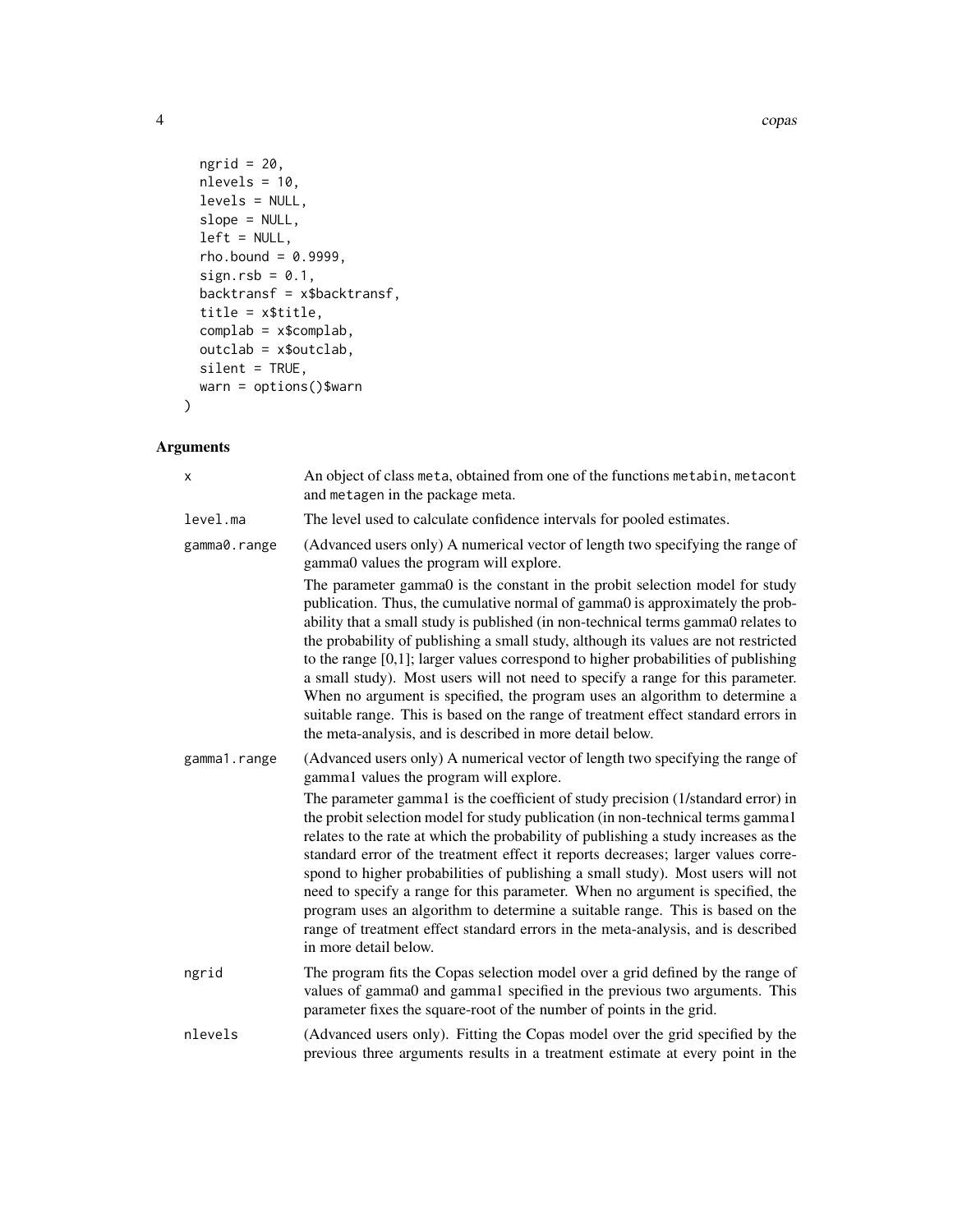|            | grid. These can then be displayed on a contour plot where contours of treat-<br>ment effect (z-axis) are shown by gamma0 (x-axis) and gamma1 (y-axis). This<br>argument specifies the number of contour lines that will be drawn.<br><b>Note</b>                                                                                                                                                                                                                                                                                                                                       |
|------------|----------------------------------------------------------------------------------------------------------------------------------------------------------------------------------------------------------------------------------------------------------------------------------------------------------------------------------------------------------------------------------------------------------------------------------------------------------------------------------------------------------------------------------------------------------------------------------------|
|            | (i) Calculations for the contour plot are performed by the function copas, so this<br>argument has no effect in the plot function.                                                                                                                                                                                                                                                                                                                                                                                                                                                     |
|            | (ii) If a large number of contour lines are desired, then you may wish to consider<br>increasing the grid size (argument ngrid above).                                                                                                                                                                                                                                                                                                                                                                                                                                                 |
|            | Leave this option unspecified if you are using the option levels below.                                                                                                                                                                                                                                                                                                                                                                                                                                                                                                                |
| levels     | A numerical vector of treatment values for which contour lines will be drawn.<br>In more detail, fitting the Copas model over the grid specified by the arguments<br>gamma0.range, gamma1.range and ngrid results in a treatment estimate at ev-<br>ery point in the grid. These are then displayed on a contour plot where contours<br>of treatment effect (z-axis) are shown by gamma0 (x-axis) and gamma1 (y-axis).<br>This argument is a numerical vector which specifies the treatment effects for<br>which contour lines will be drawn.                                          |
|            | It is usually not a good idea to set this argument for initial runs, as one does<br>not know the range of treatment values that the contour plot will cover, and<br>treatment values which do not correspond to values in the contour plot (defined<br>by the range of gamma0 and gamma1) will not be plotted.                                                                                                                                                                                                                                                                         |
|            | <b>Note</b>                                                                                                                                                                                                                                                                                                                                                                                                                                                                                                                                                                            |
|            | (i) Calculations for the contour plot are performed by the function copas, so this<br>argument has no effect in the plot function.                                                                                                                                                                                                                                                                                                                                                                                                                                                     |
|            | (ii) Contours will not be drawn if a large number of contour lines are desired,<br>then you may wish to consider increasing the grid size (argument ngrid above).                                                                                                                                                                                                                                                                                                                                                                                                                      |
|            | Leave this option unspecified if you are using the option nlevels above.                                                                                                                                                                                                                                                                                                                                                                                                                                                                                                               |
| slope      | A numeric providing the slope of the line approximately orthogonal to contours<br>in the contour plot. If the argument slope is NULL (default) the program seeks<br>to estimate the slope of the contours in the region of the maximum, which are<br>usually approximately parallel. Most users will leave the argument slope un-<br>specified, at least for the first analysis of a data set, but in certain cases setting it<br>manually can improve the results.                                                                                                                    |
| left       | A logical indicating whether the cause of any selection bias is due to missing<br>studies on the left or right of the funnel plot: left hand side if left=TRUE, right<br>hand side if left=FALSE. This information is needed in order to be sure the test<br>for presence of residual selection bias is calculated correctly. If not set, the linear<br>regression test for funnel plot asymmetry (i.e., function metabias(, meth="linreg"))<br>is used to determine whether studies are missing on the left or right hand side.<br>In the majority of cases this will work correctly. |
| rho.bound  | (Advanced users only) A number giving the upper bound for the correlation<br>parameter rho (see details below). This must be $< 1$ , and usually $> 0.95$ . The<br>lower bound is calculated as - (the upper bound).                                                                                                                                                                                                                                                                                                                                                                   |
| sign.rsb   | The significance level for the test of residual selection bias (between 0 and 1).                                                                                                                                                                                                                                                                                                                                                                                                                                                                                                      |
| backtransf | A logical indicating whether results should be back transformed in printouts and<br>plots. If backtransf=TRUE (default), results for sm="OR" are printed as odds<br>ratios rather than log odds ratio, for example.                                                                                                                                                                                                                                                                                                                                                                    |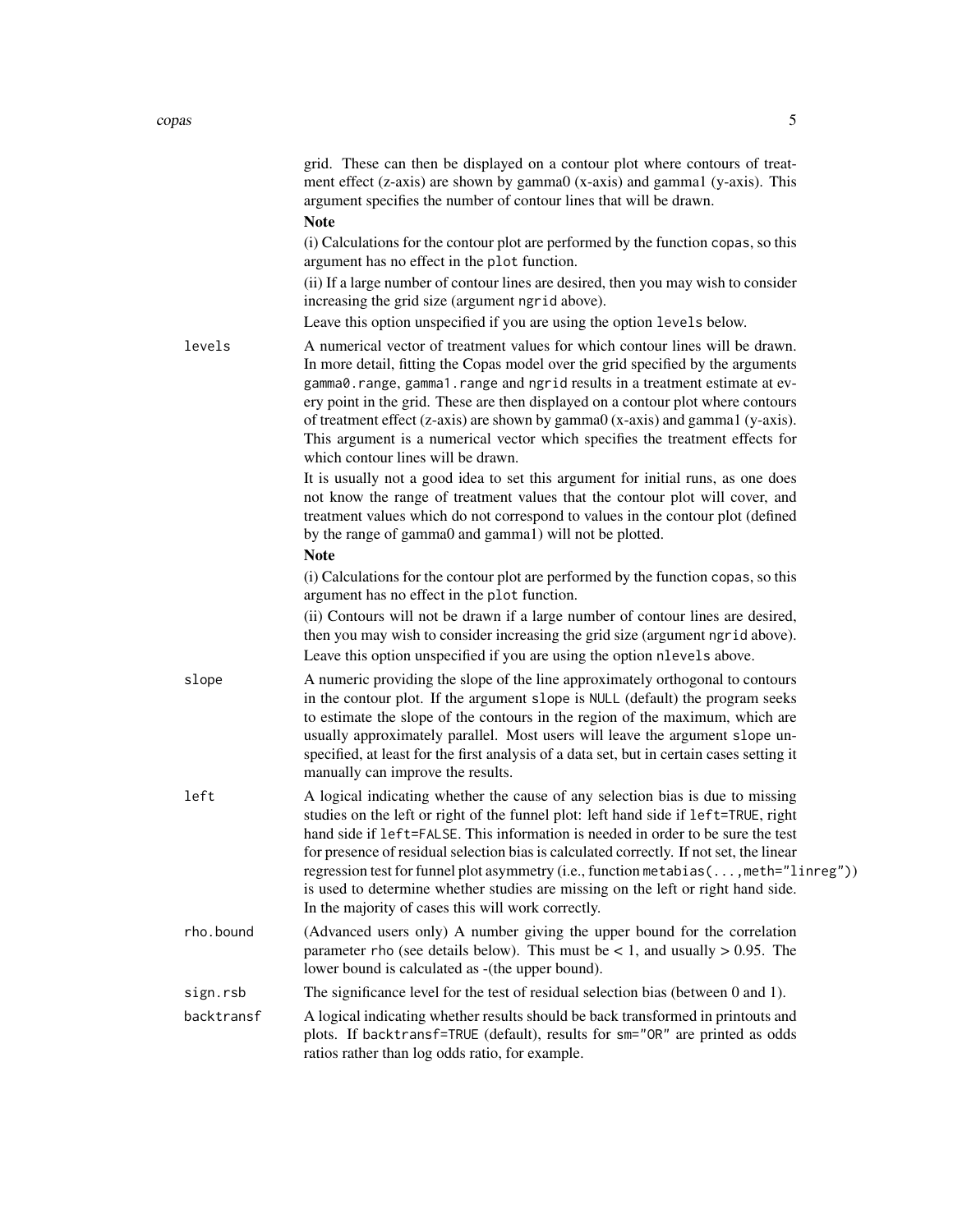| title   | Title of meta-analysis / systematic review.                                                                                                                                                                                                                                                                                                                                                                                                                                                                                                                                                                                                                           |
|---------|-----------------------------------------------------------------------------------------------------------------------------------------------------------------------------------------------------------------------------------------------------------------------------------------------------------------------------------------------------------------------------------------------------------------------------------------------------------------------------------------------------------------------------------------------------------------------------------------------------------------------------------------------------------------------|
| complab | Comparison label.                                                                                                                                                                                                                                                                                                                                                                                                                                                                                                                                                                                                                                                     |
| outclab | Outcome label.                                                                                                                                                                                                                                                                                                                                                                                                                                                                                                                                                                                                                                                        |
| silent  | A logical indicating whether information on progress in fitting the Copas se-<br>lection model should be printed: silent=TRUE, do not print information (the<br>default); silent=FALSE, print information.                                                                                                                                                                                                                                                                                                                                                                                                                                                            |
| warn    | A number setting the handling of warning messages. It is not uncommon for nu-<br>merical problems to be encountered during estimation over the grid of (gamma0,<br>gamma1) values. Usually this does not indicate a serious problem. This option<br>specifies what to do with warning messages. warn=-1: ignore all warnings;<br>warn= $\theta$ (the default): store warnings till function finishes; if there are less than<br>10, print them, otherwise print a message saying warning messages were gener-<br>ated; warn=1: print warnings as they occur; warn=2: stop the function when the<br>first warning is generated. For further details see help(options). |

#### Details

The program takes an object of class meta, which is most easily created by an analysis using one of the functions metabin, metacont and metagen in the package meta, performs a 'Copas selection model analysis' and presents a graphical and tabular summary of the results. An object of class copas is created and this can be used to recreate the results table and graphs subsequently, without re-running the analysis, using the print, summary and plot function.

Conduct a Copas selection model analysis to investigate, and attempt to correct for, selection / publication bias in a meta-analysis.

The Copas selection model consists of two models, which are fitted jointly. The first is the usual random effects meta-analysis model, and the second is a selection model, where study i is selected for publication if Z>0, where

 $Z = \text{gamma} + \text{gamma} / (SE(i)) + delta(i)$ 

The error delta(i) is correlated with the error in the random effects meta-analysis, with correlation rho. If rho=0, the model corresponds to the usual random effects meta-analysis. As rho moves from 0 to 1, studies with larger treatment estimates are more likely to be selected/published.

The software chooses a grid of gamma0 and gamma1 values, corresponding to a range of selection / publication probabilities for the study with the largest treatment effect standard error (often the smallest study). For each value in this grid, the treatment effect is estimated using the function optim. This information is used to produce the contour plot (top right panel of output from plot.copas).

Contours of constant treatment effect are usually locally parallel. The software estimates the slope of these contours, and combines this information with other parameter estimates from the model to explore (i) how the treatment estimate, and its standard error, change with increasing selection (bottom left panel, plot.copas) and (ii) how much selection needs to be accounted for before any remaining asymmetry in the funnel plot is likely to have occurred by chance (bottom right panel, plot.copas).

A table of results can be produced by the function summary.copas. A more detail output is provided by the function print.copas.

For a fuller description of the model, our implementation and specifically our approach to estimating the locally parallel contours, see Carpenter et al. (2009) and Schwarzer et al. (2010).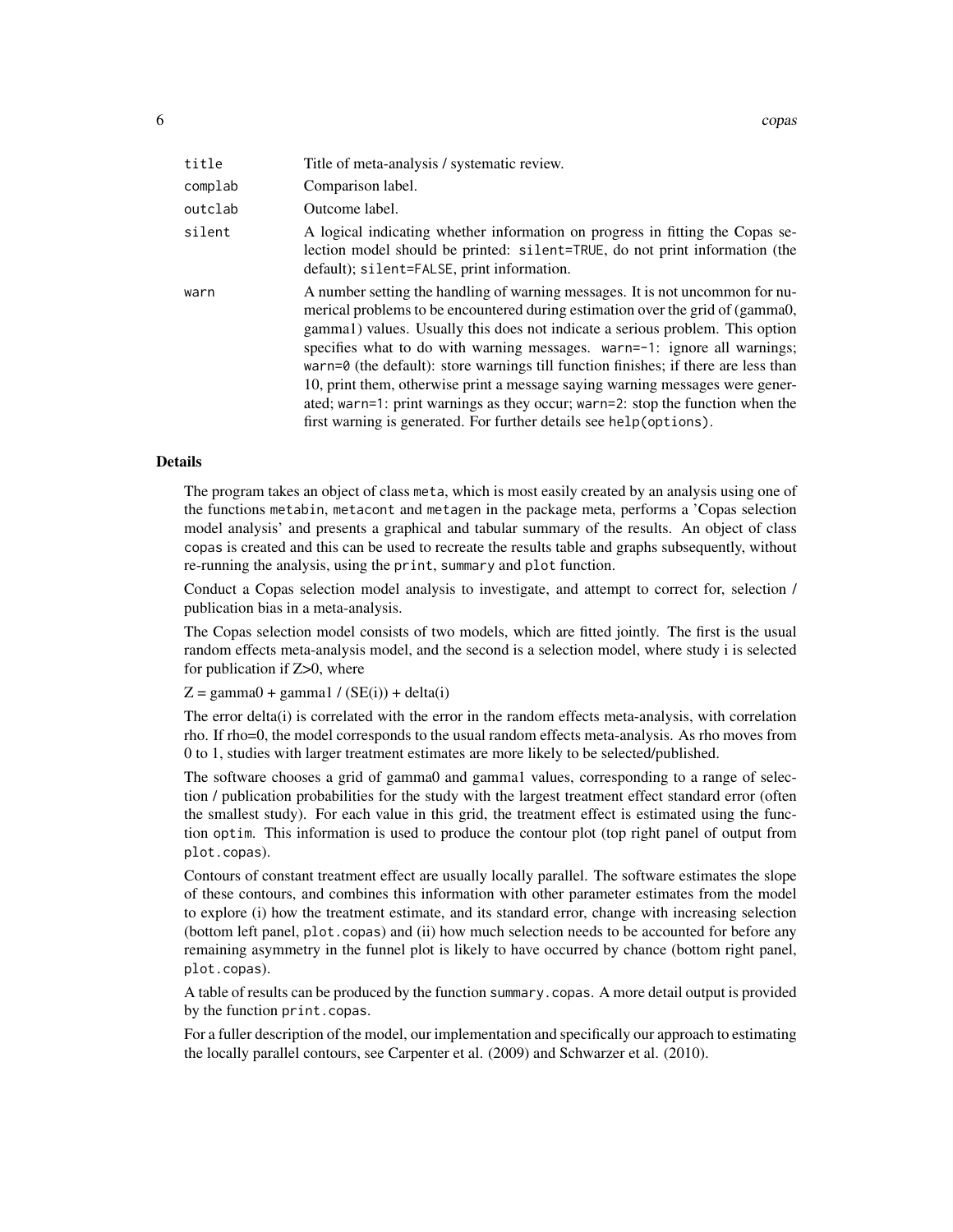#### copas 7 and 2012 12:00 the contract of the contract of the contract of the contract of the contract of the contract of the contract of the contract of the contract of the contract of the contract of the contract of the con

# Value

An object of class copas with corresponding print, summary, and plot function. The object is a list containing the following components:

| ТE               | Vector of treatment effects plotted in treatment effect plot                                                           |
|------------------|------------------------------------------------------------------------------------------------------------------------|
| seTE             | Vector of standard error of TE                                                                                         |
| TE.random        | Usual random effects estimate of treatment effect                                                                      |
| seTE.random      | Standard error of TE. random                                                                                           |
| lower.random     | Lower confidence limit of usual random effects estimate                                                                |
| upper.random     | Upper confidence limit of usual random effects estimate                                                                |
| statistic.random |                                                                                                                        |
|                  | Test statistic of an overall effect (usual random effects model)                                                       |
| pval.random      | P-value of test of overall effect (usual random effects model)                                                         |
| TE.adjust        | Adjusted random effects estimate from Copas selection model                                                            |
| seTE.adjust      | Standard error of TE. adjust                                                                                           |
| lower.adjust     | Lower confidence limit of adjusted treatment estimate                                                                  |
| upper.adjust     | Upper confidence limit of adjusted treatment estimate                                                                  |
| statistic.adjust |                                                                                                                        |
|                  | Test statistic of an overall effect (Copas selection model)                                                            |
| pval.adjust      | P-value of test of overall effect (Copas selection model)                                                              |
| left             | Whether selection bias expected on left or right                                                                       |
| rho.bound        | Bound on rho                                                                                                           |
| gamma0.range     | Range of gamma0 (see help on copas arguments above)                                                                    |
| gamma1.range     | Range of gamma1 (see help on copas arguments above)                                                                    |
| slope            | Slope of line approximately orthogonal to contours in contour plot                                                     |
| regr             | A list containing information on regression lines fitted to contours in contour<br>plot                                |
| ngrid            | Square root of grid size                                                                                               |
| nlevels          | Number of contour lines                                                                                                |
| gamma0           | Vector of gamma0 values at which model fitted (determined by gamma0.range<br>and grid). x-axis values for contour plot |
| gamma1           | vector of gamma1 values at which model fitted (determined by gamma1.range<br>and grid). y-axis values for contour plot |
| TE.contour       | Treatment values (ie z-axis values) used to draw contour plot.                                                         |
| x.slope          | x coordinates for 'orthogonal line' in contour plot                                                                    |
| y.slope          | y coordinates for 'orthogonal line' in contour plot                                                                    |
| TE.slope         | Vector of treatment values plotted in treatment effect plot                                                            |
| seTE.slope       | Standard error of TE. slope                                                                                            |
| rho.slope        | Vector of estimated rho values corresponding to treatment estimates in TE. slope                                       |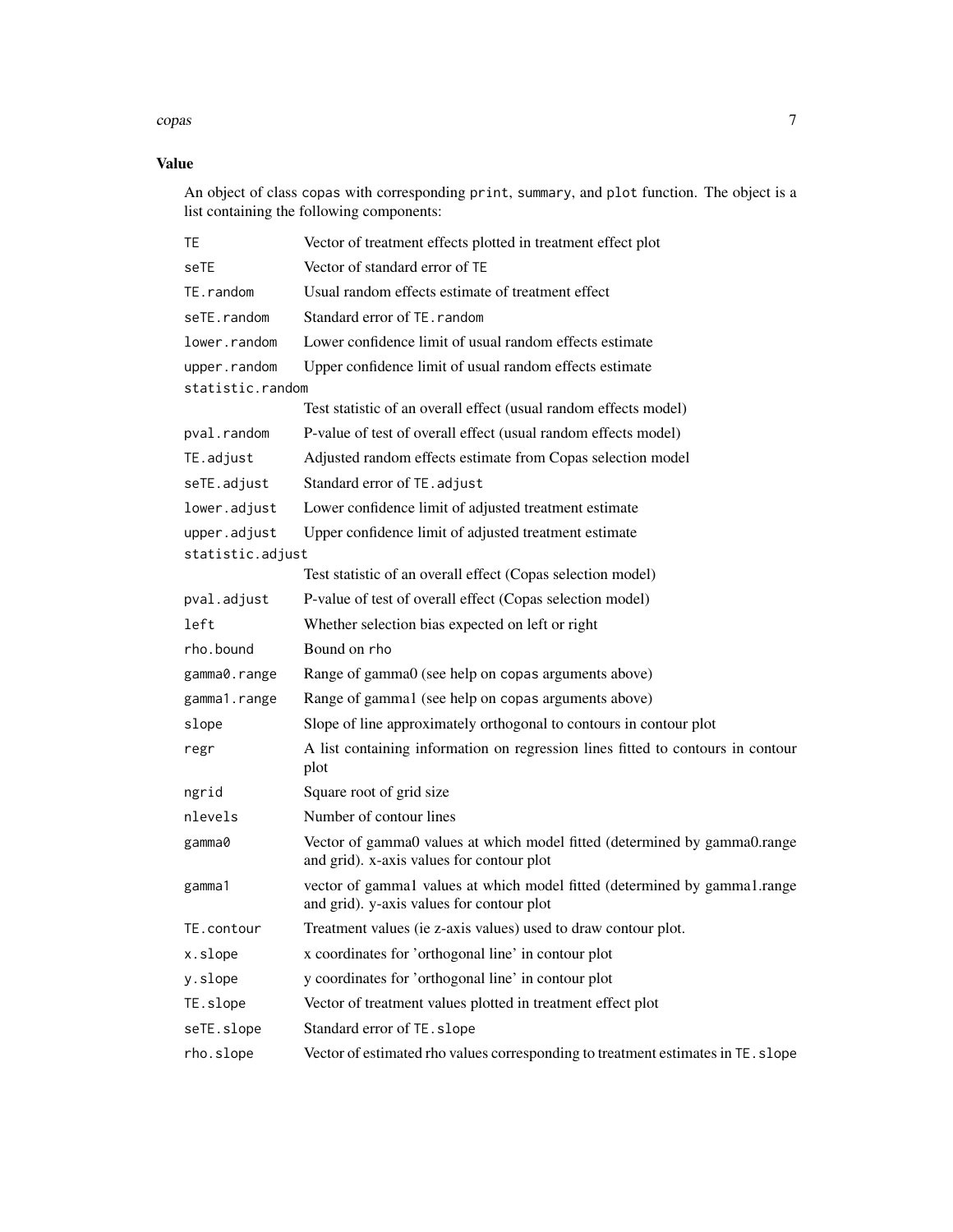| tau.slope     | Vector of estimated heterogeneity values corresponding to treatment estimates<br>in TE.slope                                                               |
|---------------|------------------------------------------------------------------------------------------------------------------------------------------------------------|
| loglik1       | Vector of log-likelihood values corresponding to treatment estimates in TE. slope                                                                          |
| conv1         | Numerical vector indicating convergence status for each treatment estimate in<br>TE.slope - see parameter convergence in function optim                    |
| message1      | Character vector - translation of conv1                                                                                                                    |
| loglik2       | Vector of log-likelihoods from fitting model to evaluate presence of residual<br>selection bias                                                            |
| conv2         | Numerical vector indicating convergence status for models to evaluate presence<br>of residual selection bias - see parameter convergence in function optim |
| message2      | Character vector - translation of conv2                                                                                                                    |
| publprob      | Vector of probabilities of publishing the smallest study, used in x-axis of bottom<br>two panels in function plot.copas                                    |
| pval.rsb      | P-values for tests on presence of residual selection bias, plotted in bottom right<br>panel in plot.copas                                                  |
| sign.rsb      | The significance level for the test of residual selection bias                                                                                             |
| N.unpubl      | Approximate number of studies the model suggests remain unpublished                                                                                        |
| $\mathsf{sm}$ | Effect measure (e.g., for binary data, OR - odds ratio, RR - risk ratio, RD - risk<br>difference, AS - arcsin difference)                                  |
| title         | Title of meta-analysis / systematic review.                                                                                                                |
| complab       | Comparison label.                                                                                                                                          |
| outclab       | Outcome label.                                                                                                                                             |
| call          | Call to copas function                                                                                                                                     |
| version       | Version of R package metasens used to create object.                                                                                                       |
| х             | Details of meta-analysis object used as input into copas function                                                                                          |

# Author(s)

James Carpenter <James.Carpenter@lshtm.ac.uk>, Guido Schwarzer <sc@imbi.uni-freiburg.de>

# References

Carpenter JR, Schwarzer G, Rücker G, Künstler R (2009): Empirical evaluation showed that the Copas selection model provided a useful summary in 80% of meta-analyses. *Journal of Clinical Epidemiology*, 62, 624–31

Copas J (1999): What works?: Selectivity models and meta-analysis. *Journal of the Royal Statistical Society, Series A*, 162, 95–109

Copas J, Shi JQ (2000): Meta-analysis, funnel plots and sensitivity analysis. *Biostatistics*, 1, 247– 62

Copas JB, Shi JQ (2001): A sensitivity analysis for publication bias in systematic reviews. *Statistical Methods in Medical Research*, 10, 251–65

Schwarzer G, Carpenter J, Rücker G (2010): Empirical evaluation suggests Copas selection model preferable to trim-and-fill method for selection bias in meta-analysis. *Journal of Clinical Epidemiology*, 63, 282–8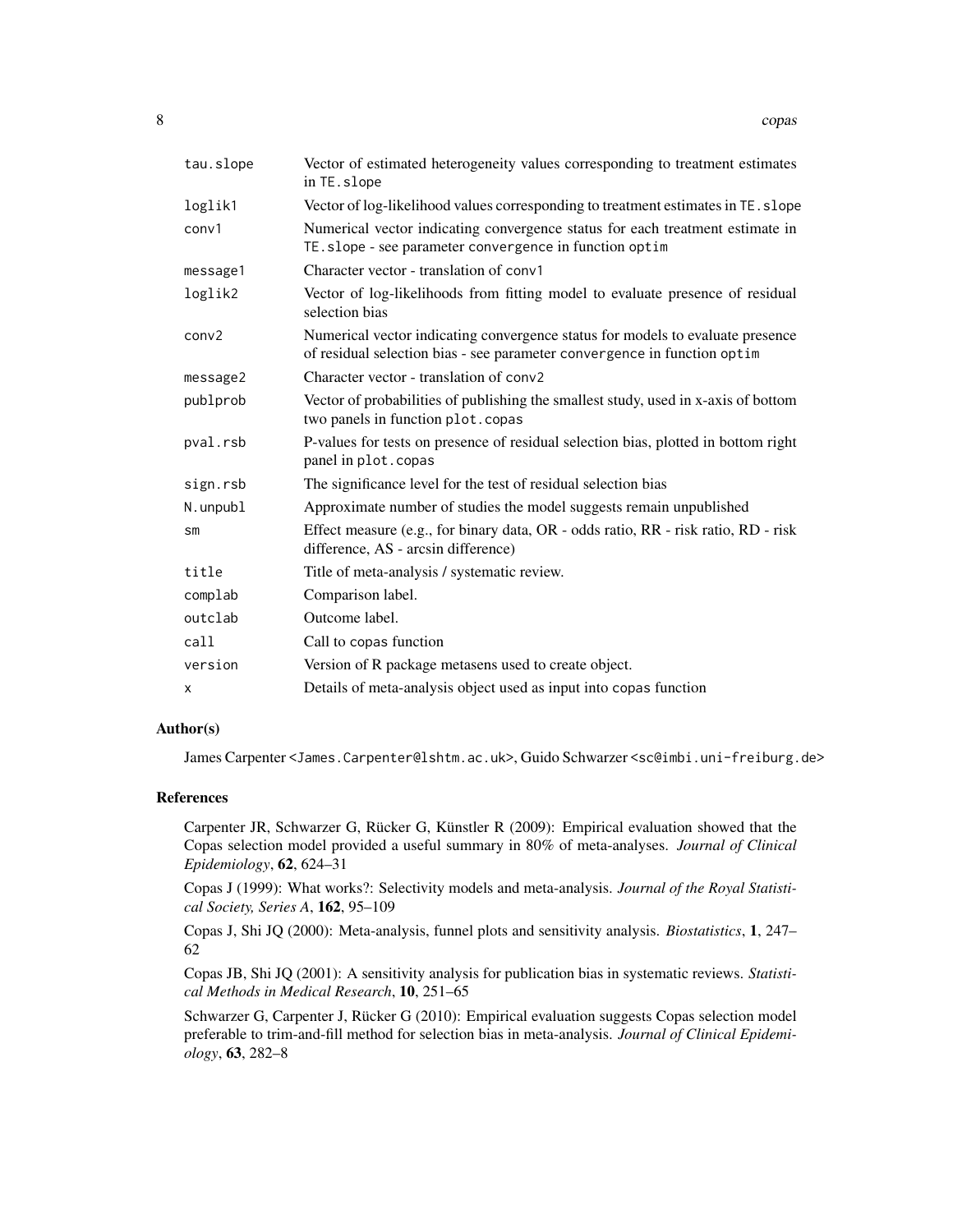#### <span id="page-8-0"></span>copas extensive contract of the contract of the contract of the contract of the contract of the contract of the contract of the contract of the contract of the contract of the contract of the contract of the contract of th

#### See Also

[plot.copas](#page-26-1), [summary.copas](#page-36-1), [metabias](#page-0-0), [metagen](#page-0-0), [funnel](#page-0-0)

# Examples

data(Fleiss1993bin, package = "meta")

```
# Perform meta-analysis
# (Note d.asp indicates deaths, n.asp total in aspirin group;
# d.plac indicates deaths, n.plac total in placebo group)
#
m1 <- metabin(d.asp, n.asp, d.plac, n.plac, data = Fleiss1993bin, sm = "OR")
m1
# Perform a basic Copas selection model analysis
#
cop1 \leq -copas(m1)plot(cop1)
cop1
#
# Interpretation:
#
# a. The initial meta-analysis shows the fixed and random effects
# pooled ORs differ; consistent with asymmetry in the funnel
# plot and possible selection bias. Both fixed effect and random
# effects model show a significant treatment effect in this
# dataset.
#
# b. Plotting the copas analysis shows
#
# (i) funnel plot: asymmetry indicates possible selection bias.
#
# (ii) contour plot treatment effect declines steadily as selection
# increases (no selection, top right, log OR < -0.12;
# increasing selection as move to left of plot, log OR rises
# to -0.03.
#
# (iii) Treatment effect plot suggests that even with no selection,
# p-value for treatment effect is larger than 0.05 which is
# different from the result of the usual random effects model
# (see output of summary(cop1). This difference is due to the
# use of different methods to estimate the between-study
# variance: maximum-likelihood in Copas analysis compared to
# method-of-moments in usual random effects model. The
# p-value for treatment effect is increasing with increasing
# selection.
#
# (iv) P-value for residual selection bias plot: this shows that
# even with no selection bias, the p-value for residual
# selection bias is non-significant at the 10% level. As
# expected, as selection increases the p-value for residual
```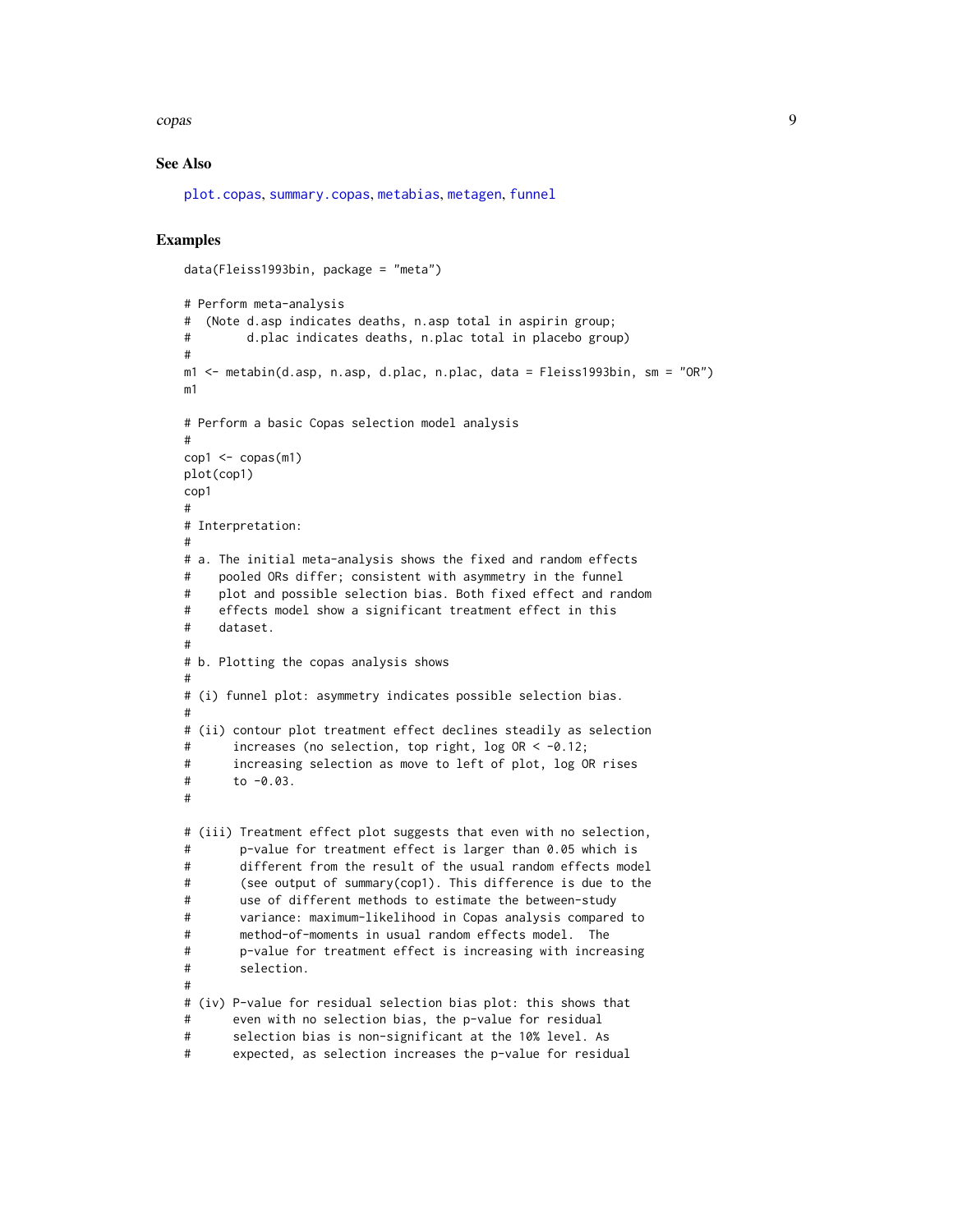```
# selection bias increases too.
```

```
# Repeat the same example, setting several arguments of the copas
# function:
#
\text{cop2} < -\text{copas}(\text{m1},gamma0.range = c(-0.5, 2.1), # range of gamma0 parameter
  gamma1.range = c(\theta, \theta.08), # range of gamma1 parameter
  ngrid = 20, <br> # specify a 20x20 grid (finer than default)
  levels = c(-0.13, -0.12, -0.1, -0.09,-0.07, -0.05, -0.03), # specify contour lines
  slope = 0.2, \# specify slope of 'orthogonal' line in contour plot
  left = FALSE, # as any selection bias due to missing studies on right
  rho.bound = 0.998, # constrain rho between [-0.998, 0.998]
  silent = FALSE, # update user on progress
  warn = -1 \# suppress warning messages
 \lambdaplot(cop2)
#
# Print table of results used to draw treatment effect plot:
#
cop2
```
Crowther2003 *Aspirin after Myocardial Infarction*

#### Description

Meta-analysis on phenobarbital prior to preterm birth for preventing neonatal periventricular haemorrhage

# Format

A data frame with the following columns:

| <i>study</i> study label                                                  |
|---------------------------------------------------------------------------|
| <i>pvh.e</i> number of periventricular haemorrhages in experimental group |
| number of observations in experimental group                              |
| $\n  pvh.c\n  number of periventricular haemorphages in control group\n$  |
| number of observations in control group                                   |
|                                                                           |

#### Source

Crowther CA, Henderson-Smart DJ (2003): Phenobarbital prior to preterm birth for preventing neonatal periventricular haemorrhage. *Cochrane Database of Systematic Reviews*, CD000164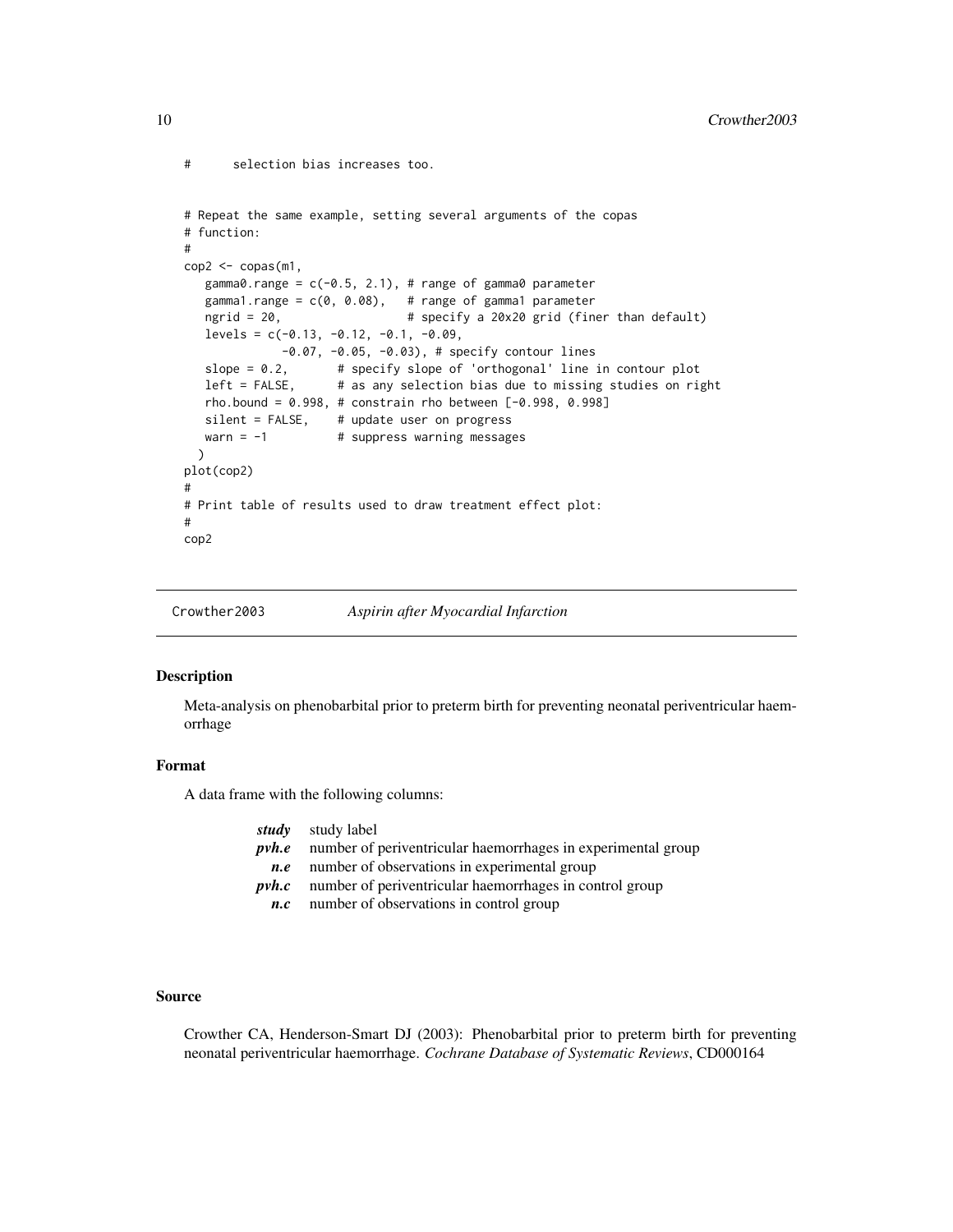#### <span id="page-10-0"></span>doiplot that the contract of the contract of the contract of the contract of the contract of the contract of the contract of the contract of the contract of the contract of the contract of the contract of the contract of t

# Examples

```
data(Crowther2003)
metabin(pvh.e, n.e, pvh.c, n.c, data = Crowther2003, studlab = study)
```
<span id="page-10-1"></span>doiplot *Doi plot for Asymmetry*

# Description

Implementation of the Doi plot proposed by Furuya-Kanamori et al. (2018) to evaluate bias in meta-analysis.

#### Usage

```
doiplot(
  TE,
  seTE,
  xlim,
  ylim,
  xlab = "ES",
  ylab = "|Z-score|",
  lfkindex = TRUE,
  pos.lfkindex = "topleft",
  ...
\overline{\phantom{a}}
```
# Arguments

| <b>TE</b>    | An object of class 1fkindex or estimated treatment effect in individual studies.  |
|--------------|-----------------------------------------------------------------------------------|
| seTE         | Standard error of estimated treatment effect (mandatory if TE not of class meta). |
| xlim         | The x limits (min, max) of the plot.                                              |
| ylim         | The y limits (min, max) of the plot.                                              |
| xlab         | A label for the x-axis.                                                           |
| ylab         | A label for the y-axis.                                                           |
| lfkindex     | A logical indicating whether LFK index should be printed.                         |
| pos.lfkindex | A character string with position of text with LFK index (see legend).             |
| $\cdots$     | Additional arguments (passed on to plot. default).                                |

# Author(s)

Gerta Rücker <ruecker@imbi.uni-freiburg.de>, Guido Schwarzer <sc@imbi.uni-freiburg.de>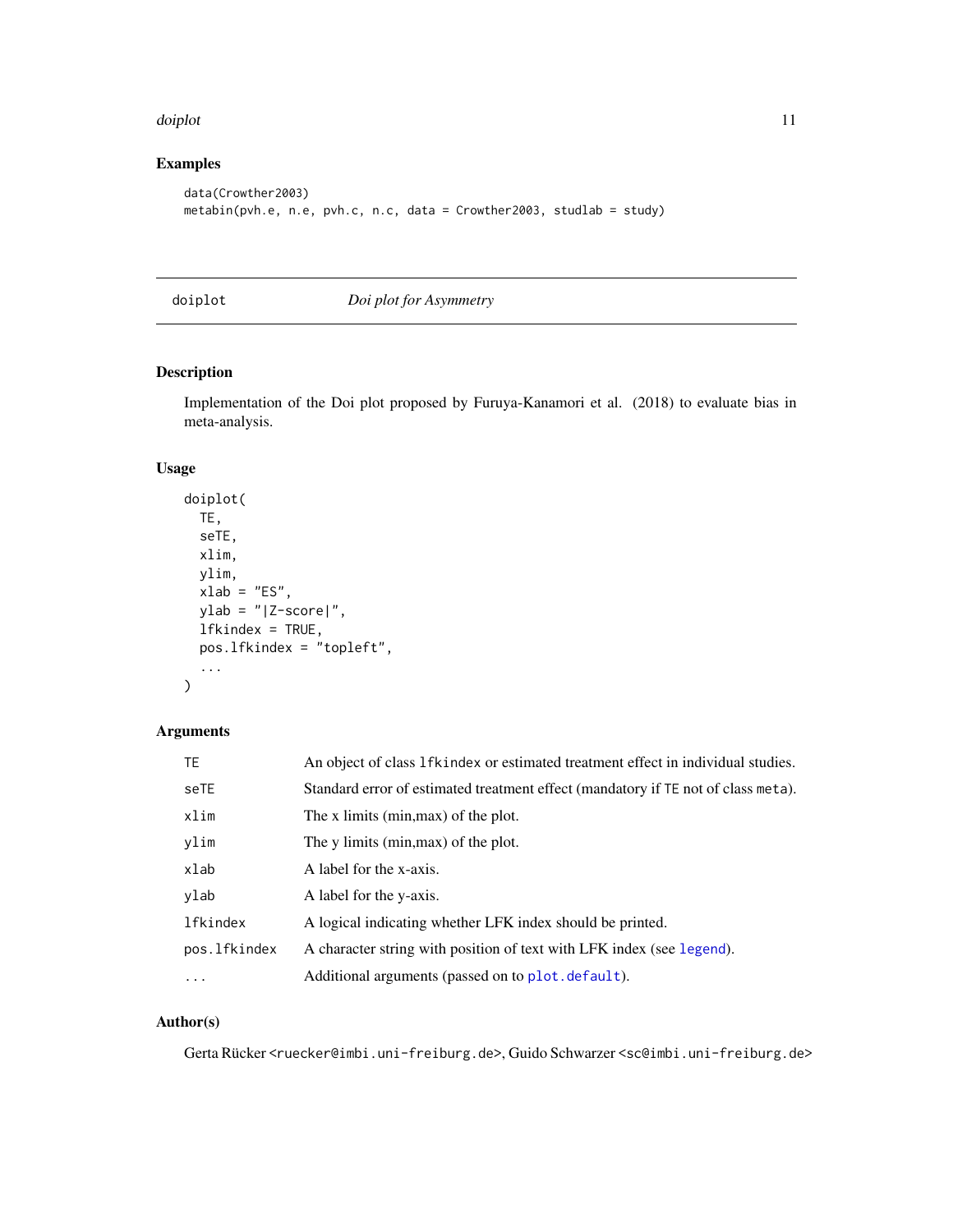#### <span id="page-11-0"></span>References

Furuya-Kanamori L, Barendregt JJ, Doi SAR (2018): A new improved graphical and quantitative method for detecting bias in meta-analysis. *International Journal of Evidence-Based Healthcare*, 16, 195–203

#### See Also

[lfkindex](#page-15-1), [metabias](#page-0-0), [funnel.meta](#page-0-0)

#### Examples

```
# Example from Furuya-Kanamori et al. (2018)
#
pain <- data.frame(SMD = c(-4.270, -1.710, -0.580, -0.190, 0.000),
                  varSMD = c(0.158, 0.076, 0.018, 0.022, 0.040))
lfk.pain <- lfkindex(SMD, sqrt(varSMD), data = pain)
lfk.pain
doiplot(lfk.pain)
```
<span id="page-11-1"></span>forest.orbbound *Forest plot for* orbbound *object (bound for outcome reporting bias)*

# Description

Draws a forest plot in the active graphics window (using grid graphics system).

#### Usage

```
## S3 method for class 'orbbound'
forest(
 x,
 fixed = x$x$fixed,
  random = x$x$random,
  text.fixed = "FE model",
  text.random = "RE model",
  smlab = NULL,leftcols = c("studlab", "maxbias"),
 leftlabs = c("Missing\nstudies", "Maximum\nbias"),
 backtransf = x$backtransf,
 digits = max(3, .0ptions$ digits - 3),...
)
```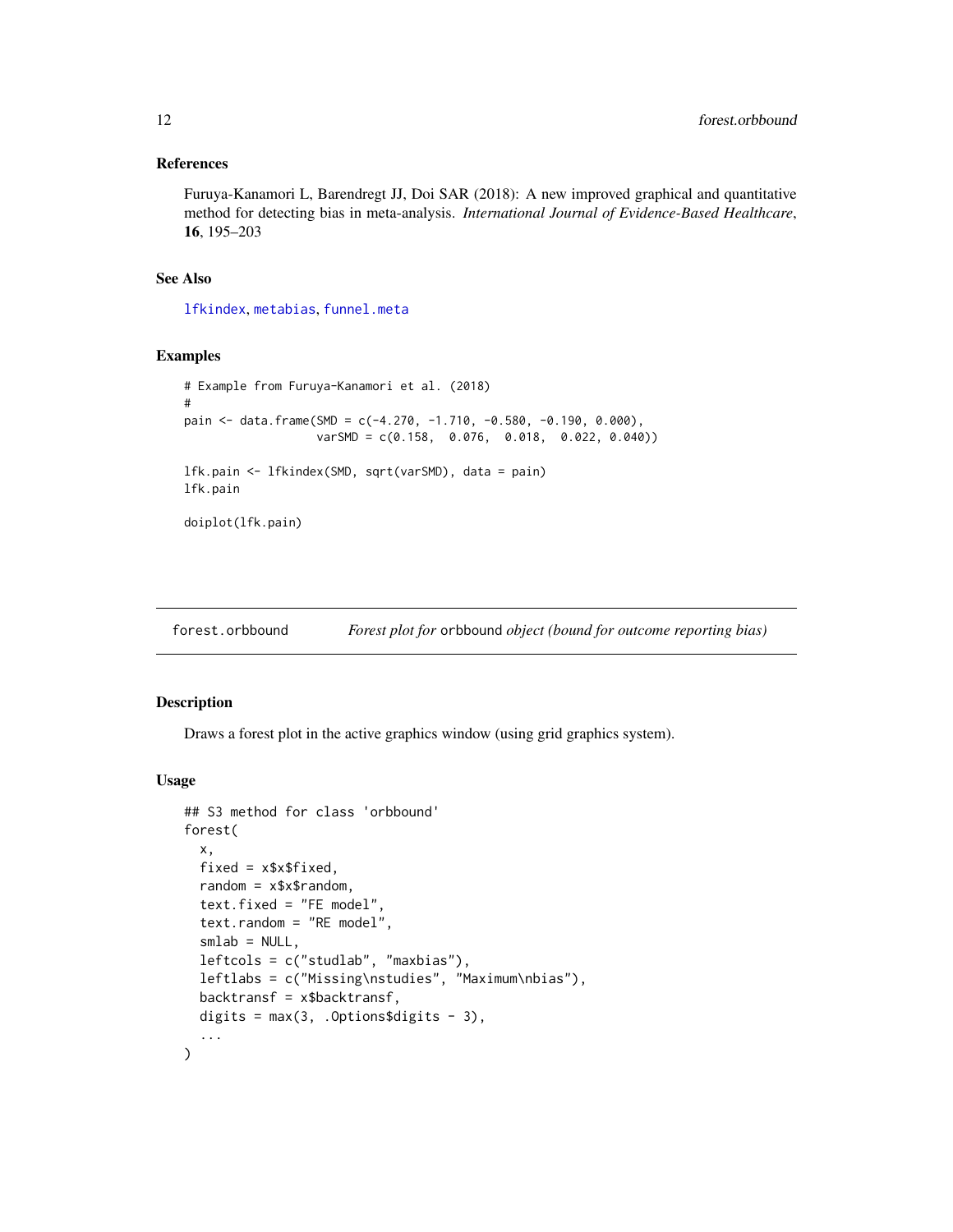# <span id="page-12-0"></span>forest.orbbound 13

#### Arguments

| $\mathsf{x}$ | An object of class orbbound.                                                                                                                                                                                        |
|--------------|---------------------------------------------------------------------------------------------------------------------------------------------------------------------------------------------------------------------|
| fixed        | A logical indicating whether sensitivity analysis for fixed effect model should<br>be plotted.                                                                                                                      |
| random       | A logical indicating whether sensitivity analysis for random effects model should<br>be plotted.                                                                                                                    |
| text.fixed   | A character string used in the plot to label subgroup with results for fixed effect<br>model.                                                                                                                       |
| text.random  | A character string used in the plot to label subgroup with results for random<br>effects model.                                                                                                                     |
| smlab        | A label printed at top of figure. If only results for either fixed effect or random<br>effects model is plotted, text indicates which model was used.                                                               |
| leftcols     | A character vector specifying (additional) columns to be plotted on the left side<br>of the forest plot or a logical value (see forest.meta help page for details).                                                 |
| leftlabs     | A character vector specifying labels for (additional) columns on left side of the<br>forest plot (see forest. meta help page for details).                                                                          |
| backtransf   | A logical indicating whether results should be back transformed in printouts and<br>plots. If backtransf=TRUE (default), results for sm="OR" are printed as odds<br>ratios rather than log odds ratio, for example. |
| digits       | Minimal number of significant digits, see print. default.                                                                                                                                                           |
| .            | Additional arguments for forest. meta function.                                                                                                                                                                     |

# Details

A forest plot, also called confidence interval plot, is drawn in the active graphics window.

For relative effect measures, e.g., 'RR', 'OR', and 'HR', the column labeled "Maximum bias" contains the relative bias, e.g. a value of 1.10 means a maximum overestimation by 10 percent. If backtransf=FALSE for these summary measures, maximum bias is instead printed as absolute bias.

Internally, R function [forest.meta](#page-0-0) is called to create a forest plot. For more information see help page of the [forest.meta](#page-0-0) function.

## Author(s)

Guido Schwarzer <sc@imbi.uni-freiburg.de>

#### See Also

[orbbound](#page-24-1), [print.orbbound](#page-32-1)

#### Examples

data(Fleiss1993bin, package = "meta")

m1 <- metabin(d.asp, n.asp, d.plac, n.plac, data = Fleiss1993bin, sm = "OR")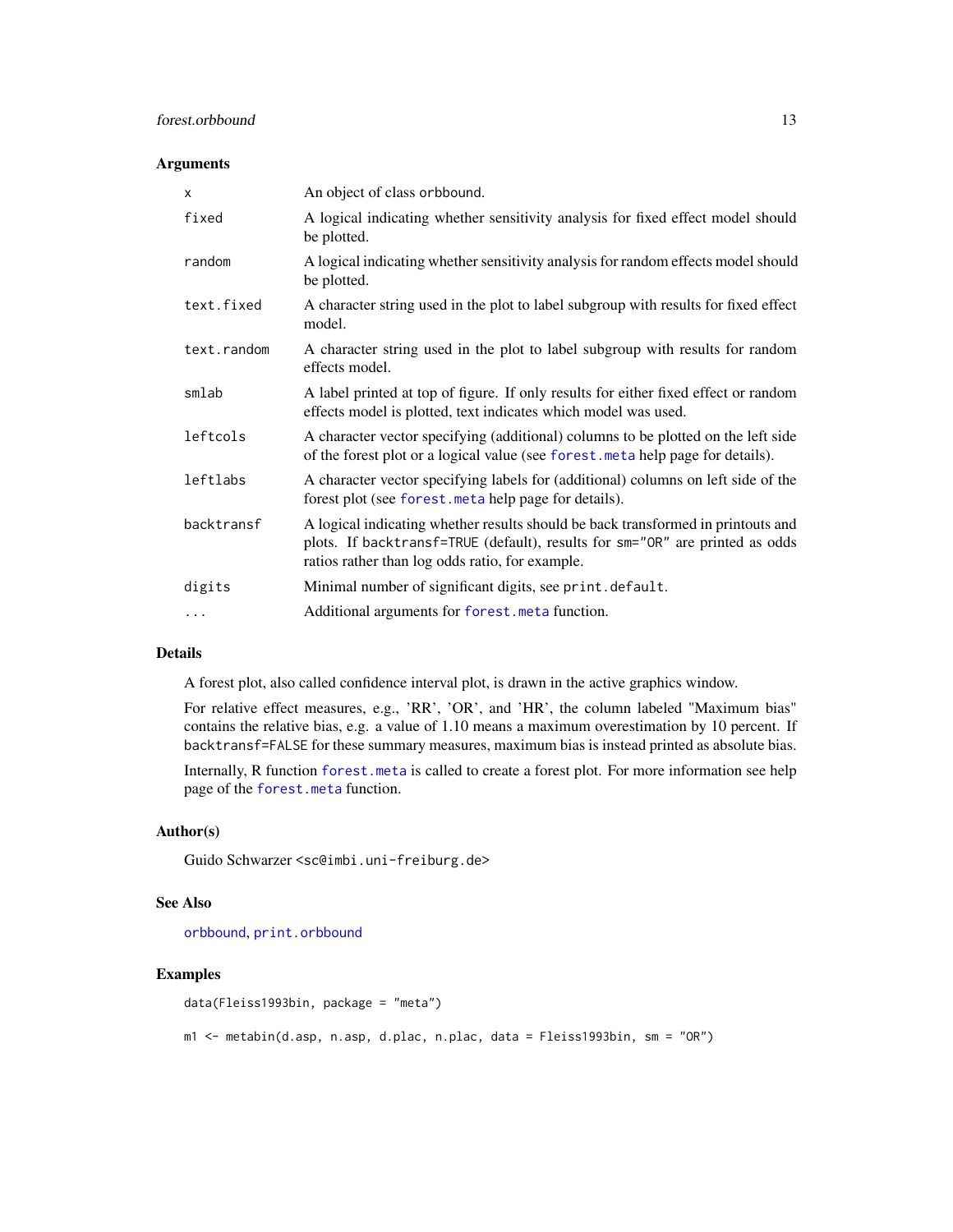```
orb1 \leq orbbound(m1, k.suspect = 1:5)
print(orb1, digits = 2)
forest(orb1, xlim = c(0.7, 1.5))
## Not run: forest(orb1, backtransf = FALSE)
```
<span id="page-13-1"></span>funnel.limitmeta *Funnel plot for limit meta-analysis*

# Description

Draws a funnel plot in the active graphics window.

#### Usage

```
## S3 method for class 'limitmeta'
funnel(
 x,
 pch = 21,
 cex = 1,
  col = "black",bg = "darkgray",
  1wd = 1,
  show.ci.adjust = FALSE,
  pch.adjust = 18,
  cex.addjust = 1.5,col.adjust = "gray",
  bg.adjust = "gray",line = TRUE,
  xmin.line,
  xmax.line,
  ltyu. line = 1,
  lwduine = lwd,
  coluline = "gray",
  shrunken = FALSE,
  pch.shrunken = 22,
  cex.shrunken = 1,col.shrunken = "black",
 bg.shrunken = "white",
 ltv.connect = 1,
  lwd.count = 0.8,
  col.connect = "black",
 backtransf = x$backtransf,
  ...
\mathcal{L}
```
<span id="page-13-0"></span>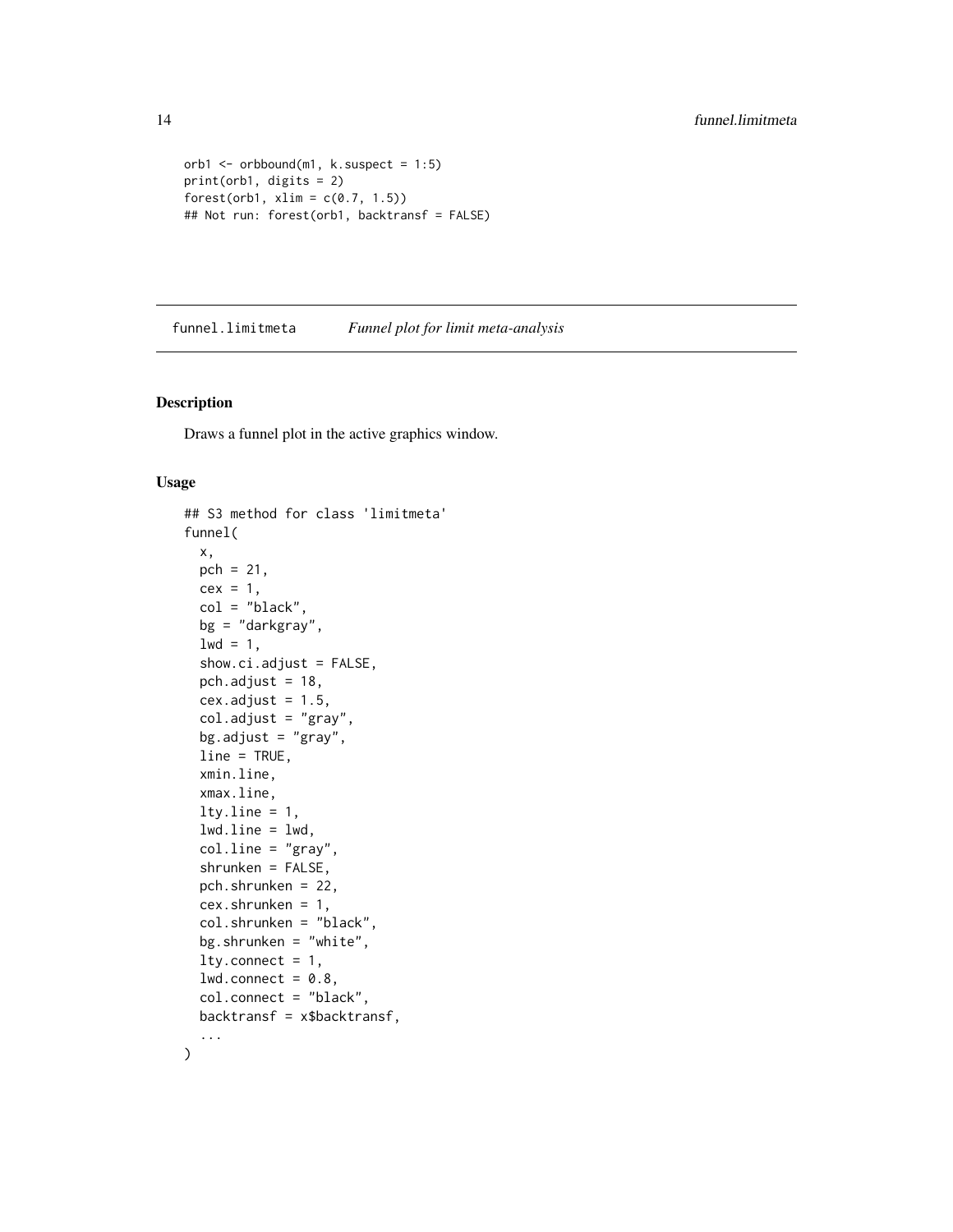# <span id="page-14-0"></span>Arguments

| х              | An object of class limitmeta.                                                                                                                                                                                       |
|----------------|---------------------------------------------------------------------------------------------------------------------------------------------------------------------------------------------------------------------|
| pch            | The plotting symbol used for individual studies.                                                                                                                                                                    |
| cex            | The magnification to be used for plotting symbol.                                                                                                                                                                   |
| col            | A vector with colour of plotting symbols.                                                                                                                                                                           |
| bg             | A vector with background colour of plotting symbols (only used if pch in 21:25).                                                                                                                                    |
| lwd            | The line width for confidence intervals (see funnel).                                                                                                                                                               |
| show.ci.adjust | A logical indicating whether to show the confidence interval of the adjusted<br>estimate.                                                                                                                           |
| pch.adjust     | The plotting symbol used for the adjusted effect estimate.                                                                                                                                                          |
| cex.adjust     | The magnification to be used for the plotting symbol of the adjusted effect esti-<br>mate.                                                                                                                          |
| col.adjust     | Colour of plotting symbol for adjusted effect estimate.                                                                                                                                                             |
| bg.adjust      | Background colour of plotting symbol for adjusted effect estimate.                                                                                                                                                  |
| line           | A logical indicating whether adjusted regression line should be plotted.                                                                                                                                            |
| xmin.line      | Minimal value for the adjusted regression line (on x-axis).                                                                                                                                                         |
| xmax.line      | Maximum value for the adjusted regression line (on x-axis).                                                                                                                                                         |
| lty.line       | Line type of the adjusted regression line.                                                                                                                                                                          |
| lwd.line       | The line width of the adjusted regression line.                                                                                                                                                                     |
| col.line       | Color of the adjusted regression line.                                                                                                                                                                              |
| shrunken       | A logical indicating whether shrunken treatment estimates should be plotted.                                                                                                                                        |
| pch.shrunken   | The plotting symbol used for shrunken effect estimates.                                                                                                                                                             |
| cex.shrunken   | The magnification to be used for the plotting symbol of the shrunken effect<br>estimates.                                                                                                                           |
| col.shrunken   | Colour of plotting symbol for shrunken effect estimates.                                                                                                                                                            |
| bg.shrunken    | Background colour of plotting symbol for shrunken effect estimates.                                                                                                                                                 |
| lty.connect    | Line type for line connecting original and shrunken treatment estimates.                                                                                                                                            |
| lwd.connect    | The line width of the connecting lines.                                                                                                                                                                             |
| col.connect    | Color of the connecting lines.                                                                                                                                                                                      |
| backtransf     | A logical indicating whether results should be back transformed in printouts and<br>plots. If backtransf=TRUE (default), results for sm="OR" are printed as odds<br>ratios rather than log odds ratio, for example. |
|                | Additional arguments for funnel function.                                                                                                                                                                           |

# Details

A funnel plot is drawn in the active graphics window. In addition this function adds the adjusted effect estimate as well as a nonlinear regression line (also called adjusted regression line) if argument line is TRUE. The adjusted regression line is representing the dependence of the treatment effect estimate on the standard error across studies. The adjusted regression line is only plotted in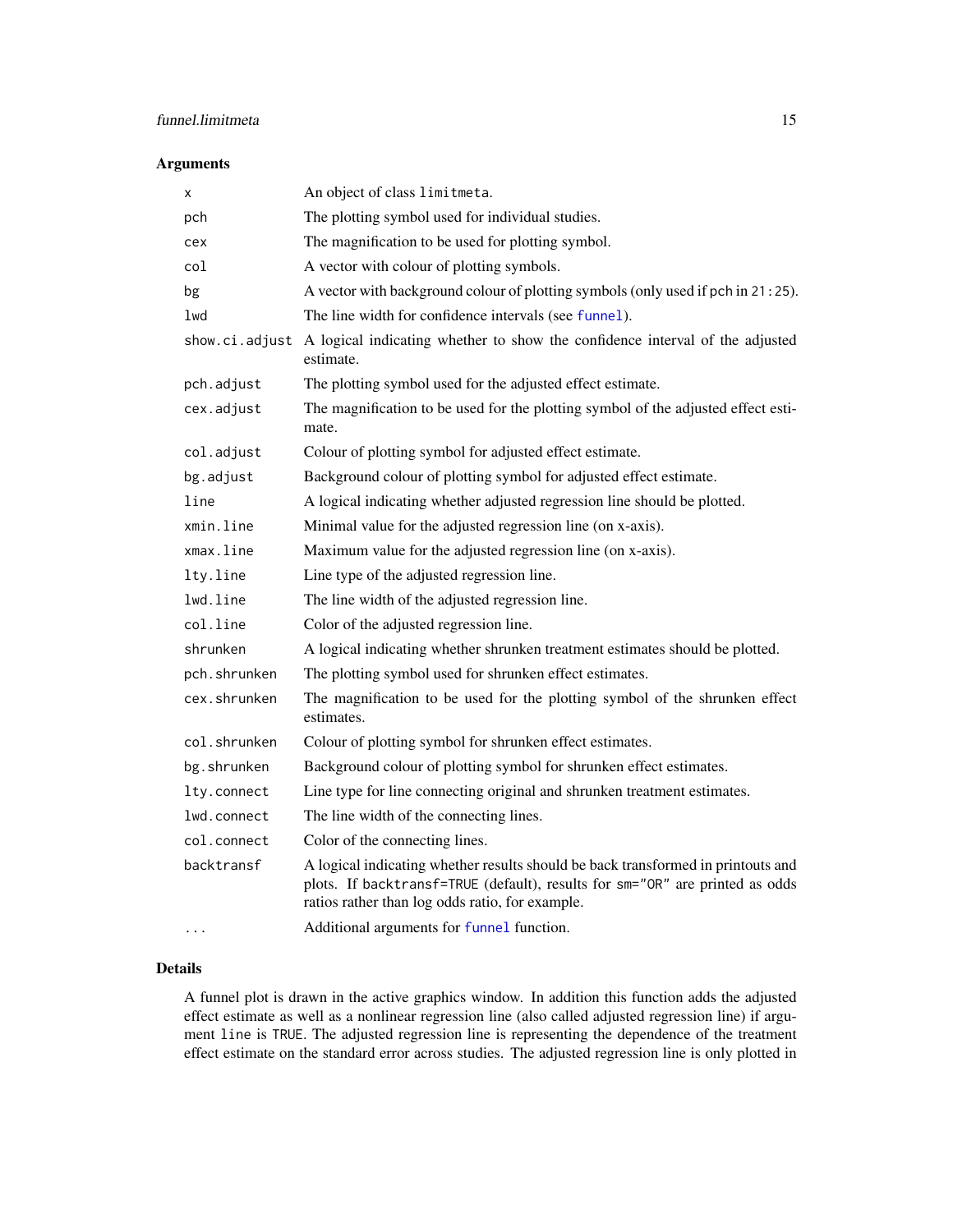addition to the adjusted treatment effect if argument method.adjust="beta0" (default) has been used in the [limitmeta](#page-17-1) function.

If argument shrunken is TRUE the shrunken effect estimates are also plotted. Lines are connecting original and shrunken effect estimates.

Internally, R function [funnel.meta](#page-0-0) is called to create a funnel plot. For more information see help page of the [funnel](#page-0-0) function.

#### Author(s)

Guido Schwarzer <sc@imbi.uni-freiburg.de>, Gerta Rücker <ruecker@imbi.uni-freiburg.de>

#### See Also

[limitmeta](#page-17-1), [funnel](#page-0-0)

#### Examples

```
data(Moore1998)
m1 <- metabin(succ.e, nobs.e, succ.c, nobs.c,
 data = Moore1998, sm = "OR", method = "Inverse")l1 <- limitmeta(m1)
print(11, digits = 2)funnel(11)
# Print results on log scale
#
print(l1, digits = 2, backtransf = FALSE)
funnel(l1, backtransf = FALSE)
```
<span id="page-15-1"></span>lfkindex *LFK Index Test for Asymmetry*

#### Description

Implementation of the LFK index test proposed by Furuya-Kanamori et al. (2018) to evaluate bias in meta-analysis.

# Usage

lfkindex(TE, seTE, data = NULL)

## S3 method for class 'lfkindex' print(x, digits =  $2, ...$ )

<span id="page-15-0"></span>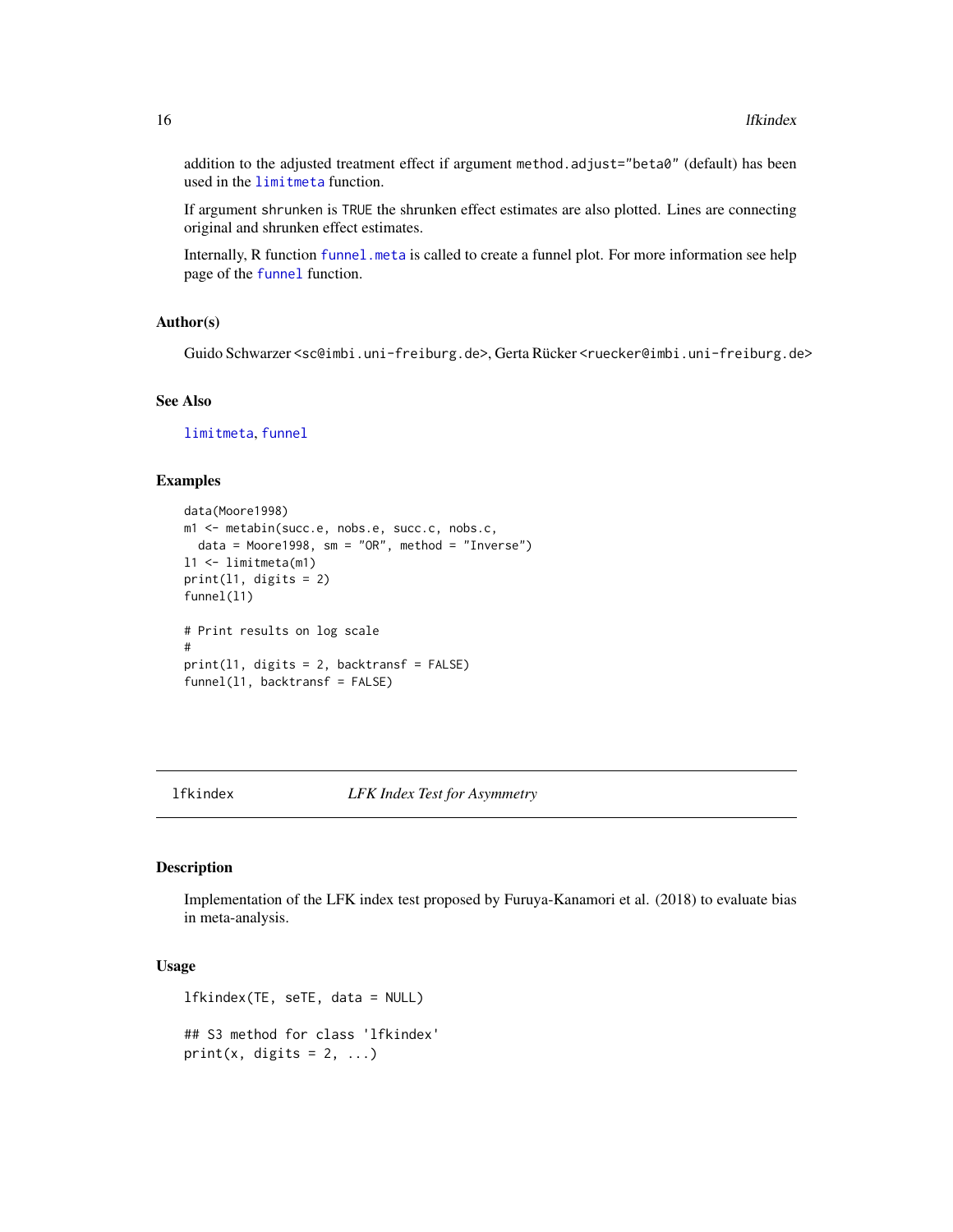#### <span id="page-16-0"></span>lfkindex and the state of the state of the state of the state of the state of the state of the state of the state of the state of the state of the state of the state of the state of the state of the state of the state of t

#### Arguments

| TE.       | An object of class meta or estimated treatment effect in individual studies.      |
|-----------|-----------------------------------------------------------------------------------|
| seTE      | Standard error of estimated treatment effect (mandatory if TE not of class meta). |
| data      | An optional data frame containing the study information.                          |
| X         | An object of class 1 f kindex.                                                    |
| digits    | Minimal number of significant digits, see print. default.                         |
| $\ddotsc$ | Additional arguments (ignored).                                                   |

# Value

An object of class "lfkindex" with corresponding print function. The object is a list containing the following components:

| lfkindex                                     | LFK index.                                           |
|----------------------------------------------|------------------------------------------------------|
|                                              | interpretation Interpretation of value of LFK index. |
| abs.zscore<br>N, MidRank, percentile, zscore | Absolute value of z-score.                           |
|                                              | Quantities used to calculate LFK index.              |
| TE, seTE                                     | Estimated treatment effect, standard error.          |
| version                                      | Version of R package metasens used to create object. |

#### Author(s)

Gerta Rücker <ruecker@imbi.uni-freiburg.de>, Guido Schwarzer <sc@imbi.uni-freiburg.de>

#### References

Furuya-Kanamori L, Barendregt JJ, Doi SAR (2018): A new improved graphical and quantitative method for detecting bias in meta-analysis. *International Journal of Evidence-Based Healthcare*, 16, 195–203

#### See Also

[doiplot](#page-10-1), [metabias](#page-0-0), [funnel.meta](#page-0-0)

#### Examples

```
# Example from Furuya-Kanamori et al. (2018)
#
pain <- data.frame(SMD = c(-4.270, -1.710, -0.580, -0.190, 0.000),
                  varSMD = c(0.158, 0.076, 0.018, 0.022, 0.040))
lfk.pain <- lfkindex(SMD, sqrt(varSMD), data = pain)
lfk.pain
```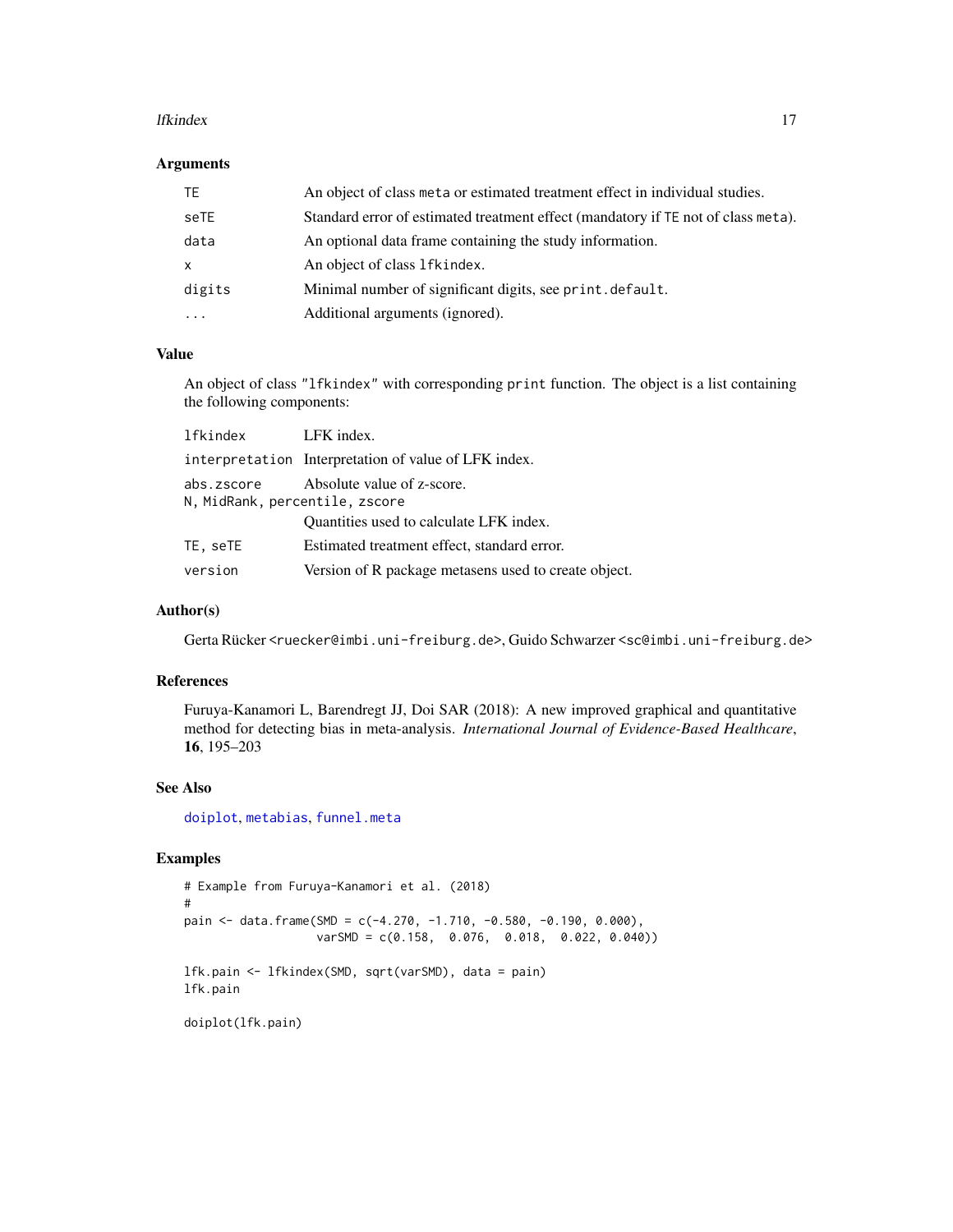<span id="page-17-1"></span><span id="page-17-0"></span>

#### Description

Implementation of the limit meta-analysis method by Rücker et al. (2011) to adjust for bias in meta-analysis.

# Usage

```
limitmeta(
 x,
 method.adjust = "beta0",
 level = x$level,level.ma = x$level.ma,
 backtransf = x$backtransf,
  title = x$title,
  complab = x$complab,
  outclab = x$outclab
\mathcal{L}
```
#### Arguments

| X             | An object of class meta.                                                                                                                                                                                          |
|---------------|-------------------------------------------------------------------------------------------------------------------------------------------------------------------------------------------------------------------|
| method.adjust | A character string indicating which adjustment method is to be used. One of<br>"beta0", "betalim", or "mulim", can be abbreviated.                                                                                |
| level         | The level used to calculate confidence intervals for individual studies.                                                                                                                                          |
| level.ma      | The level used to calculate confidence intervals for pooled estimates.                                                                                                                                            |
| backtransf    | A logical indicating whether results should be back transformed in printouts and<br>plots. If backtransf=FALSE, results for the odds ratio are printed as log odds<br>ratios rather than odds ratio, for example. |
| title         | Title of meta-analysis / systematic review.                                                                                                                                                                       |
| complab       | Comparison label.                                                                                                                                                                                                 |
| outclab       | Outcome label.                                                                                                                                                                                                    |

#### Details

This function provides the method by Rücker et al. (2011) to estimate an effect estimate adjusted for bias in meta-analysis. The underlying model is an extended random effects model that takes account of possible small study effects by allowing the treatment effect to depend on the standard error:

theta(i) = beta + sqrt( $SE(i)^2 + tau^2$ )(epsilon(i) + alpha),

where epsilon(i) follows a standard normal distribution. Here theta(i) is the observed effect in study i, beta the global mean,  $SE(i)$  the within-study standard error, and tau $\alpha$  the between-study variance.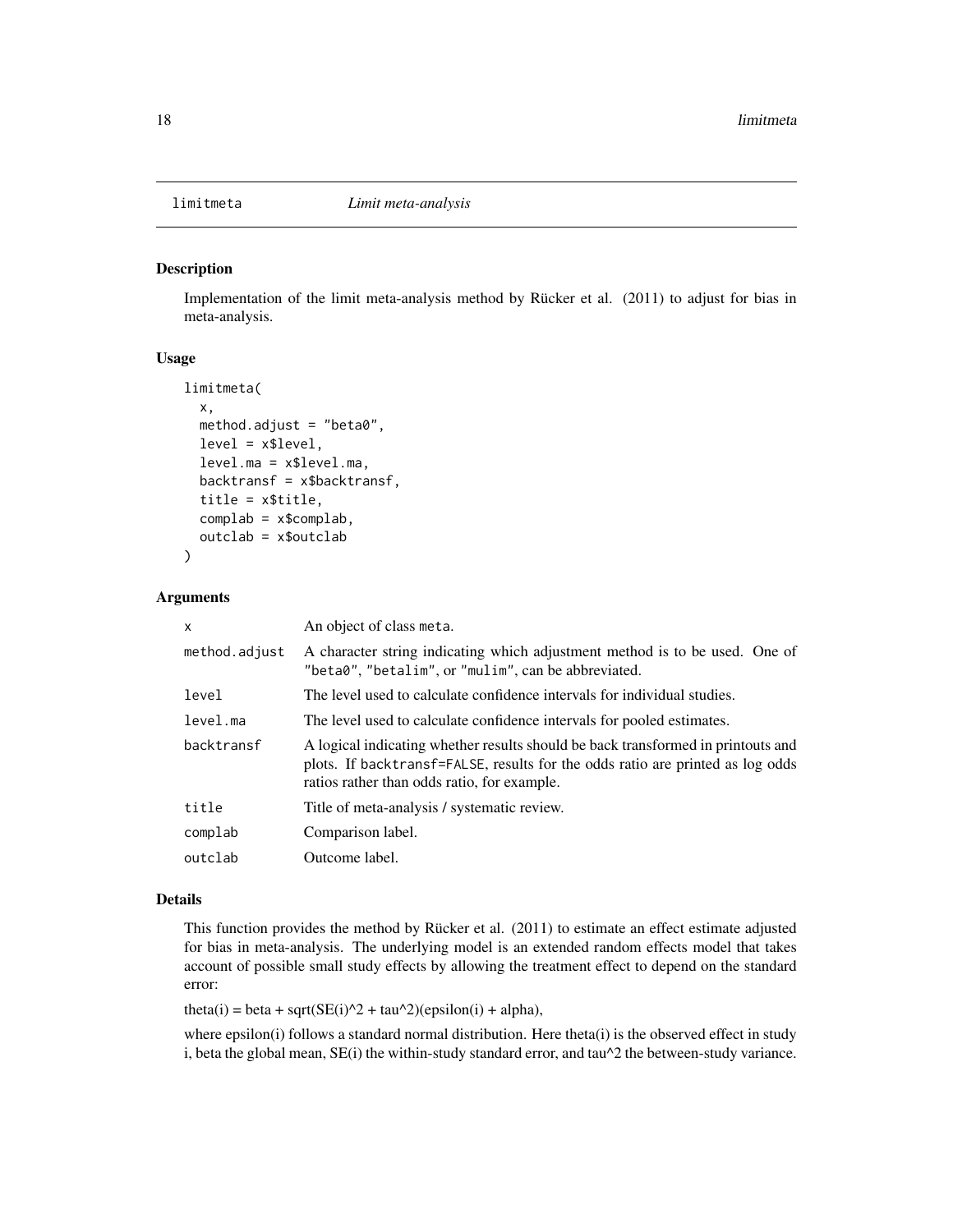#### limitmeta terminista e a constantino de la constructiva de la constructiva de la constructiva de la constructiv

The parameter alpha represents the bias introduced by small-study effects. On the one hand, alpha can be interpreted as the expected shift in the standardized treatment effect if precision is very small. On the other hand, theta(adj) = beta + tau\*alpha is interpreted as the limit treatment effect for a study with infinite precision (corresponding to  $SE(i) = 0$ ).

Note that as alpha is included in the model equation, beta has a different interpretation as in the usual random effects model. The two models agree only if alpha=0. If there are genuine smallstudy effects, the model includes a component making the treatment effect depend on the standard error. The expected treatment effect of a study of infinite precision, beta + tau\*alpha, is used as an adjusted treatment effect estimate.

The maximum likelihood estimates for alpha and beta can be interpreted as intercept and slope in linear regression on a so-called generalised radial plot, where the x-axis represents the inverse of sqrt( $SE(i)^2 + tau^2$ ) and the y-axis represents the treatment effect estimates, divided by  $sqrt(SE(i)^2 + tau^2)$ .

Two further adjustments are available that use a shrinkage procedure. Based on the extended random effects model, a limit meta-analysis is defined by inflating the precision of each study with a common factor. The limit meta-analysis yields shrunken estimates of the study-specific effects, comparable to empirical Bayes estimates. Based on the extended random effects model, we obtain three different treatment effect estimates that are adjusted for small-study effects:

- an estimate based on the expectation of the extended random effects model, beta0 = beta + tau\*alpha (method.adjust="beta0")
- the extended random effects model estimate of the limit meta-analysis, including bias parameter (method.adjust="betalim")
- the usual random effects model estimate of the limit meta-analysis, excluding bias parameter (method.adjust="mulim")

See Rücker, Schwarzer et al. (2011), Section 7, for the definition of  $G^2$  and the three heterogeneity statisticics Q, Q.small, and Q.resid.

For comparison, the original random effects meta-analysis is always printed in the sensitivity analysis.

#### Value

An object of class "limitmeta" with corresponding print, summary and funnel function. The object is a list containing the following components:

|                            | x, level, level.ma,method.adjust,title, complab, outclab<br>As defined above.  |  |
|----------------------------|--------------------------------------------------------------------------------|--|
| TE, seTE                   | Estimated treatment effect and standard error of individual studies.           |  |
| TE.limit, seTE.limit       |                                                                                |  |
|                            | Shrunken estimates and standard error of individual studies.                   |  |
| studlab                    | Study labels.                                                                  |  |
| TE.random, seTE.random     |                                                                                |  |
|                            | Unadjusted overall treatment effect and standard error (random effects model). |  |
| lower.random, upper.random |                                                                                |  |
|                            | Lower and upper confidence interval limits (random effects model).             |  |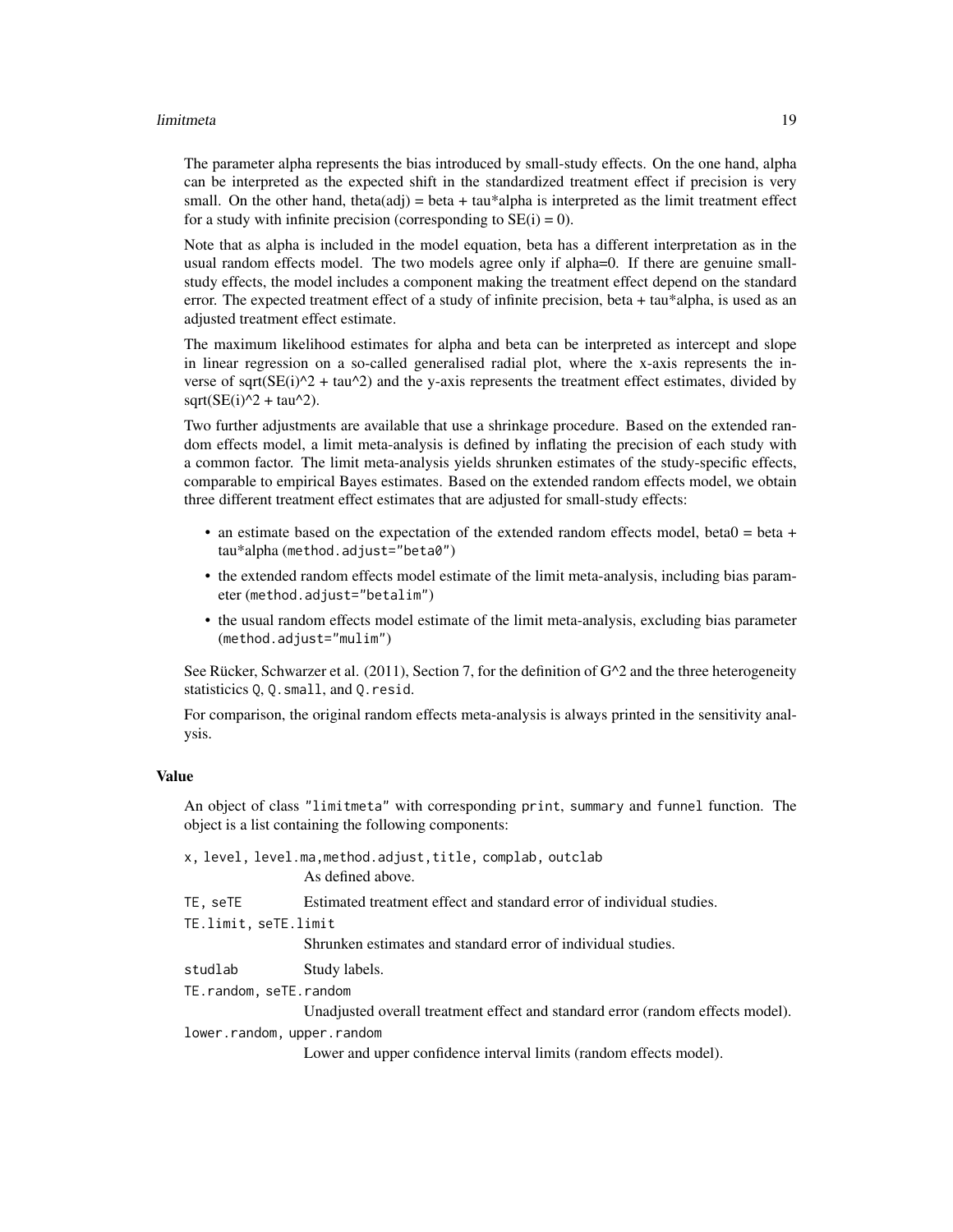<span id="page-19-0"></span>

| statistic.random, pval.random                                                                                                                                                                                                                          |
|--------------------------------------------------------------------------------------------------------------------------------------------------------------------------------------------------------------------------------------------------------|
| Statistic and corresponding p-value for test of overall treatment effect (random<br>effects model).                                                                                                                                                    |
| Weight of individual studies (in random effects model).                                                                                                                                                                                                |
| Square-root of between-study variance.                                                                                                                                                                                                                 |
| TE.adjust, seTE.adjust                                                                                                                                                                                                                                 |
| Adjusted overall effect and standard error (random effects model).                                                                                                                                                                                     |
| lower.adjust, upper.adjust                                                                                                                                                                                                                             |
| Lower and upper confidence interval limits for adjusted effect estimate (random<br>effects model).                                                                                                                                                     |
| statistic.adjust, pval.adjust                                                                                                                                                                                                                          |
| Statistic and corresponding p-value for test of overall treatment effect for ad-<br>justed estimate (random effects model).                                                                                                                            |
| Intercept of the linear regression line on the generalised radial plot, here inter-<br>preted as bias parameter in an extended random effects model. Represents the<br>expected shift in the standardized treatment effect if precision is very small. |
| Slope of the linear regression line on the generalised radial plot.                                                                                                                                                                                    |
| Heterogeneity statistic.                                                                                                                                                                                                                               |
| Heterogeneity statistic for small study effects.                                                                                                                                                                                                       |
| Heterogeneity statistic for residual heterogeneity beyond small study effects.                                                                                                                                                                         |
| Heterogeneity statistic $G^2$ (ranges from 0 to 100%).                                                                                                                                                                                                 |
| Number of studies combined in meta-analysis.                                                                                                                                                                                                           |
| Function call.                                                                                                                                                                                                                                         |
| Version of R package metasens used to create object.                                                                                                                                                                                                   |
|                                                                                                                                                                                                                                                        |

# Author(s)

Gerta Rücker <ruecker@imbi.uni-freiburg.de>, Guido Schwarzer <sc@imbi.uni-freiburg.de>

#### References

Rücker G, Carpenter JR, Schwarzer G (2011): Detecting and adjusting for small-study effects in meta-analysis. *Biometrical Journal*, 53, 351–68

Rücker G, Schwarzer G, Carpenter JR, Binder H, Schumacher M (2011): Treatment-effect estimates adjusted for small-study effects via a limit meta-analysis. *Biostatistics*, 12, 122–42

# See Also

[funnel.limitmeta](#page-13-1), [print.limitmeta](#page-30-1)

# Examples

```
data(Moore1998)
m1 <- metabin(succ.e, nobs.e, succ.c, nobs.c,
  data = Moore1998, sm = "OR", method = "Inverse")print(limitmeta(m1), digits = 2)
```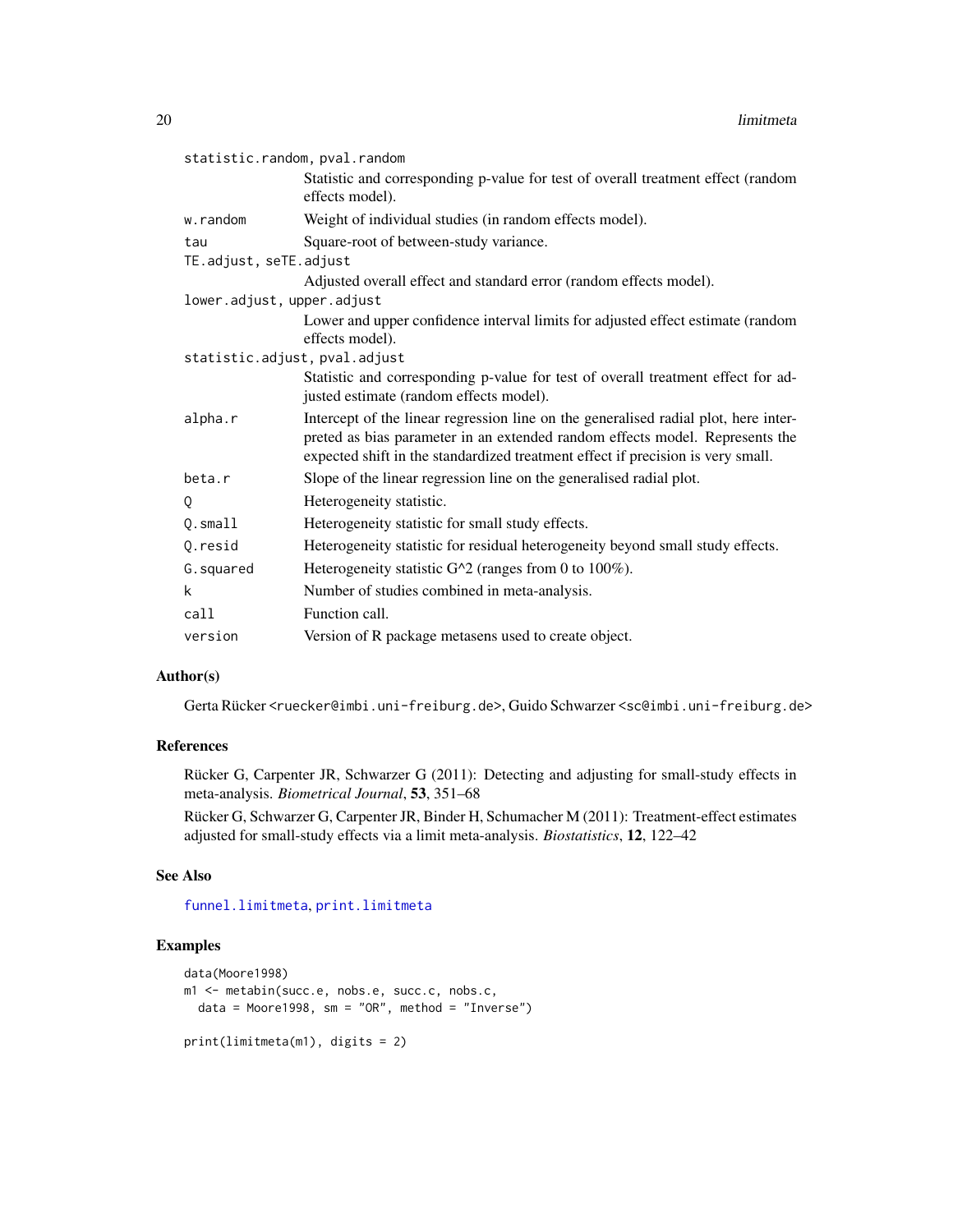<span id="page-20-1"></span><span id="page-20-0"></span>

#### Description

Imputation methods for the meta-analysis of binary outcomes with missing data.

# Usage

```
metamiss(
  x,
 miss.e,
 miss.c,
  IMOR.e,
  IMOR.c = IMOR.e,method.miss = if (missing(IMOR.e)) "0" else "IMOR",
  small.values = "good",
  fixed = x$fixed,random = x$random,
  prediction = x$prediction
)
```
# Arguments

| $\mathsf{x}$ | An object of class metabin.                                                                                                                                                       |
|--------------|-----------------------------------------------------------------------------------------------------------------------------------------------------------------------------------|
| miss.e       | Number of missing observations in experimental group.                                                                                                                             |
| miss.c       | Number of missing observations in control group.                                                                                                                                  |
| IMOR.e       | <b>IMOR</b> in experimental group (see Details).                                                                                                                                  |
| IMOR.c       | IMOR in control group (see Details).                                                                                                                                              |
| method.miss  | A character string indicating which method is used to impute missing values.<br>Either "GH", "IMOR", "0", "1", "pc", "pe", "p", "b", or "w", can be abbreviated<br>(see Details). |
| small.values | A character string specifying whether small treatment effects indicate a benefi-<br>cial ("good") or harmful ("bad") effect, can be abbreviated (see Details).                    |
| fixed        | A logical indicating whether a fixed effect meta-analysis should be conducted.                                                                                                    |
| random       | A logical indicating whether a random effects meta-analysis should be con-<br>ducted.                                                                                             |
| prediction   | A logical indicating whether a prediction interval should be printed.                                                                                                             |

# Details

This function provides several imputation methods to deal with missing data in the meta-analysis of binary outcomes (Gamble & Hollis, 2005; Higgins et al., 2008). In order to utilise these methods, the number of observations with missing outcomes must be provided for the experimental and control group (arguments miss.e and miss.c).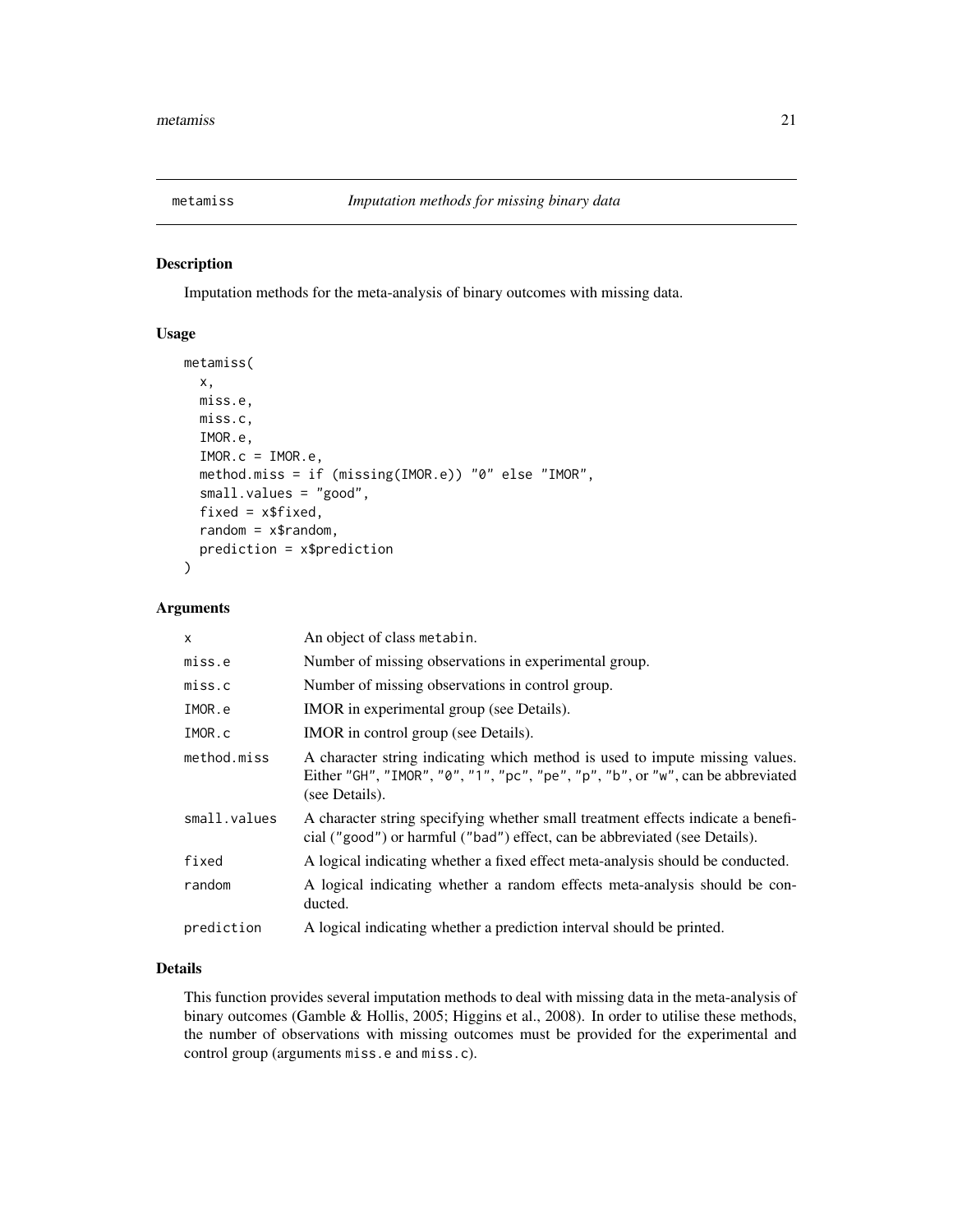The following imputation methods for missing binary data are available.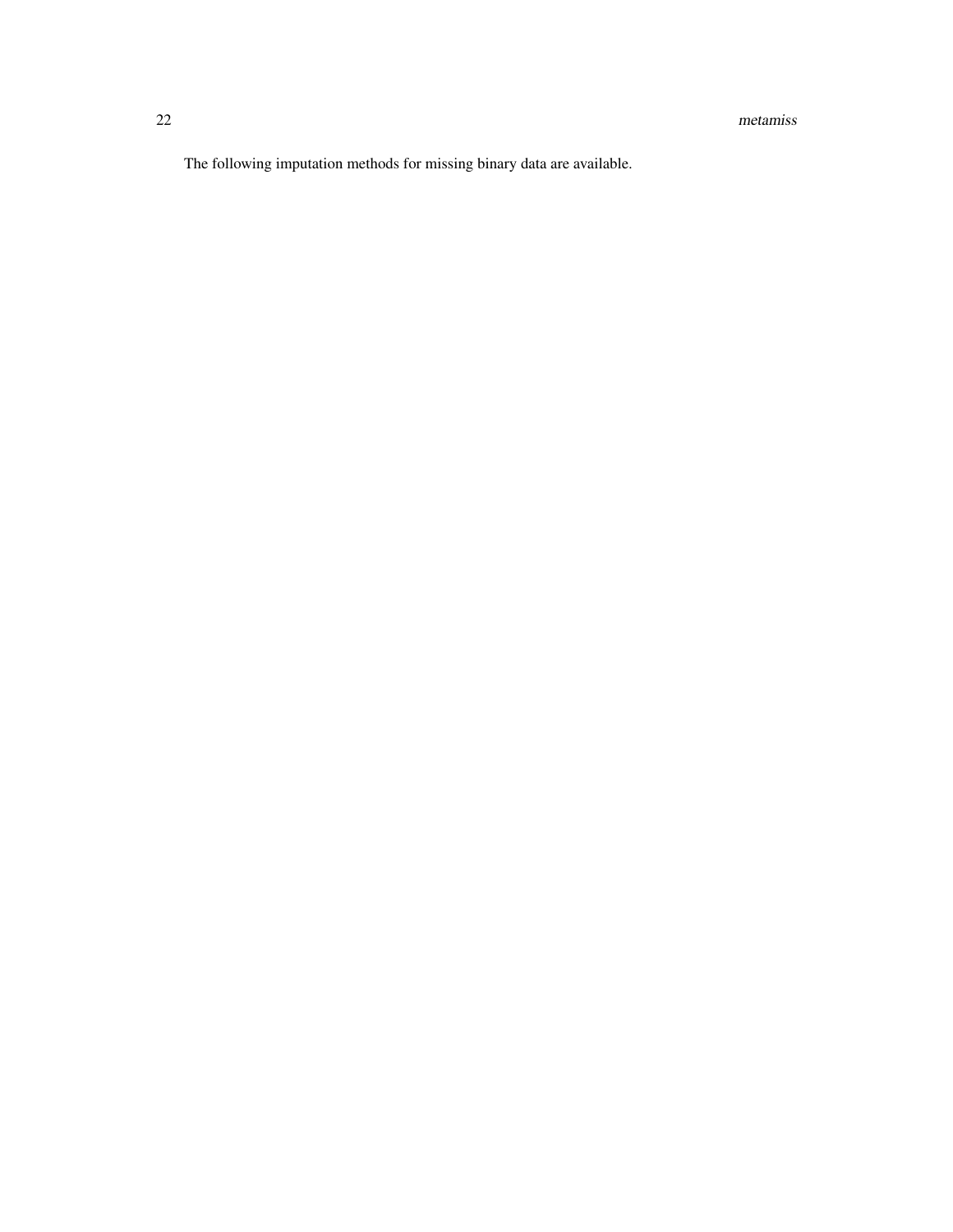#### <span id="page-22-0"></span>metamiss 23

| Argument               | <b>Method</b>                                |
|------------------------|----------------------------------------------|
| $method.miss = "GH"$   | Method by Gamble & Hollis (2005)             |
| $method.miss = "IMOR"$ | Based on group-specific IMORs                |
| $method.miss = "0"$    | Imputed as no events, $(i.e., 0)$            |
| $method.miss = "1"$    | Imputed as events $(i.e., 1)$                |
| $method.miss="pc"$     | Based on observed risk in control group      |
| $method.miss="pe"$     | Based on observed risk in experimental group |
| $method.miss="p"$      | Based on group-specific risks                |
| $method.miss="b"$      | Best case scenario for experimental group    |
| $method.miss = "w"$    | Worst case scenario for experimental group   |

The method by Gamble  $\&$  Hollis (2005) is based on uncertainty intervals for individual studies resulting from best and worst case scenarios taking the missing data into account. The uncertainty intervals are used to calculate (inflated) standard errors which are considered in a generic inverse variance meta-analysis instead of the standard errors from the complete case meta-analysis.

All other methods are based on the Informative Missingness Odds Ratio (IMOR) which is defined as the odds of an event in the missing group over the odds of an event in the observed group (Higgins et al., 2008). For example, an IMOR of 2 means that the odds for an event is assumed to be twice as likely for missing observations. For method.miss = "IMOR", the IMORs in the experimental (argument IMOR.e) and control group (argument IMOR.c) must be specified by the user. For all other methods, the input for arguments IMOR.e and IMOR.c is ignored as these values are determined by the respective imputation method (see Table 2 in Higgins et al., 2008).

For the best and worst case scenarios (i.e., argument method.miss equal to "b" or "w"), the user has to specify whether the outcome is beneficial (argument small.values = "good") or harmful (small.values = "bad").

# Value

An object of class c("metamiss","metagen","meta") with corresponding print, summary, and forest functions. See [metagen](#page-0-0) for more information.

# Author(s)

Guido Schwarzer <sc@imbi.uni-freiburg.de>

#### References

Gamble C, Hollis S (2005): Uncertainty method improved on best–worst case analysis in a binary meta-analysis. *Journal of Clinical Epidemiology*, 58, 579–88

Higgins JPT, White IR, Wood AM (2008): Imputation methods for missing outcome data in metaanalysis of clinical trials. *Clinical Trials*, 5, 225–39

### See Also

[metabin](#page-0-0), [metagen](#page-0-0)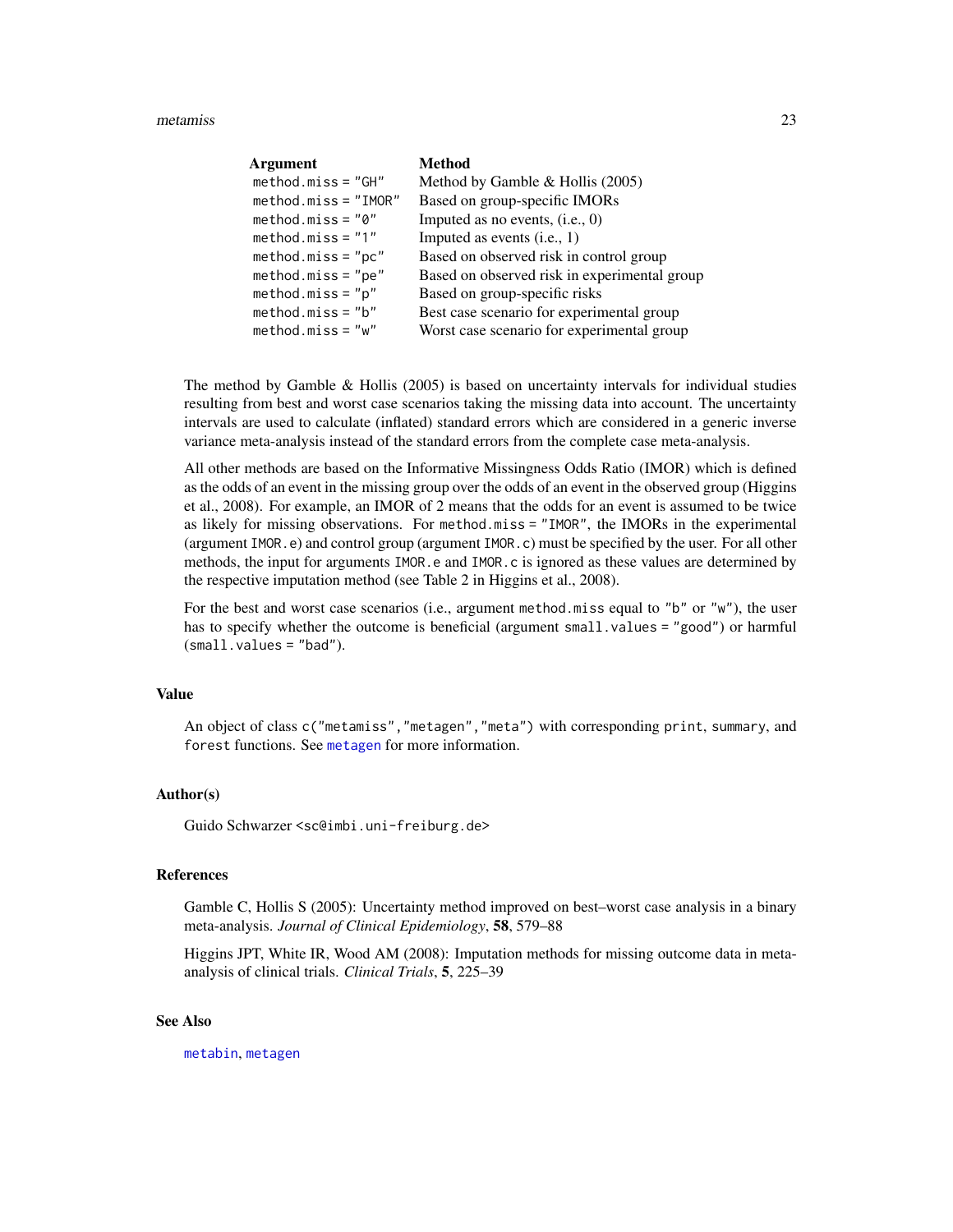#### Examples

```
d1 \leq data.frame(author = c("Beasley", "Selman"),
 resp.h = c(29, 17), fail.h = c(18, 1), drop.h = c(22, 11),
 resp. p = c(20, 7), fail.p = c(14, 4), drop.p = c(34, 18)m1 <- metabin(resp.h, resp.h + fail.h, resp.p, resp.p + fail.p,
  data = d1, studlab = author, sm = "RR", method = "I")
m1
# Treat missings as no events
metamiss(m1, drop.h, drop.p)
# Assume IMORs of 2 for both experimental and control group
metamiss(m1, drop.h, drop.p, IMOR.e = 2)
# Gamble & Hollis (2005)
d2 \leq - data.frame(author = c("Lefevre", "van Vugt", "van Vugt"),
 year = c(2001, 2000, 1998),
 para.al = c(7, 4, 49), n.al = c(155, 134, 273),
 miss.al = c(9, 16, 36),para.ma = c(0, 0, 7), n.ma = c(53, 47, 264),
 miss.ma = c(2, 3, 44)m2 <- metabin(para.al, n.al, para.ma, n.ma,
  data = d2, studlab = paste0(author, " (", year, ")"),
  method = "Inverse", method.tau = "DL",
  sm = "OR")metamiss(m2, miss.al, miss.ma, method = "GH")
```
Moore1998 *NSAIDS in acute pain*

#### Description

Meta-analysis on the effectiveness of topical non-steroidal anti-inflammatory drugs (NSAIDS) in acute pain.

Treatment success is defined as a reduction in pain of at least 50%.

#### Format

A data frame with the following columns:

|        | <i>study</i> study number                             |
|--------|-------------------------------------------------------|
| succ.e | number of treatment successes in NSAIDS group         |
|        | <i>nobs.e</i> number of patients in NSAIDS group      |
|        | succ.c number of treatment successes in control group |
|        | <i>nobs.c</i> number of patients in control group     |

<span id="page-23-0"></span>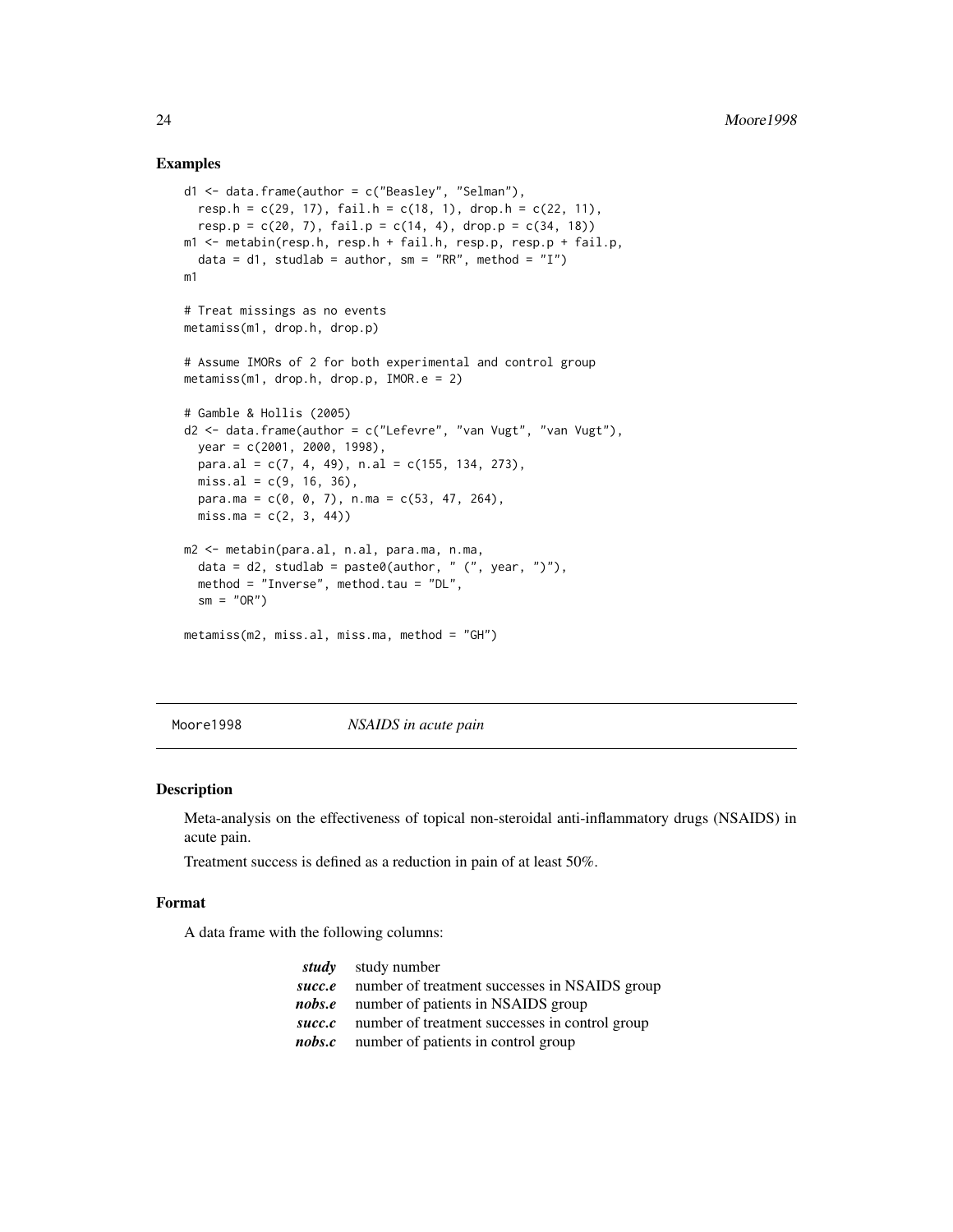#### <span id="page-24-0"></span>orbbound 25

#### Source

Moore RA, Tramer MR, Carroll D, Wiffen PJ, McQuay HJ (1998): Quantitive systematic review of topically applied non-steroidal anti-inflammatory drugs. *British Medical Journal*, 316, 333–8

#### Examples

```
data(Moore1998)
m1 <- metabin(succ.e, nobs.e, succ.c, nobs.c,
             data = Moore1998, sm = "OR", method = "Inverse")print(limitmeta(m1), digits = 2)
```
<span id="page-24-1"></span>

orbbound *Sensitivity Analysis for Outcome Reporting Bias (ORB)*

# Description

Implementation of the method by Copas & Jackson (2004) to evaluate outcome reporting bias in meta-analysis. An upper bound for outcome reporting bias is estimated for a given number of studies suspected with outcome reporting bias.

#### Usage

orbbound(x, k.suspect = 1, tau = x\$tau, left = NULL, backtransf = x\$backtransf)

#### Arguments

| $\mathsf{x}$ | An object of class meta.                                                                                                                                                                                                                                                                                                                                                                               |
|--------------|--------------------------------------------------------------------------------------------------------------------------------------------------------------------------------------------------------------------------------------------------------------------------------------------------------------------------------------------------------------------------------------------------------|
| k.suspect    | Number of studies with suspected outcome reporting bias.                                                                                                                                                                                                                                                                                                                                               |
| tau          | Square-root of between-study variance tau-squared.                                                                                                                                                                                                                                                                                                                                                     |
| left         | A logical indicating whether the cause of any selection bias is due to missing<br>studies on the left or right of the funnel plot: left hand side if left=TRUE, right<br>hand side if left=FALSE. If not set, the linear regression test for funnel plot<br>asymmetry (i.e., function metabias(, meth="linreg")) is used to deter-<br>mine whether studies are missing on the left or right hand side. |
| backtransf   | A logical indicating whether results should be back transformed in printouts and<br>plots. If backtransf=TRUE (default), results for sm="OR" are printed as odds<br>ratios rather than log odds ratio, for example.                                                                                                                                                                                    |

#### Details

This function provides the method by Copas and Jackson (2004) to estimate an upper bound for bias for a given number of studies with suspected outcome reporting bias.

Based on the upper bound of outcome reporting bias, treatment estimates and confidence limits adjusted for bias are calculated.

For comparison, the original meta-analysis is always considered in the sensitivity analysis (i.e. value 0 is always added to k. suspect).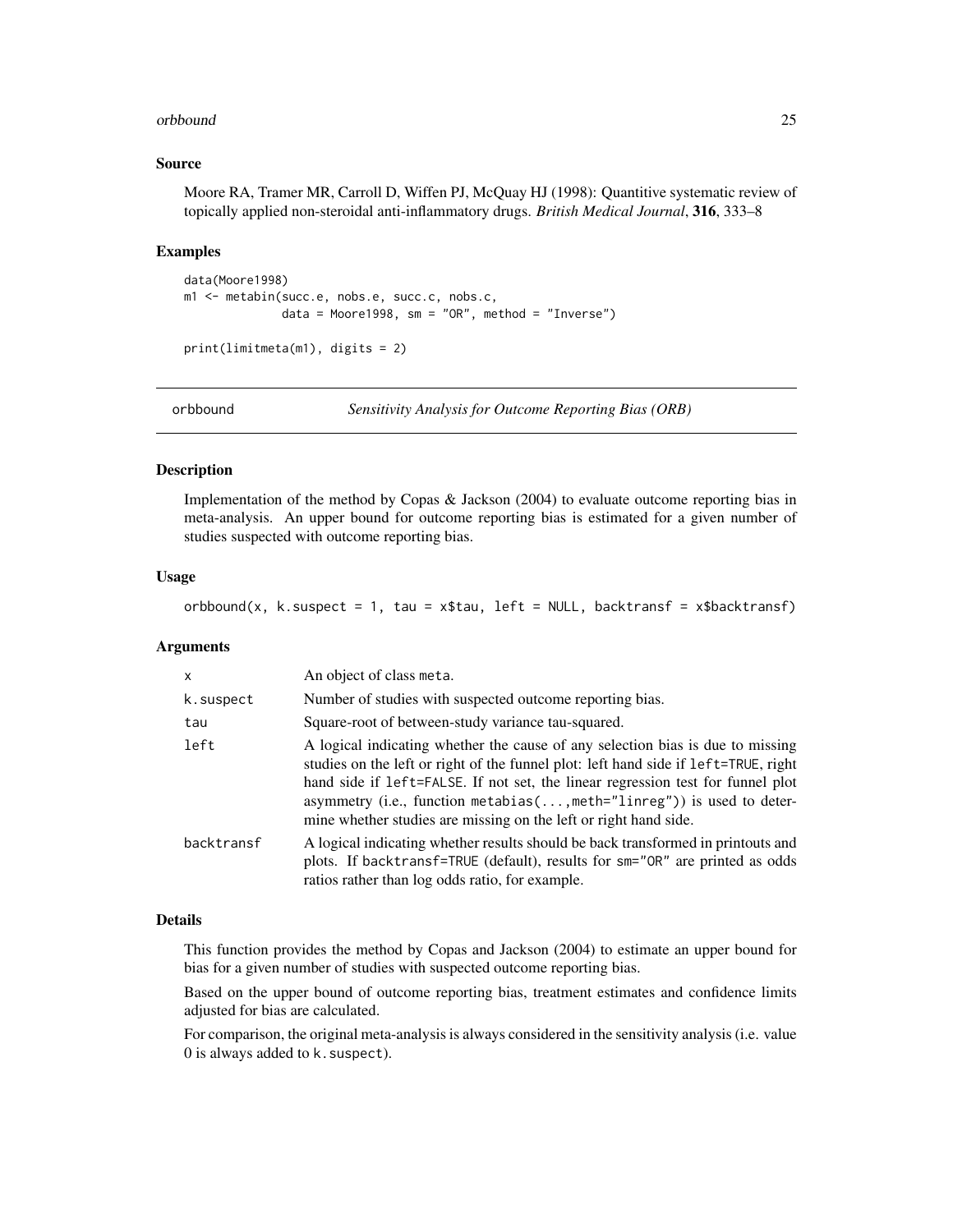# Value

An object of class c("orbbound") with corresponding print and forest function. The object is a list containing the following components:

| k.suspect, tau | As defined above.                                                                                                                                     |
|----------------|-------------------------------------------------------------------------------------------------------------------------------------------------------|
| maxbias        | Maximum bias for given values of k. suspect.                                                                                                          |
| fixed          | Adjusted treatment estimates and corresponding quantities for fixed effect model<br>(a list with elements TE, seTE, lower, upper, z, p, level, df).   |
| random         | Adjusted treatment estimates and corresponding quantities for random effects<br>model (a list with elements TE, seTE, lower, upper, z, p, level, df). |
| left           | Whether selection bias expected on left or right                                                                                                      |
| X.             | Meta-analysis object (i.e. argument x from function call).                                                                                            |
| call           | Function call.                                                                                                                                        |
| version        | Version of R package metasens used to create object.                                                                                                  |
|                |                                                                                                                                                       |

# Author(s)

Guido Schwarzer <sc@imbi.uni-freiburg.de>

# References

Copas J, Jackson D (2004): A bound for publication bias based on the fraction of unpublished studies. *Biometrics*, 60, 146–53

### See Also

[forest.orbbound](#page-11-1), [print.orbbound](#page-32-1)

# Examples

```
data(Fleiss1993bin, package = "meta")
m1 <- metabin(d.asp, n.asp, d.plac, n.plac, data = Fleiss1993bin, sm = "OR")
orb1 \leq orbbound(m1, k.suspect = 1:5)
print(orb1, digits = 2)
forest(orb1, xlim = c(0.75, 1.5))# Same result
#
orb2 \leq orbbound(m1, k.suspect = 1:5, left = FALSE)
print(orb2, digits = 2)
# Assuming bias in other direction
#
orb3 \leq orbbound(m1, k.suspect = 1:5, left = TRUE)
print(orb3, digits = 2)
```
<span id="page-25-0"></span>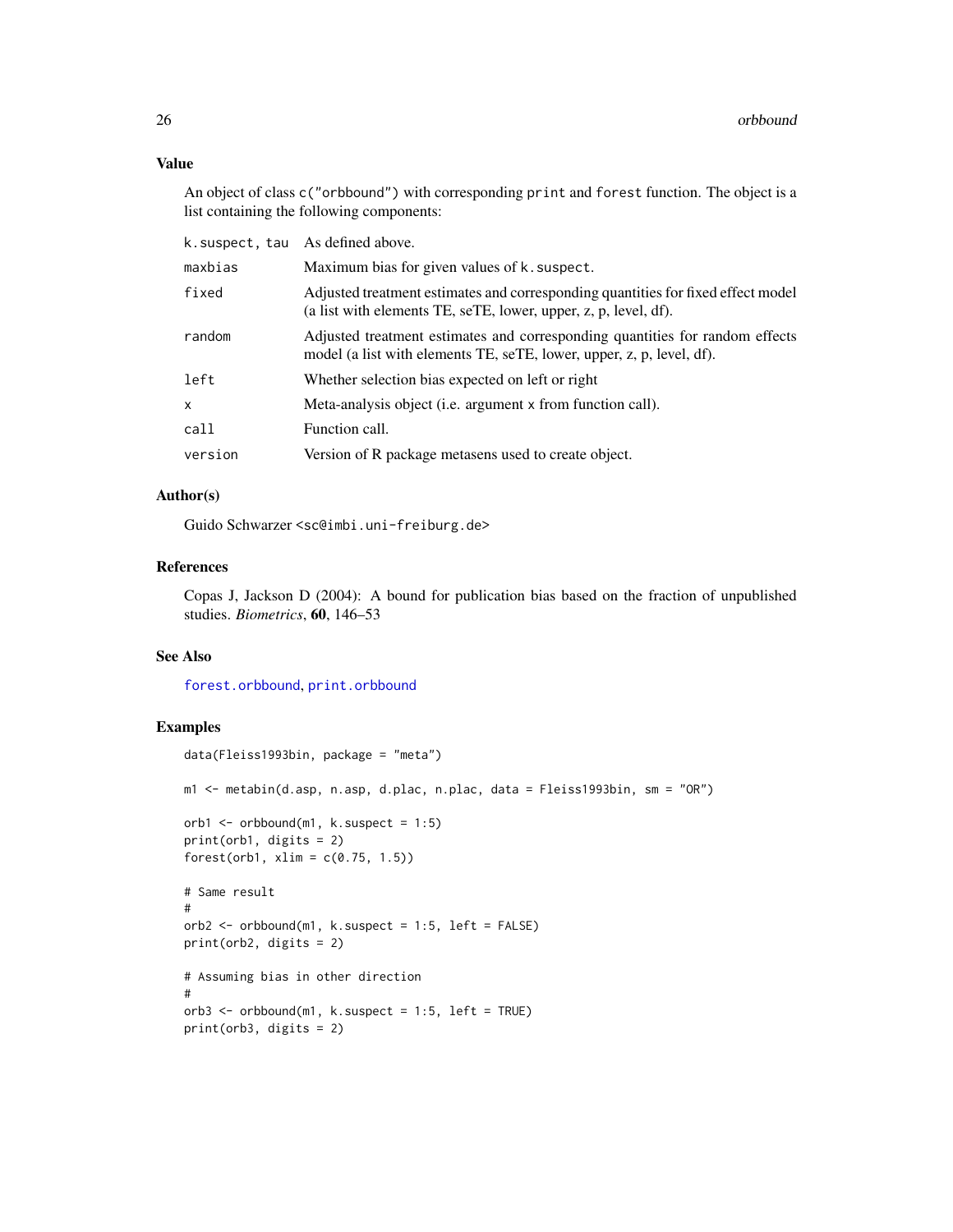# <span id="page-26-1"></span><span id="page-26-0"></span>Description

Four plots (selectable by 'which') are currently available: (1) funnel plot, (2) contour plot, (3) treatment effect plot, (4) p-value for residual publication bias plot. By default, all plots are provided.

# Usage

```
## S3 method for class 'copas'
plot(
  x,
 which = 1:4,
 main = c("Funnel plot", "Contour plot", "Treatment effect plot",
    "P-value for residual selection bias"),
  xlim.pp,
  orthogonal.line = TRUE,
 lines = FALSE,
 warn = -1,
  ...
)
```
# Arguments

| $\times$        | An object of class copas, generated by the copas function                                                                                                                                                                                                                                                                                                                                                            |
|-----------------|----------------------------------------------------------------------------------------------------------------------------------------------------------------------------------------------------------------------------------------------------------------------------------------------------------------------------------------------------------------------------------------------------------------------|
| which           | Specify plots required: 1:4 produces all plots (default); 3 produces plot 3 etc;<br>$c(1,3)$ produces plots 1 and 3, and so on.                                                                                                                                                                                                                                                                                      |
| main            | Specify plot captions. Must be of same length as argument which.                                                                                                                                                                                                                                                                                                                                                     |
| xlim.pp         | A vector of x-axis limits for plots 3 and 4, i.e. for the probability of publishing<br>the study with largest standard deviation. E.g. to specify limits between 0.3 and<br>$0.1$ set xlim.pp= $c(0.3, 0.1)$ .                                                                                                                                                                                                       |
| orthogonal.line |                                                                                                                                                                                                                                                                                                                                                                                                                      |
|                 | A logical indicating whether the orthogonal line should be displayed in plot 2<br>(contour plot).                                                                                                                                                                                                                                                                                                                    |
| lines           | (Diagnostic use only) A logical indicating whether regression lines should be<br>plotted in contour plot. These regression lines attempt to summarise each con-<br>tour of constant treatment effect by a straight line, prior to calculating the or-<br>thogonal line. Regression lines with a positive adjusted R <sup>1</sup> 2 will be printed in<br>green color, others will be printed in red color.           |
| warn            | A number setting the handling of warning messages. It is not uncommon for nu-<br>merical problems to be encountered during estimation over the grid of (gamma0,<br>gamma1) values. Usually this does not indicate a serious problem. This option<br>specifies what to do with warning messages. warn=-1: ignore all warnings;<br>warn=0 (the default): store warnings till function finishes; if there are less than |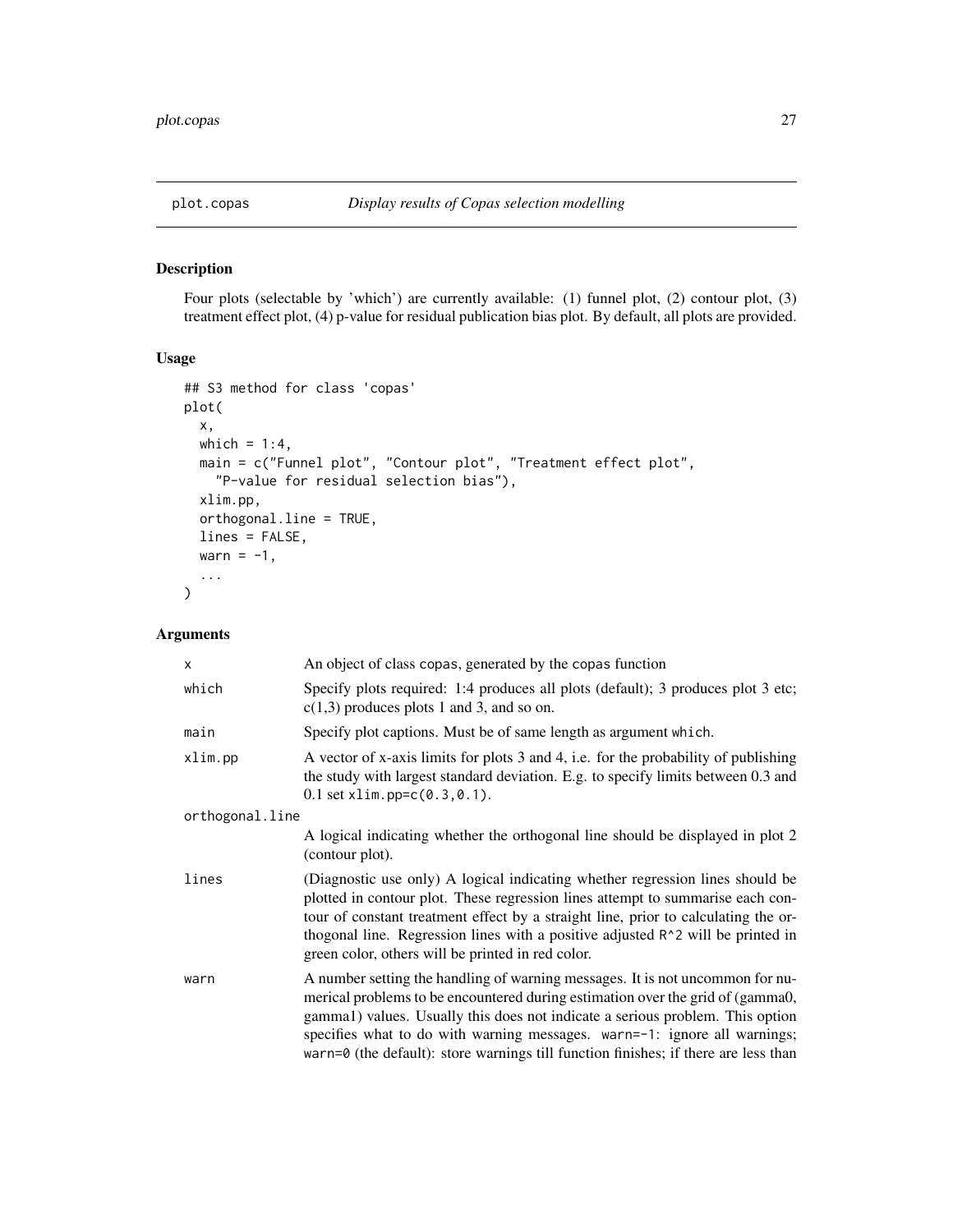10, print them, otherwise print a message saying warning messages were generated; warn=1: print warnings as they occur; warn=2: stop the function when the first warning is generated. For further details see help(options).

... Other arguments (to check for deprecated argument 'caption').

#### Details

Takes an object created by the copas function and draws up to four plots to display the results of the Copas selection modelling.

The argument which specifies the plots to be drawn; plot numbers below will be produced by setting which=1, etc.

Plot 1: Funnel plot of studies in meta-analysis. Vertical grey line is usual random effects estimate (DerSimonian-Laird method); vertical broken line is fixed effects estimate.

Plot 2: Plot of contours of treatment effect (estimated by the Copas model) as the selection probability varies (the selection probability is a function of gamma0 and gamma1 - see help(copas) or the reference below).

Plot 3: Assuming the contours of treatment effect in Plot 2 are locally parallel, the results can be summarised in terms of the probability of publishing the study with the largest standard error. This plot displays the results of doing this, showing how the estimated treatment effect (and  $100*level\%$ confidence interval) vary as the probability of publishing the study with the largest standard error decreases.

The three horizontal grey lines are the usual random effects treatment estimate (center)  $+/$ - the 100\*level% confidence interval (upper/lower grey lines).

Plot 4: For any degree of selection (i.e. probability of the study with largest SE being published), we can calculate a p-value for the hypothesis that no further selection remains unexplained in the data. These plot displays these p-values against the probability that the study with the largest SE is published.

Under the copas selection model, probabilities of the smallest study being published which correspond to p-values for residual selection bias that are larger than 0.1 are more plausible. The corresponding treatment effect in plot 3 is thus the most plausible under the copas selection model.

# **Note**

In the current version, fine control of the graphics parameters for the individual panels is not possible. However, all the data used to create the plots can be extracted manually from the object created by the copas function (see attributes list for copas) and used to create tailor-made plots.

#### Author(s)

James Carpenter <James.Carpenter@lshtm.ac.uk>, Guido Schwarzer <sc@imbi.uni-freiburg.de>

#### References

Carpenter JR, Schwarzer G, Rücker G, Künstler R (2009): Empirical evaluation showed that the Copas selection model provided a useful summary in 80% of meta-analyses. *Journal of Clinical Epidemiology*, 62, 624–31

Schwarzer G, Carpenter J, Rücker G (2010): Empirical evaluation suggests Copas selection model preferable to trim-and-fill method for selection bias in meta-analysis. *Journal of Clinical Epidemiology*, 63, 282–8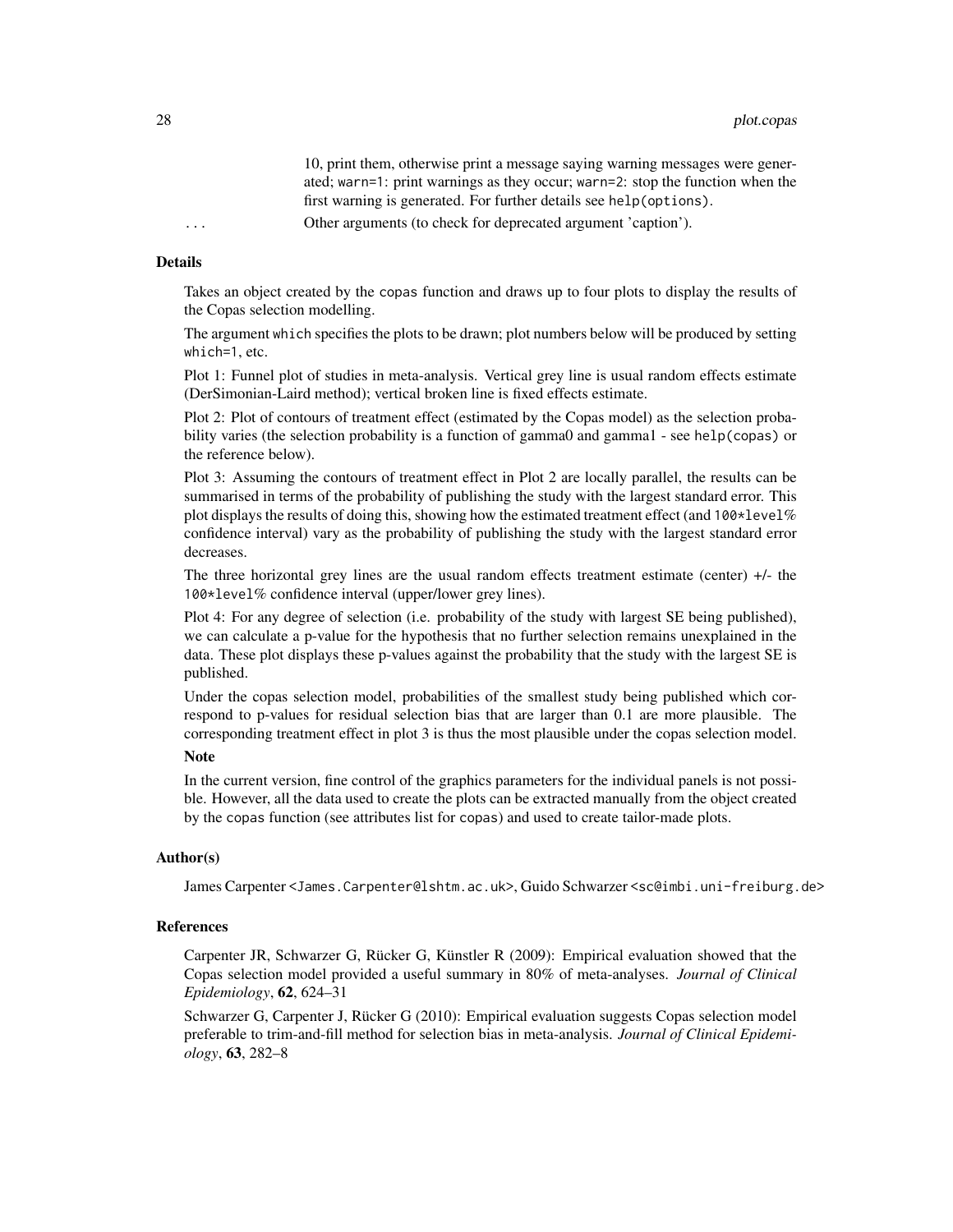#### <span id="page-28-0"></span>print.copas 29

#### See Also

[copas](#page-2-1), [summary.copas](#page-36-1), [metabias](#page-0-0), [metagen](#page-0-0)

#### Examples

```
data(Fleiss1993bin, package = "meta")
# Perform meta-analysis (outcome measure is OR = odds ratio)
#
m1 <- metabin(d.asp, n.asp, d.plac, n.plac, data = Fleiss1993bin, sm = "OR")
# Perform Copas analysis
#
cop1 < - copas(m1)# Plot results
#
plot(cop1)
# Only show plots 1 and 2 (without orthogonal line)
#
plot(cop1, which = 1:2, orth = FALSE)
# Another example showing use of more arguments
# Note the use of "\n" to create a new line in the caption
#
plot(cop1, which = 3, xlim.pp = c(1, 0.5),
  main = "Variation in estimated treatment\n effect with selection")
```
print.copas *Print results of Copas selection model*

#### Description

Print method for objects of class copas.

This function prints the main results of a Copas analysis, performed using the function copas. It complements the graphical summary of the results, generated using [plot.copas](#page-26-1).

Specifically it prints a table where the:

first column corresponds to the x-axis in plots  $3 & 4$  from plot.copas;

second column corresponds to the treatment effect displayed in plot 3 from plot.copas;

third and fourth columns give the confidence intervals for this treatment effect,

fifth colum gives the p-value for an overall treatment effect,

sixth column gives the p-value for residual publication bias (the y-axis of plot 4 from plot.copas (see [plot.copas](#page-26-1) under plot 4 for a further explanation of this p-value))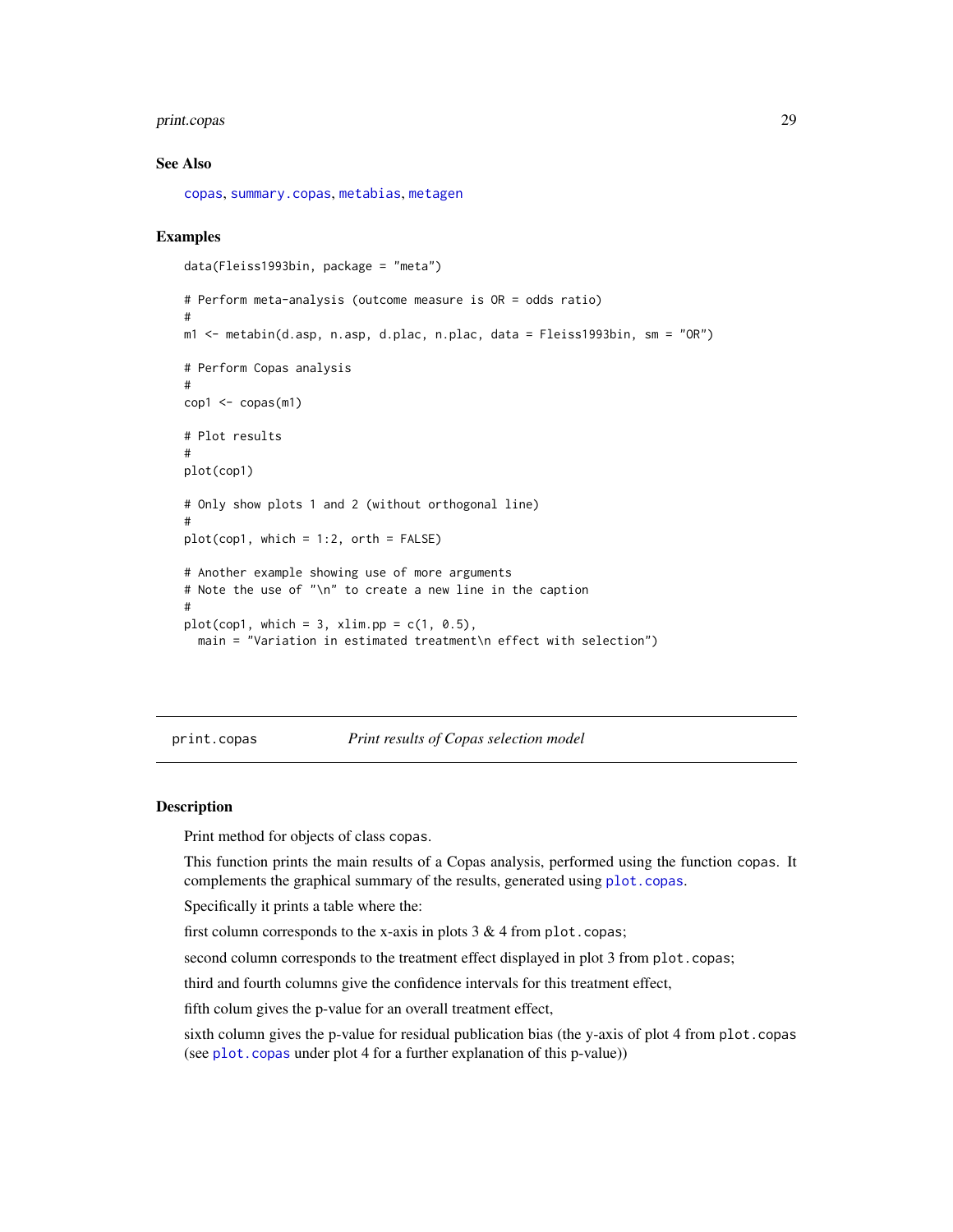seventh column gives an approximate estimate of the number of studies the model suggests remain unpublished if the probability of publishing the study with the largest SE is as in column 1.

Below this is displayed the results of the Copas analysis (Adjusted estimate) for the smallest degree of selection for which the p-value for evidence of residual selection bias exceeds sign.rsb (default: 0.1). This is simply extracted from the corresponding row in the table above.

Lastly, the unadjusted random effects estimate and 95% confidence interval is printed.

# Usage

```
## S3 method for class 'copas'
print(
  x,
  backtransf = x$backtransf,
  digits = gs("digits"),
  digits.pval = max(gs("digits.pval"), 2),
  digits.prop = gs("digits.prop"),
  scientific.pval = gs("scientific.pval"),
  big.mark = gs("big.max"),
  header = TRUE,legend = TRUE,
  ...
)
```
# Arguments

| x               | An object of class copas.                                                                                                                                                                                 |
|-----------------|-----------------------------------------------------------------------------------------------------------------------------------------------------------------------------------------------------------|
| backtransf      | A logical indicating whether results should be back transformed in printouts and<br>plots. If backtransf = TRUE (default), results are printed as odds ratios rather<br>than log odds ratio, for example. |
| digits          | Minimal number of significant digits, see print.default.                                                                                                                                                  |
| digits.pval     | Minimal number of significant digits for p-value of overall treatment effect, see<br>print.default.                                                                                                       |
| digits.prop     | Minimal number of significant digits for proportions, see print. default.                                                                                                                                 |
| scientific.pval |                                                                                                                                                                                                           |
|                 | A logical specifying whether p-values should be printed in scientific notation,<br>e.g., 1.2345e-01 instead of 0.12345.                                                                                   |
| big.mark        | A character used as thousands separator.                                                                                                                                                                  |
| header          | A logical indicating whether information on title of meta-analysis, comparison<br>and outcome should be printed at the beginning of the printout.                                                         |
| legend          | A logical indicating whether a legend should be printed.                                                                                                                                                  |
| $\ddots$        | Additional arguments (ignored).                                                                                                                                                                           |

# Author(s)

James Carpenter <James.Carpenter@lshtm.ac.uk>, Guido Schwarzer <sc@imbi.uni-freiburg.de>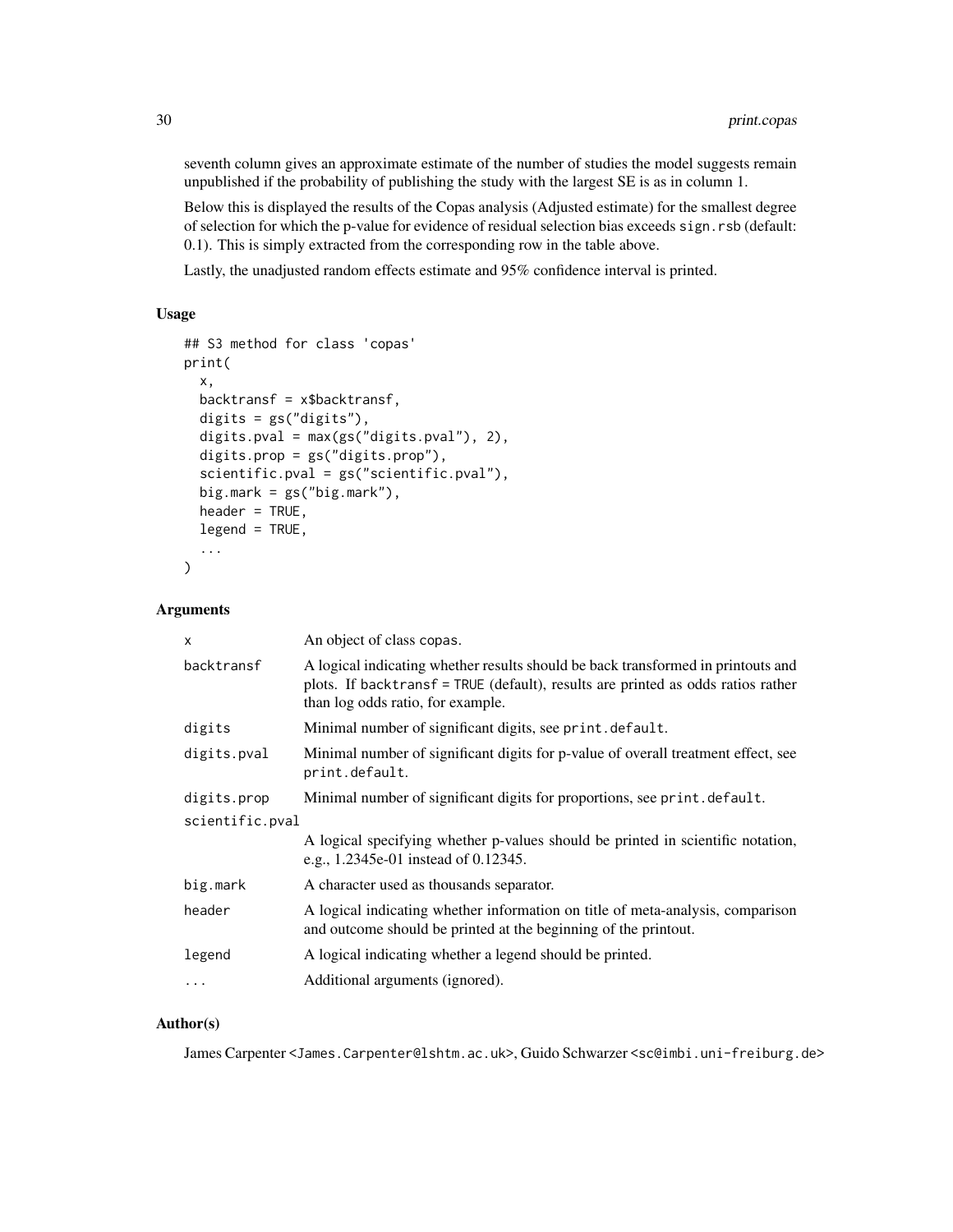# <span id="page-30-0"></span>print.limitmeta 31

# See Also

[copas](#page-2-1), [plot.copas](#page-26-1), [summary.copas](#page-36-1)

# Examples

```
data(Fleiss1993bin, package = "meta")
# Perform meta analysis, effect measure is odds ratio (OR)
#
m1 <- metabin(d.asp, n.asp, d.plac, n.plac, data = Fleiss1993bin, sm = "OR")
# Perform Copas analysis
#
cop1 < - copas(m1)cop1
```
<span id="page-30-1"></span>print.limitmeta *Print results for limit meta-analysis*

#### Description

Print method for objects of class limitmeta.

# Usage

```
## S3 method for class 'limitmeta'
print(
  x,
  backtransf = x$backtransf,
  digits = gs("digits"),
  header = TRUE,
  pscale = x$x$pscale,
  irscale = x$x$irscale,
  irunit = x$x$irunit,
  digits.stat = gs("digits.stat"),
  digits.pval = gs("digits.pval"),
  digits.Q = gs("digits.Q"),digits.tau2 = gs("digits.tau2"),
  digits.I2 = gs("digits.I2"),
  scientific.pval = gs("scientific.pval"),
  big.mark = gs("big.mark"),
  print.Rb = gs("print.Rb"),
 warn.backtransf = FALSE,
  ...
\mathcal{L}
```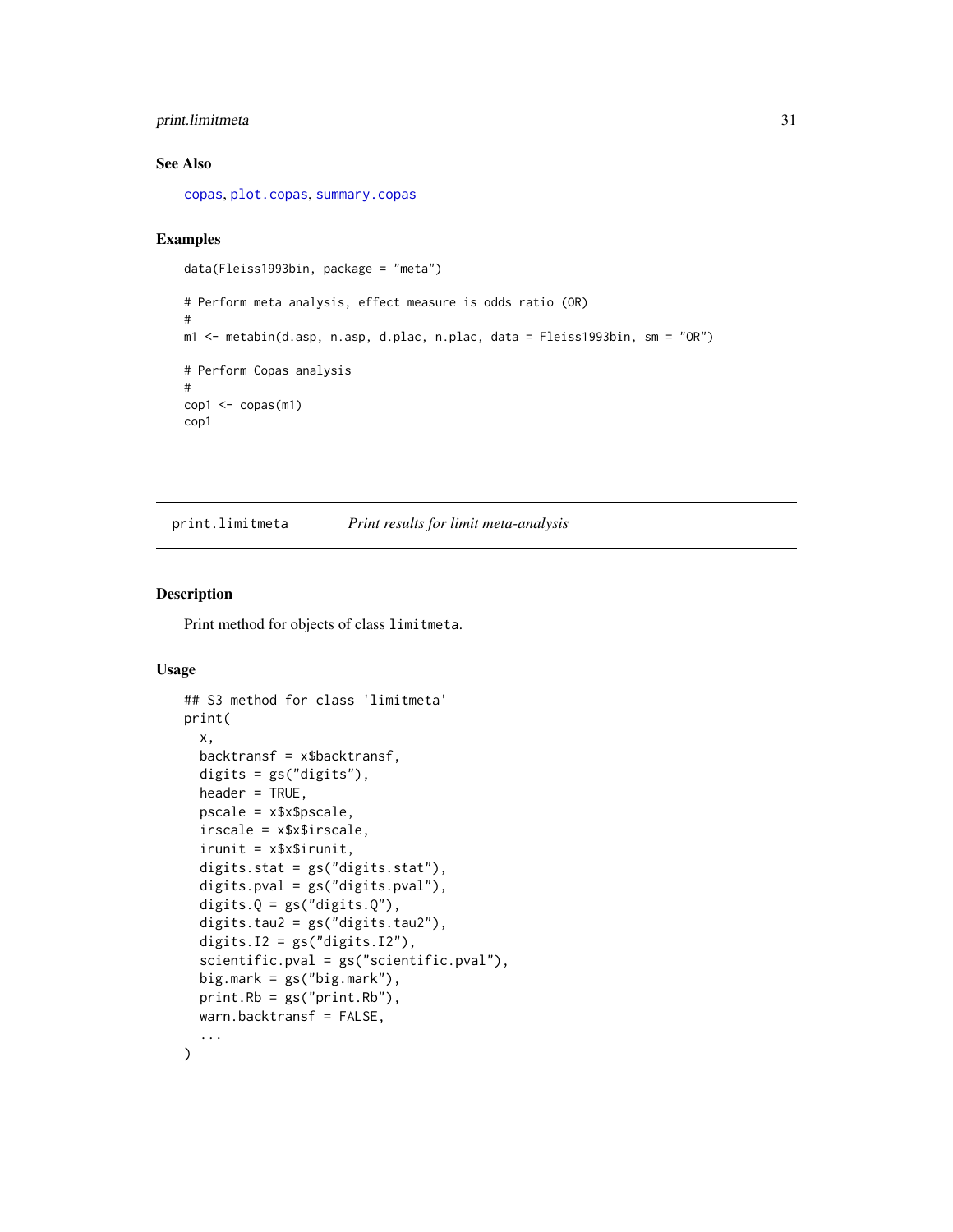# <span id="page-31-0"></span>Arguments

| x               | An object of class limitmeta.                                                                                                                                                                                       |
|-----------------|---------------------------------------------------------------------------------------------------------------------------------------------------------------------------------------------------------------------|
| backtransf      | A logical indicating whether results should be back transformed in printouts and<br>plots. If backtransf=TRUE (default), results for sm="OR" are printed as odds<br>ratios rather than log odds ratio, for example. |
| digits          | Minimal number of significant digits, see print.default.                                                                                                                                                            |
| header          | A logical indicating whether information on title of meta-analysis, comparison<br>and outcome should be printed at the beginning of the printout.                                                                   |
| pscale          | A numeric giving scaling factor for printing of single event probabilities, i.e. if<br>argument sm is equal to "PLOGIT", "PLN", "PRAW", "PAS", or "PFT".                                                            |
| irscale         | A numeric defining a scaling factor for printing of rates, i.e. if argument sm is<br>equal to "IR", "IRLN", "IRS", or "IRFT".                                                                                       |
| irunit          | A character specifying the time unit used to calculate rates, e.g. person-years.                                                                                                                                    |
| digits.stat     | Minimal number of significant digits for z- or t-value, see print.default.                                                                                                                                          |
| digits.pval     | Minimal number of significant digits for p-value of overall treatment effect, see<br>print.default.                                                                                                                 |
| digits.Q        | Minimal number of significant digits for heterogeneity statistic Q, see print. default.                                                                                                                             |
| digits.tau2     | Minimal number of significant digits for between-study variance, see print. default.                                                                                                                                |
| digits.I2       | Minimal number of significant digits for I-squared and Rb statistic, see print. default.                                                                                                                            |
| scientific.pval |                                                                                                                                                                                                                     |
|                 | A logical specifying whether p-values should be printed in scientific notation,<br>e.g., 1.2345e-01 instead of 0.12345.                                                                                             |
| big.mark        | A character used as thousands separator.                                                                                                                                                                            |
| print.Rb        | A logical specifying whether heterogeneity statistic Rb should be printed.                                                                                                                                          |
| warn.backtransf |                                                                                                                                                                                                                     |
|                 | A logical indicating whether a warning should be printed if backtransformed<br>proportions and rates are below 0 and backtransformed proportions are above 1.                                                       |
| $\cdots$        | Additional arguments (ignored).                                                                                                                                                                                     |
|                 |                                                                                                                                                                                                                     |

# Details

This function prints the main results of a limit meta-analysis (Rücker et al., 2011).

# Author(s)

Guido Schwarzer <sc@imbi.uni-freiburg.de>

# See Also

[limitmeta](#page-17-1), [summary.limitmeta](#page-38-1), [print.summary.limitmeta](#page-35-1)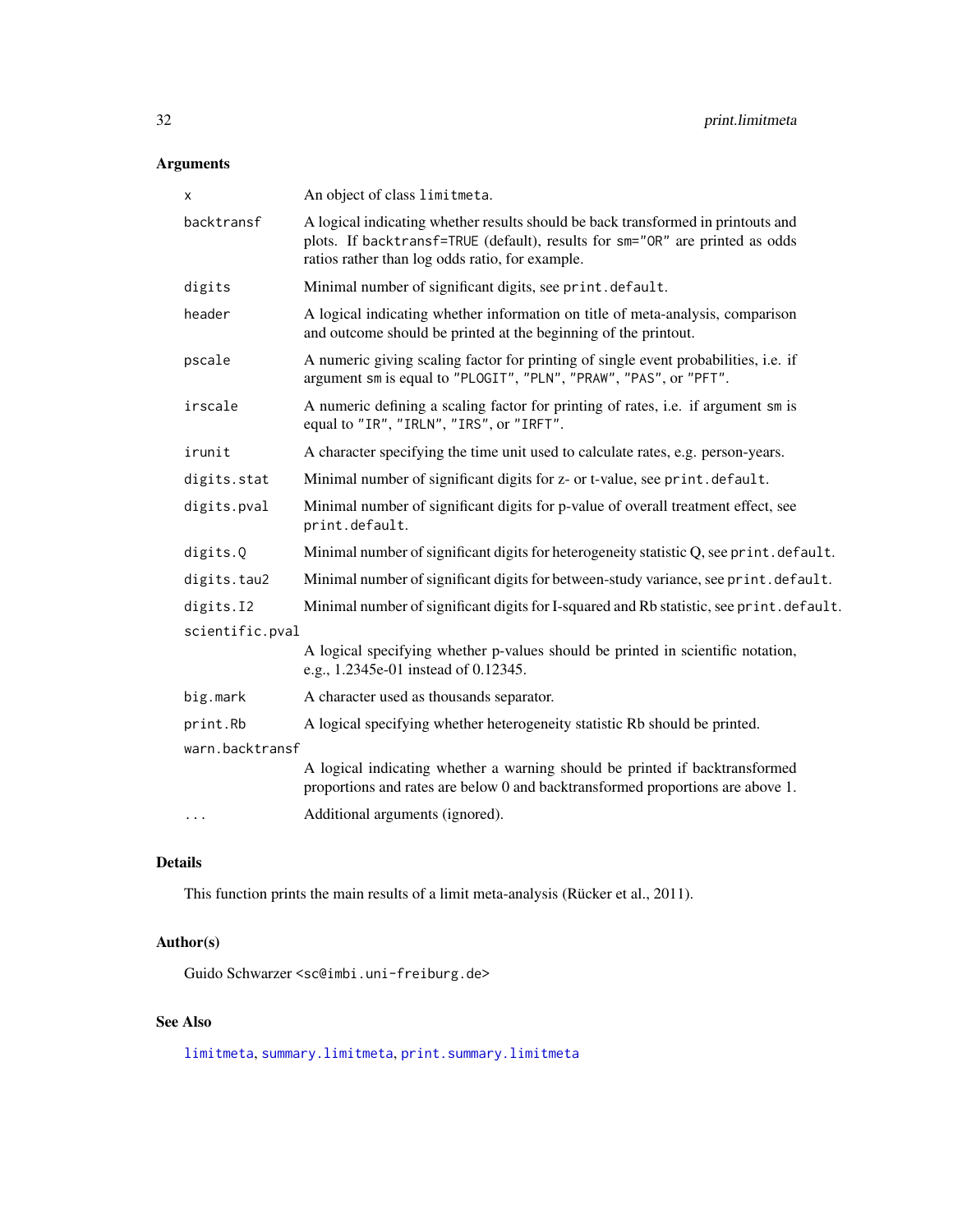# <span id="page-32-0"></span>print.orbbound 33

# Examples

```
data(Moore1998)
m1 <- metabin(succ.e, nobs.e, succ.c, nobs.c,
 data = Moore1998, sm = "OR", method = "Inverse")print(limitmeta(m1), digits = 2)
```
<span id="page-32-1"></span>print.orbbound *Print method for objects of class orbbound*

# Description

Print method for objects of class orbbound.

#### Usage

```
## S3 method for class 'orbbound'
print(
  x,
 fixed = x$x$fixed,
  random = x$x$random,
 header = TRUE,backtransf = x$backtransf,
  digits = gs("digits"),
  digits.stat = gs("digits.stat"),
 digits.pval = max(gs("digits.pval"), 2),
 digits.tau2 = gs("digits.tau2"),
  scientific.pval = gs("scientific.pval"),
 big.mark = gs("big.mark"),
  ...
)
```
#### Arguments

| $\mathsf{x}$ | An object of class orbbound.                                                                                                                                                                                                                                                                         |
|--------------|------------------------------------------------------------------------------------------------------------------------------------------------------------------------------------------------------------------------------------------------------------------------------------------------------|
| fixed        | A logical indicating whether sensitivity analysis for fixed effect model should<br>be printed.                                                                                                                                                                                                       |
| random       | A logical indicating whether sensitivity analysis for random effects model should<br>be printed.                                                                                                                                                                                                     |
| header       | A logical indicating whether information on meta-analysis should be printed at<br>top of printout.                                                                                                                                                                                                   |
| backtransf   | A logical indicating whether printed results should be back transformed. If<br>backtransf=TRUE, results for sm="OR" are printed as odds ratios rather than<br>log odds ratios and results for sm="ZCOR" are printed as correlations rather than<br>Fisher's z transformed correlations, for example. |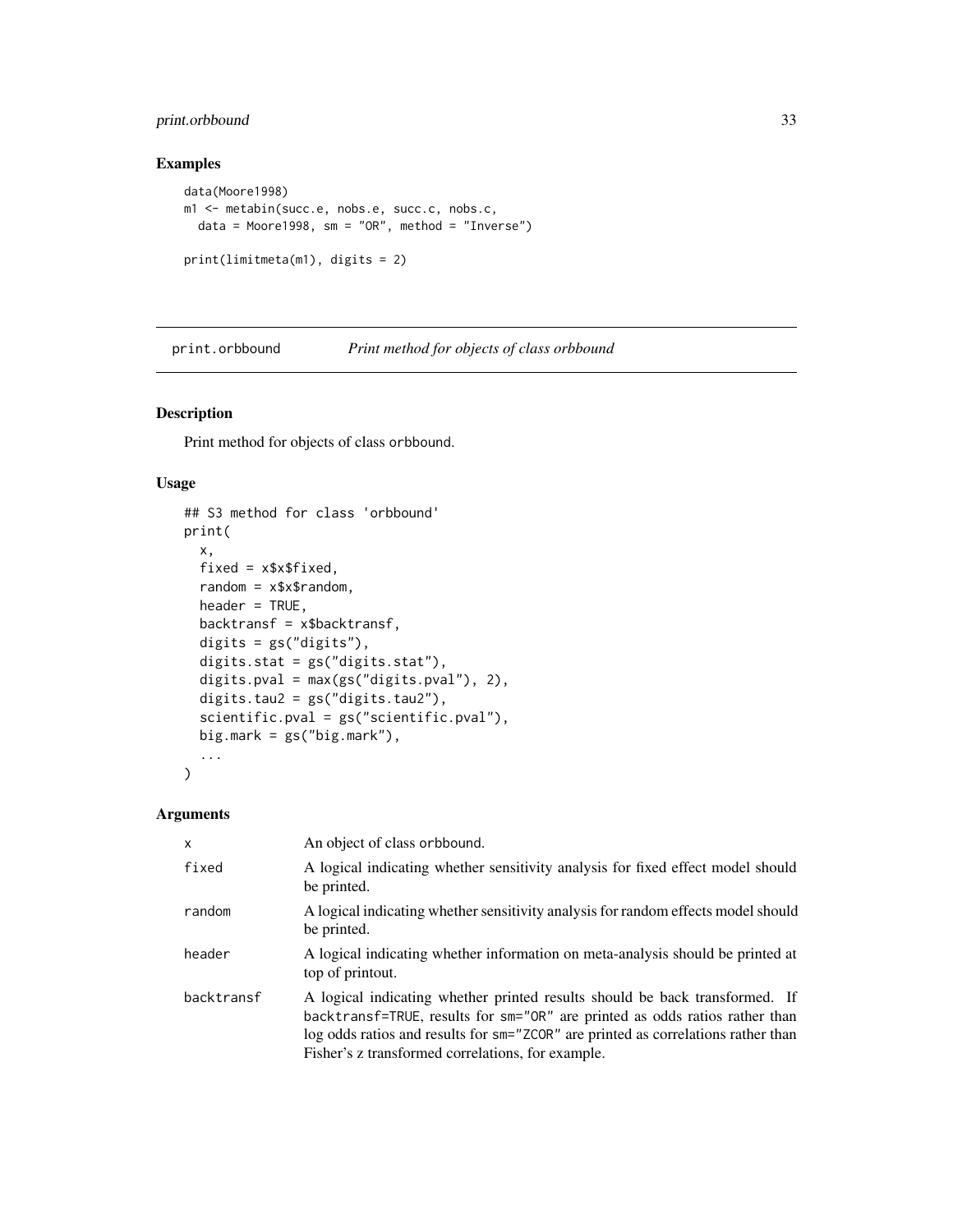<span id="page-33-0"></span>

| digits          | Minimal number of significant digits, see print. default.                                                               |  |
|-----------------|-------------------------------------------------------------------------------------------------------------------------|--|
| digits.stat     | Minimal number of significant digits for z- or t-value, see print. default.                                             |  |
| digits.pval     | Minimal number of significant digits for p-value of overall treatment effect, see<br>print.default.                     |  |
| digits.tau2     | Minimal number of significant digits for between-study variance, see print. default.                                    |  |
| scientific.pval |                                                                                                                         |  |
|                 | A logical specifying whether p-values should be printed in scientific notation,<br>e.g., 1.2345e-01 instead of 0.12345. |  |
| big.mark        | A character used as thousands separator.                                                                                |  |
| $\cdots$        | Additional arguments                                                                                                    |  |

# Details

For summary measures 'RR', 'OR', and 'HR' column labeled maxbias contains the relative bias, e.g. a value of 1.10 means a maximum overestimation by 10 percent. If logscale=TRUE for these summary measures, maximum bias is instead printed as absolute bias.

#### Author(s)

Guido Schwarzer <sc@imbi.uni-freiburg.de>

#### See Also

[orbbound](#page-24-1), [forest.orbbound](#page-11-1)

#### Examples

```
data(Fleiss1993bin, package = "meta")
m1 <- metabin(d.asp, n.asp, d.plac, n.plac, data = Fleiss1993bin, sm = "OR")
orb1 \le orbbound(m1, k.suspect = 1:5)
print(orb1, digits = 2)
# Print log odds ratios instead of odds ratios
#
print(orb1, digits = 2, backtransf = FALSE)
# Assuming that studies are missing on the left side
#
orb1.missleft <- orbbound(m1, k.suspect = 1:5, left = TRUE)
orb1.missleft
m2 <- metabin(d.asp, n.asp, d.plac, n.plac,
  data = Fleiss1993bin, sm = "OR", method = "Inverse")orb2 \leq orbbound(m2, k.suspect = 1:5)
print(orb2, digits = 2)
```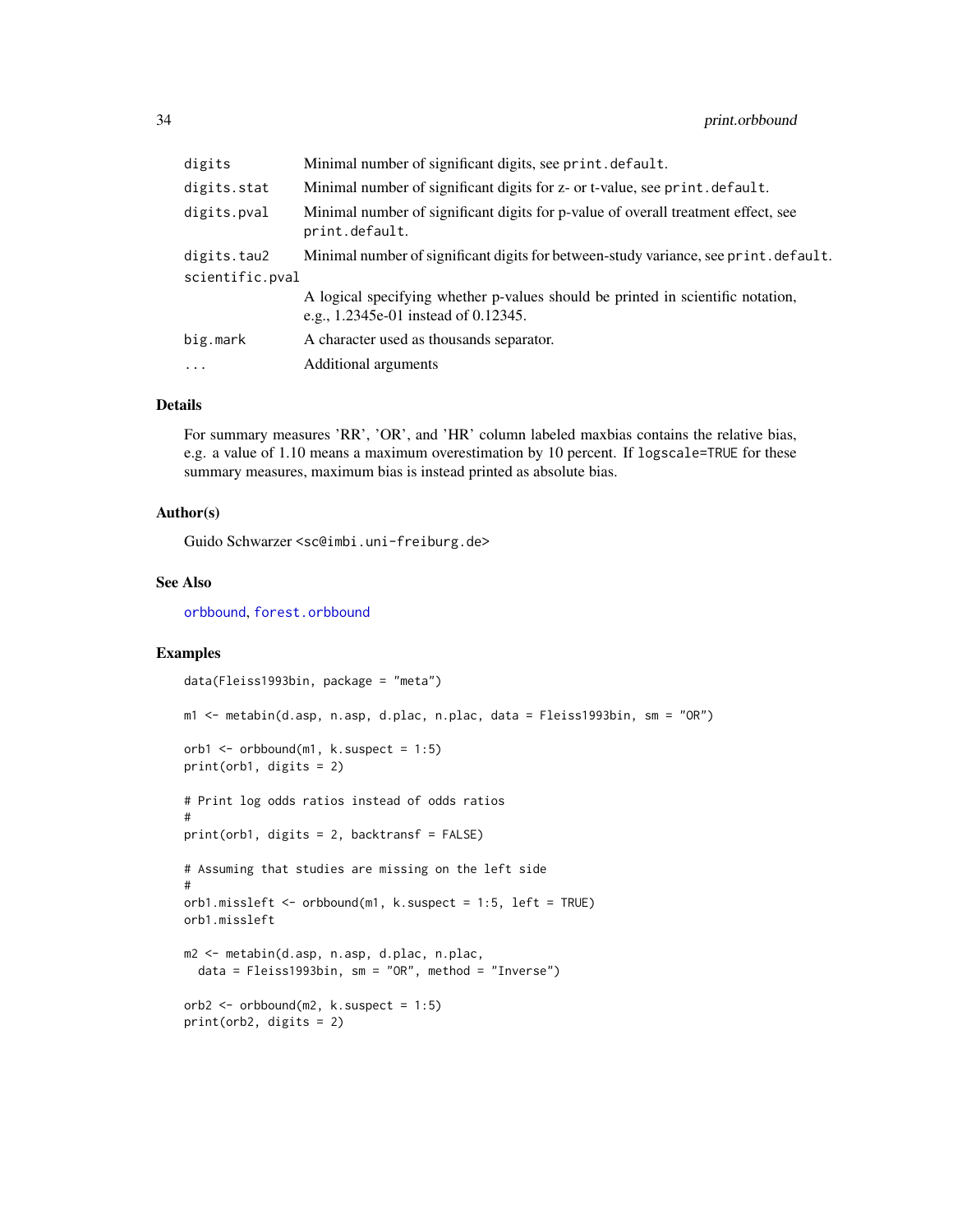<span id="page-34-0"></span>print.summary.copas *Print detailed results of Copas selection model*

# Description

Print method for objects of class summary.copas.

This function prints the following information:

Range of gamma0 values used (see help(copas));

Range of gamma1 values used (see help(copas));

Largest SE of all studies in meta-analysis;

Range of probability publishing trial with largest SE;

The next table gives details relating to the summary of the contour plot. Specifically, it gives details from fitting a straight line to each treatment-contour in the contour plot. Column 1 (headed level) shows the treatment-contours; column 2 (nobs) shows the number of observations used by the contour plot command within the copas function to plot this contour line; column 3 (adj.r.square) shows the adjusted r-square from fitting a straight line to this contour; columns  $4 \& 5$  show the slope and its standard error from fitting a straight line to this contour.

Next, the printout of summary.copas is shown.

#### Usage

```
## S3 method for class 'summary.copas'
print(
  x,
 backtransf = x$backtransf,
  legend = TRUE,digits = gs("digits"),
  digits.se = gs("digits.se"),
  ...
)
```
#### Arguments

| X          | An object of class summary.copas.                                                                                                                                                                         |
|------------|-----------------------------------------------------------------------------------------------------------------------------------------------------------------------------------------------------------|
| backtransf | A logical indicating whether results should be back transformed in printouts and<br>plots. If backtransf = TRUE (default), results are printed as odds ratios rather<br>than log odds ratio, for example. |
| legend     | A logical indicating whether a legend should be printed.                                                                                                                                                  |
| digits     | Minimal number of significant digits, see print. default.                                                                                                                                                 |
| digits.se  | Minimal number of significant digits for standard deviations and standard errors,<br>see print.default.                                                                                                   |
| .          | Additional arguments (ignored).                                                                                                                                                                           |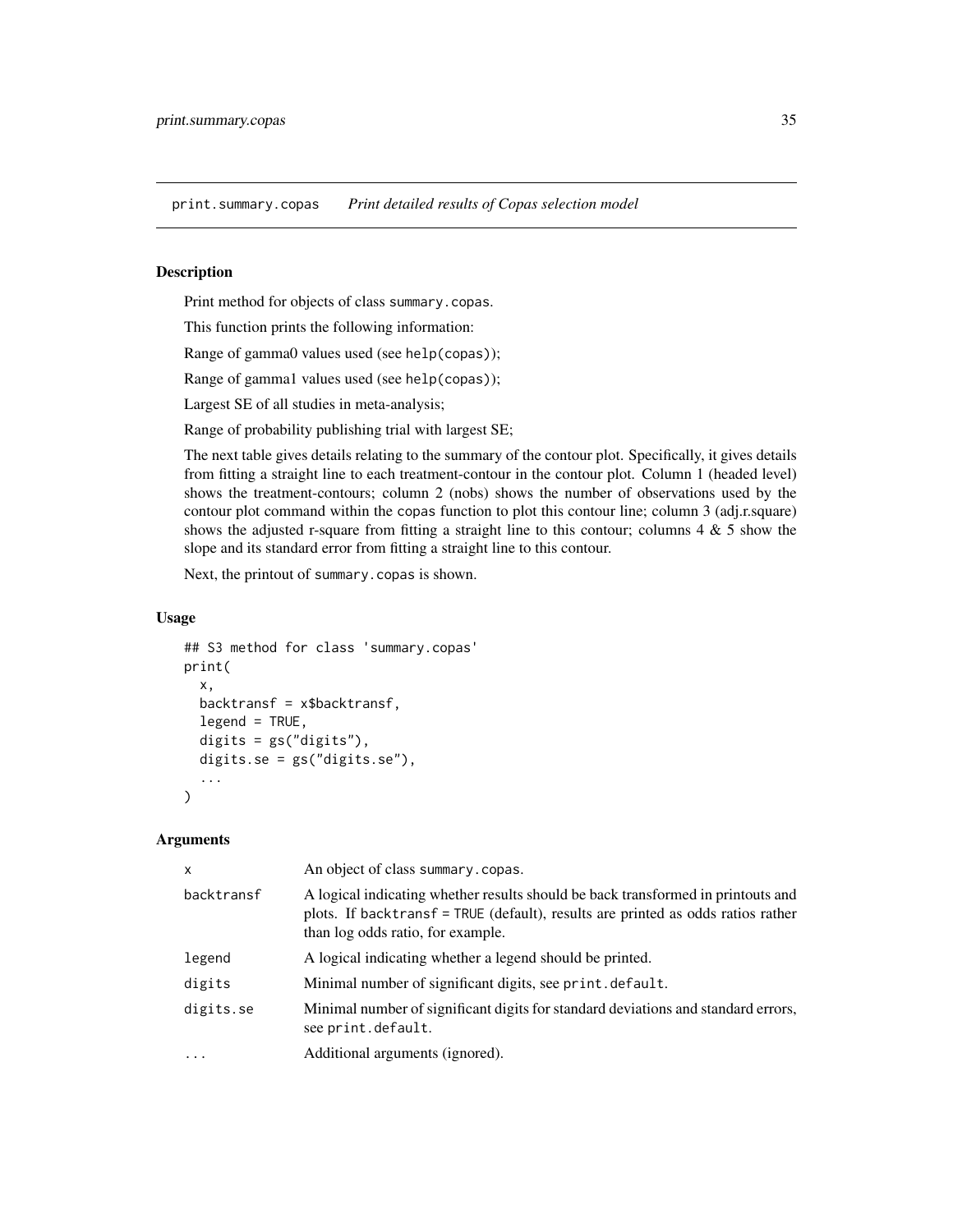#### <span id="page-35-0"></span>Author(s)

James Carpenter <James.Carpenter@lshtm.ac.uk>, Guido Schwarzer <sc@imbi.uni-freiburg.de>

#### See Also

[copas](#page-2-1), [plot.copas](#page-26-1), [summary.copas](#page-36-1)

# Examples

```
data(Fleiss1993bin, package = "meta")
# Perform meta analysis, effect measure is odds ratio (OR)
#
m1 <- metabin(d.asp, n.asp, d.plac, n.plac, data=Fleiss1993bin, sm="OR")
# Print summary of Copas analysis
#
summary(copas(m1), level = 0.95)
```
<span id="page-35-1"></span>print.summary.limitmeta

*Print detailed results for limit meta-analysis*

# Description

Print method for objects of class summary.limitmeta.

This function prints the main results of a limit meta-analysis (Rücker et al., 2011) as well as the following study information:

- Effect estimate with confidence interval
- Shrunken effect estimates with confidence interval

# Usage

```
## S3 method for class 'summary.limitmeta'
print(
  x,
  sortvar,
  backtransf = x$backtransf,
  digits = gs("digits").
 big.mark = gs("big.maxk"),
  truncate,
  text.truncate = "*** Output truncated ***",
  ...
)
```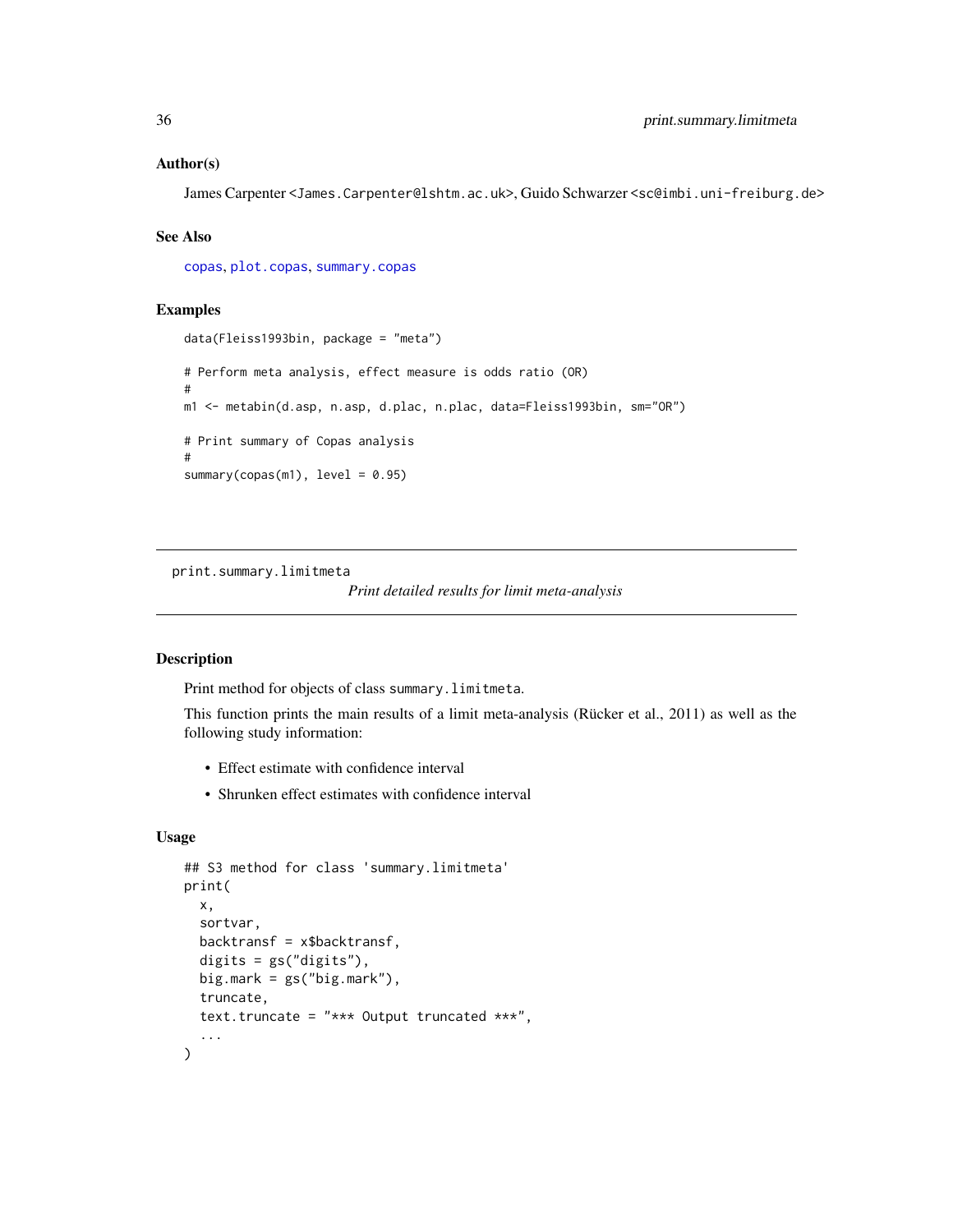# <span id="page-36-0"></span>summary.copas 37

#### Arguments

| X             | An object of class summary. limitmeta                                                                                                                                                                               |
|---------------|---------------------------------------------------------------------------------------------------------------------------------------------------------------------------------------------------------------------|
| sortvar       | An optional vector used to sort the individual studies (must be of same length as<br>$x$TE$ ).                                                                                                                      |
| backtransf    | A logical indicating whether results should be back transformed in printouts and<br>plots. If backtransf=TRUE (default), results for sm="OR" are printed as odds<br>ratios rather than log odds ratio, for example. |
| digits        | Minimal number of significant digits, see print. default.                                                                                                                                                           |
| big.mark      | A character used as thousands separator.                                                                                                                                                                            |
| truncate      | An optional vector used to truncate the printout of results for individual studies<br>(must be a logical vector of same length as $x$ TE or contain numerical values).                                              |
| text.truncate | A character string printed if study results were truncated from the printout.                                                                                                                                       |
| .             | Additional arguments which are passed on to print. limitmeta called inter-<br>nally.                                                                                                                                |

# Author(s)

Guido Schwarzer <sc@imbi.uni-freiburg.de>

# See Also

[limitmeta](#page-17-1), [summary.limitmeta](#page-38-1)

# Examples

```
data(Moore1998)
m1 <- metabin(succ.e, nobs.e, succ.c, nobs.c,
 data = Moore1998, sm = "OR", method = "Inverse")
print(summary(limitmeta(m1)), digits = 2)
```
<span id="page-36-1"></span>summary.copas *Summary method for Copas selection model*

# Description

Summary method for objects of class copas.

# Usage

```
## S3 method for class 'copas'
summary(object, ...)
```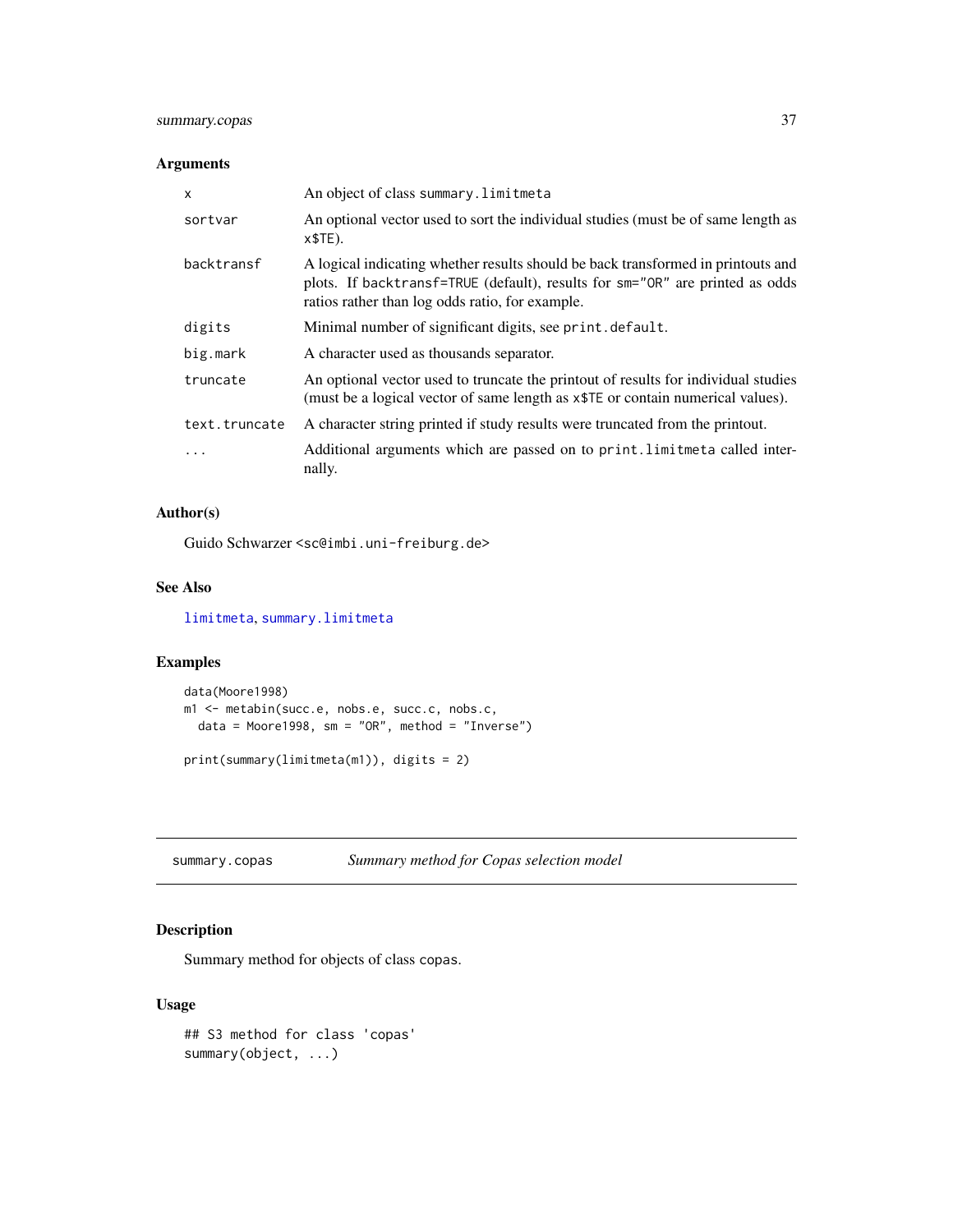#### <span id="page-37-0"></span>Arguments

| object                  | An object of class copas.                                                                                  |
|-------------------------|------------------------------------------------------------------------------------------------------------|
| $\cdot$ $\cdot$ $\cdot$ | other arguments to the function will be ignored (this option included only to<br>conform with R standards) |

# Details

This function complements the graphical summary of the results of a Copas selection model, generated using plot.copas.

# Value

An object of class "summary.copas" with corresponding print function. The object is a list containing the following components:

| slope         | Results for points on orthogonal line (a list with elements TE, seTE, lower, up-<br>per, statistic, p, level).                     |
|---------------|------------------------------------------------------------------------------------------------------------------------------------|
| publprob      | Vector of probabilities of publishing the smallest study.                                                                          |
| pval.rsb      | P-values for tests on presence of residual selection bias                                                                          |
| N.unpubl      | Approximate number of studies the model suggests remain unpublished                                                                |
| adjust        | Result of Copas selection model adjusted for selection bias (a list with elements<br>TE, seTE, lower, upper, statistic, p, level). |
| sign.rsb      | The significance level for the test of residual selection bias.                                                                    |
| pval.rsb.adj  | P-value for test on presence of residual selection bias for adjusted effect given<br>in adjust.                                    |
| N.unpubl.adj  | Approximate number of studies the model suggests remain unpublished for ad-<br>justed effect given in adjust                       |
| random        | Results for usual random effects model (a list with elements TE, seTE, lower,<br>upper, statistic, p, level).                      |
| $\mathsf{sm}$ | A character string indicating underlying summary measure.                                                                          |
| ci.lab        | Label for confidence interval.                                                                                                     |
| title         | Title of meta-analysis / systematic review.                                                                                        |
| complab       | Comparison label.                                                                                                                  |
| outclab       | Outcome label.                                                                                                                     |
| version       | Version of R package metasens used to create object.                                                                               |

# Author(s)

James Carpenter <James.Carpenter@lshtm.ac.uk>, Guido Schwarzer <sc@imbi.uni-freiburg.de>

# See Also

[copas](#page-2-1), [plot.copas](#page-26-1), [metabias](#page-0-0), [metagen](#page-0-0)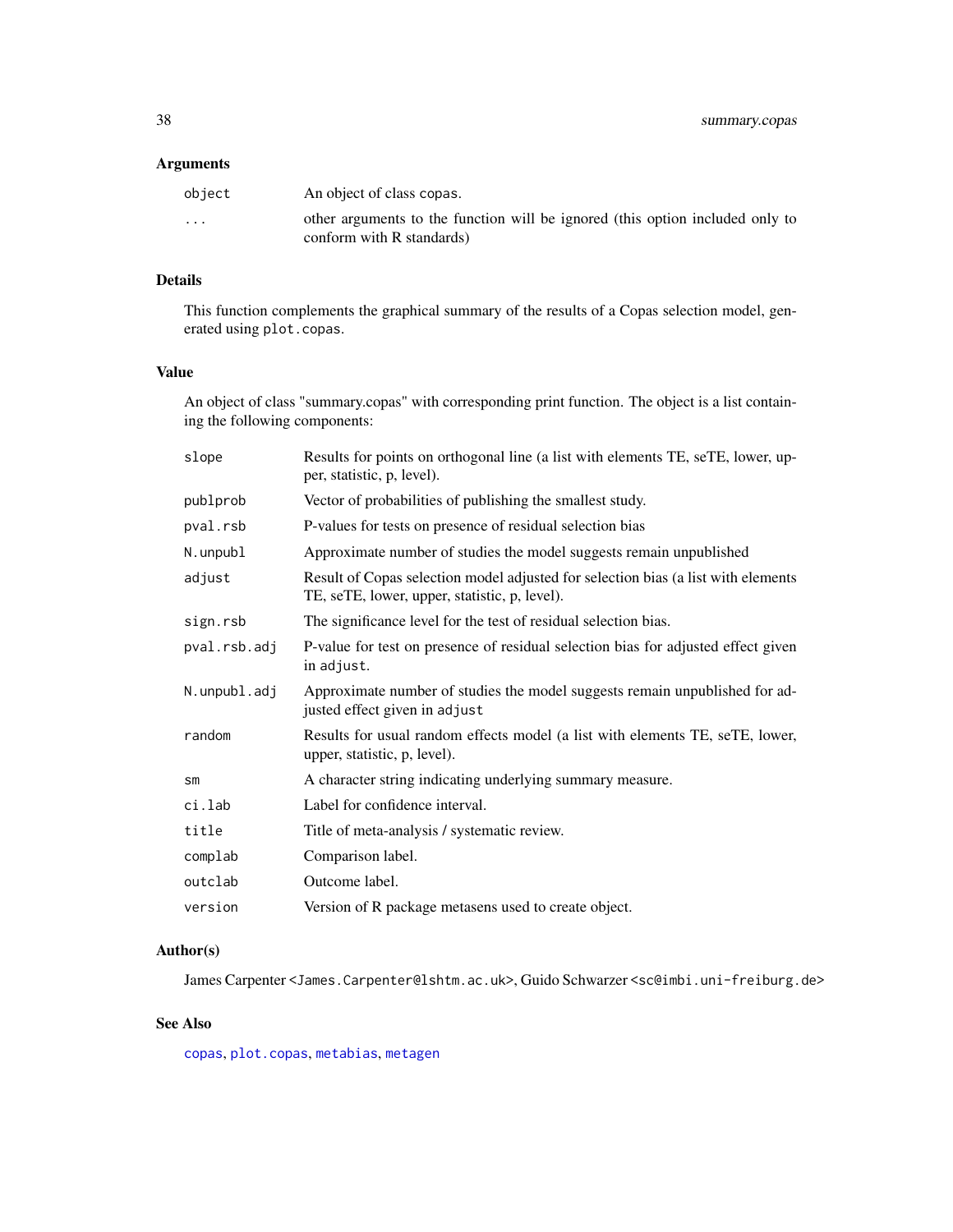# <span id="page-38-0"></span>summary.limitmeta 39

#### Examples

```
data(Fleiss1993bin, package = "meta")
# Perform meta analysis, effect measure is odds ratio (OR)
#
m1 <- metabin(d.asp, n.asp, d.plac, n.plac, data = Fleiss1993bin, sm = "OR")
# Print summary of Copas analysis
#
summary(copas(m1, level.ma = 0.95))
```
<span id="page-38-1"></span>summary.limitmeta *Summary method for limit meta-analysis*

#### Description

Summary method for objects of class limitmeta.

#### Usage

```
## S3 method for class 'limitmeta'
summary(object, ...)
```
#### Arguments

| object   | An object of class limitmeta.   |
|----------|---------------------------------|
| $\cdots$ | Additional arguments (ignored). |

#### Value

This function returns the same list as the function limitmeta, however class "summary.limitmeta" is added to the object in order to print a detailed summary of the limit meta-analysis object.

# Author(s)

Guido Schwarzer <sc@imbi.uni-freiburg.de>

# See Also

[limitmeta](#page-17-1), [funnel.limitmeta](#page-13-1), [print.summary.limitmeta](#page-35-1)

# Examples

```
data(Moore1998)
m1 <- metabin(succ.e, nobs.e, succ.c, nobs.c,
  data = Moore1998, sm = "OR", method = "Inverse")summary(limitmeta(m1))
```